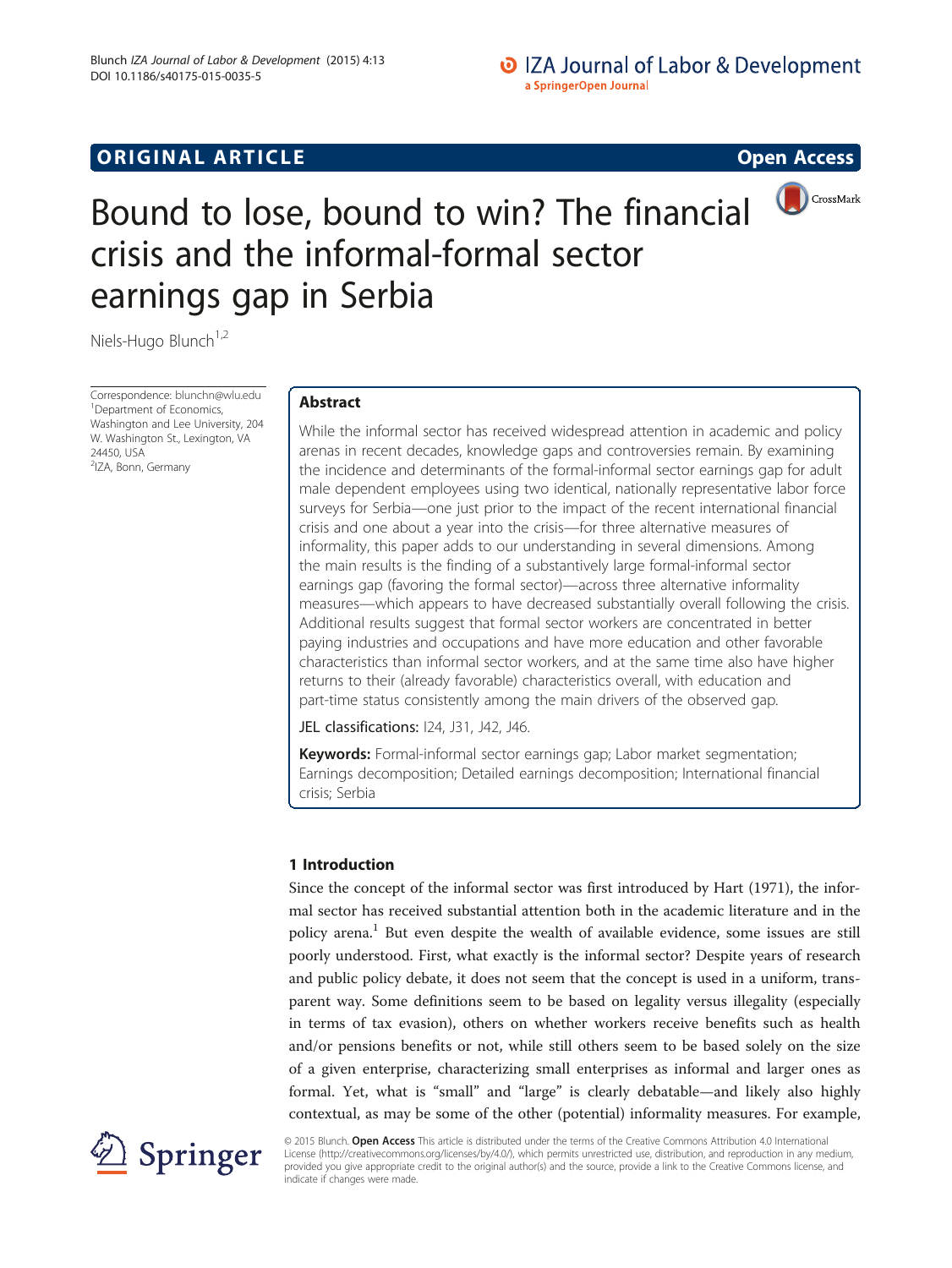it has been argued that firm size is not a very precise measure of informality for transi-tion countries (Lehmann and Pignatti [2007\)](#page-33-0).<sup>2</sup> It therefore seems appropriate, when desiring to explore some aspect or other of the informal sector, to adhere to not just a single definition but to apply a multifaceted framework, incorporating instead several alternative definitions of informality.<sup>3</sup> Second, despite the amount of empirical evidence currently available for both developed and developing countries, the evidence from the former socialist countries of Eastern Europe and Central Asia is still scarce, though starting to emerge (Lehmann [2010; 2015](#page-33-0)). The issue here is the relative scarcity of data available for these countries, though this is likely to change in the coming years as more and higher quality data becomes available from these countries. Third, only little, if anything, is known about the impact of international financial crises on the informal sector. The issue again here is lack of relevant data since, fortunately, the international crises are few and far between.

Again, while the available evidence on the extent and the nature of the informal sector in the former socialist countries of Eastern Europe and Central Asia is scarce in general, it is particularly scarce for the case of Serbia. Krstić and Sanfey ([2011\)](#page-33-0) is the closest in spirit to the present study, examining the extent and evolution of informality and earnings inequality in Serbia between 2002 and 2007. Of most interest to the scope and contribution of the present paper is the finding that informal employees earn substantially less than formal employees, namely about 45 percentage-points (in 2007 but not in 2002)—though when controlling for other factors, this gap decreases to about 29 percentage-points. The main emphasis is on earnings inequality per se, however, and so this study does not consider decompositions of the formal-informal sector earnings gap. The scope of Koettl [\(2010](#page-33-0)) is also on informality in Serbia but focusing on the relationship between labor taxation and benefit design, on the one hand, and work incentives, on the other, as well as the consequences of informality on the Serbian economy focusing on the fiscal implications in terms of lost revenues. The paper therefore does not directly touch on the formal-informal sector earnings gap. However, with the main conclusion that for many low skill/low earning workers it simply does not pay to work in the formal sector (due to minimum social security contributions, coupled with the design of social assistance and family benefits). Koettl [\(2010\)](#page-33-0) provides a useful analytical motivation for the analysis undertaken here—and therefore also complements the present study well. While the scope of Kogan [\(2011\)](#page-33-0), examining a specialized survey on school leavers in Serbia in 2006, is also on the informal sector, the focus is more narrowly on the role of credentials and contacts on job entry in Serbia. Among the main findings are that education dropouts are largely attracted to the informal sector, while the better educated are attracted to the formal sector. Networks are found to be important especially for employment in the informal sector. In turn, these results—together with those in Koettl [\(2010\)](#page-33-0)—help to understand better the nature of the informal sector in Serbia as one of severe marginalization. This point is also the main finding in Macias ([2009\)](#page-33-0), which is mainly a descriptive paper, examining the 2008 Labor Force Survey.

In response to these issues, this paper specifically examines the incidence and determinants of the formal-informal sector earnings gap for male dependent employees in Serbia in the context of the recent international financial crisis. In so doing, an important motivation of this paper is to add to our currently fairly limited understanding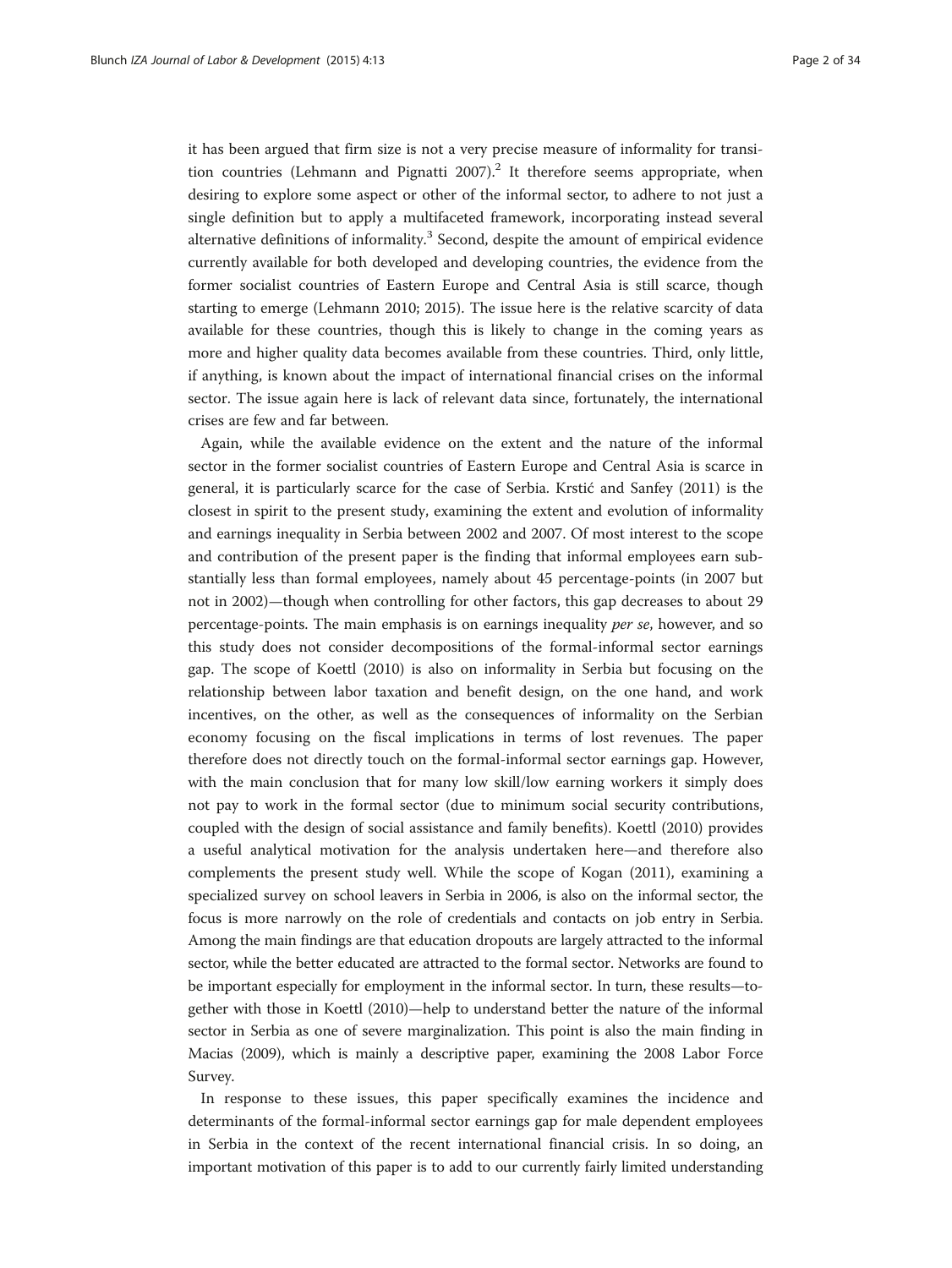regarding the formal-informal sector earnings gap of the former socialist regimes of Eastern Europe and Central Asia in general (see, however, Lehmann ([2015\)](#page-33-0)) and of Serbia in particular by trying to understand better both the extent of the formal-informal sector earnings gap and the factors driving this gap across multiple dimensions of informality—as well as whether any such patterns, if found to be present, have changed following the onset of the crisis.

The case of Serbia is particularly interesting in this connection both because the informal sector appears quite pervasive in Serbia, employing about a third of the private sector, but also since there seems to be several plausible causes for a pervasive informal sector in Serbia, not least due to the tax-system (Koettl [2010](#page-33-0)). Additionally, and not least important, the Serbian Labor Force Survey (LFS) provides high quality data to study these issues.

Specifically, in terms of empirical methodology, the paper first examines the raw formal-informal sector earnings gaps across the three alternative measures of informality for the LFS in October 2008 (i.e., pre-crisis) and again in October 2009 (i.e., postcrisis), as follows: (1) official (non) registration as pertaining to tax-purposes; (2) lack of formal contract; and (3) lack of pension benefits. The next step of the analysis estimates Mincer earnings regressions and then decomposes the resultant formal-informal sector earnings gap in the Blinder [\(1973](#page-32-0)); Oaxaca [\(1973](#page-33-0)) tradition, as well as performs detailed decompositions following Oaxaca and Ransom ([1999](#page-33-0)); Yun [\(2005](#page-33-0)).

The remainder of this paper is structured as follows. First, the next section reviews recent developments in Serbia, focusing at issues relevant for the formal-informal sector earnings gap. Section [3](#page-3-0) presents the data, discusses the construction of the dependent and explanatory variables, as well as the three informality measures, and estimates the raw formal-informal sector earnings gaps for all three measures both pre- and post crisis. This is followed, in section [4](#page-15-0), by a discussion of the estimation strategy and related issues. Section [5](#page-18-0) presents the main results starting with the results from the Mincer earnings regressions, then the overall decompositions and finally the detailed decompositions. Section [6](#page-27-0) concludes, discusses policy implications, and provides directions for further research.

# 2 Background: labor markets, legislation and informality in Serbia

With the collapse of the Berlin Wall in 1989 followed in Serbia, as in other former socialist countries, formally the transition towards a market economy. For the case of Serbia, though, those first 10 years were no race towards a market economy, for sure—as perhaps most clearly summarized by Babović ([2008](#page-32-0): 13), "During the last decade of the twentieth century, Serbian society was characterized by a state of blocked transformation that included the obstruction of essential changes in market economy and political democracy by the ruling elite. A profound economic crisis, a deterioration of social institutions, wars with grave economic, social and humanitarian consequences, the impoverishment of a large portion of the population, the expansion of the informal economy and the hampering of the development of civil society, were the main characteristics of Serbian society in this period."

Since then, however, Serbia has witnessed substantial growth—about 6% per capita per year between 2000 and 2006—but at the same time still remains one of the poorest countries in Europe (OECD [2008:](#page-33-0) 15). Turning to the labor market, employment has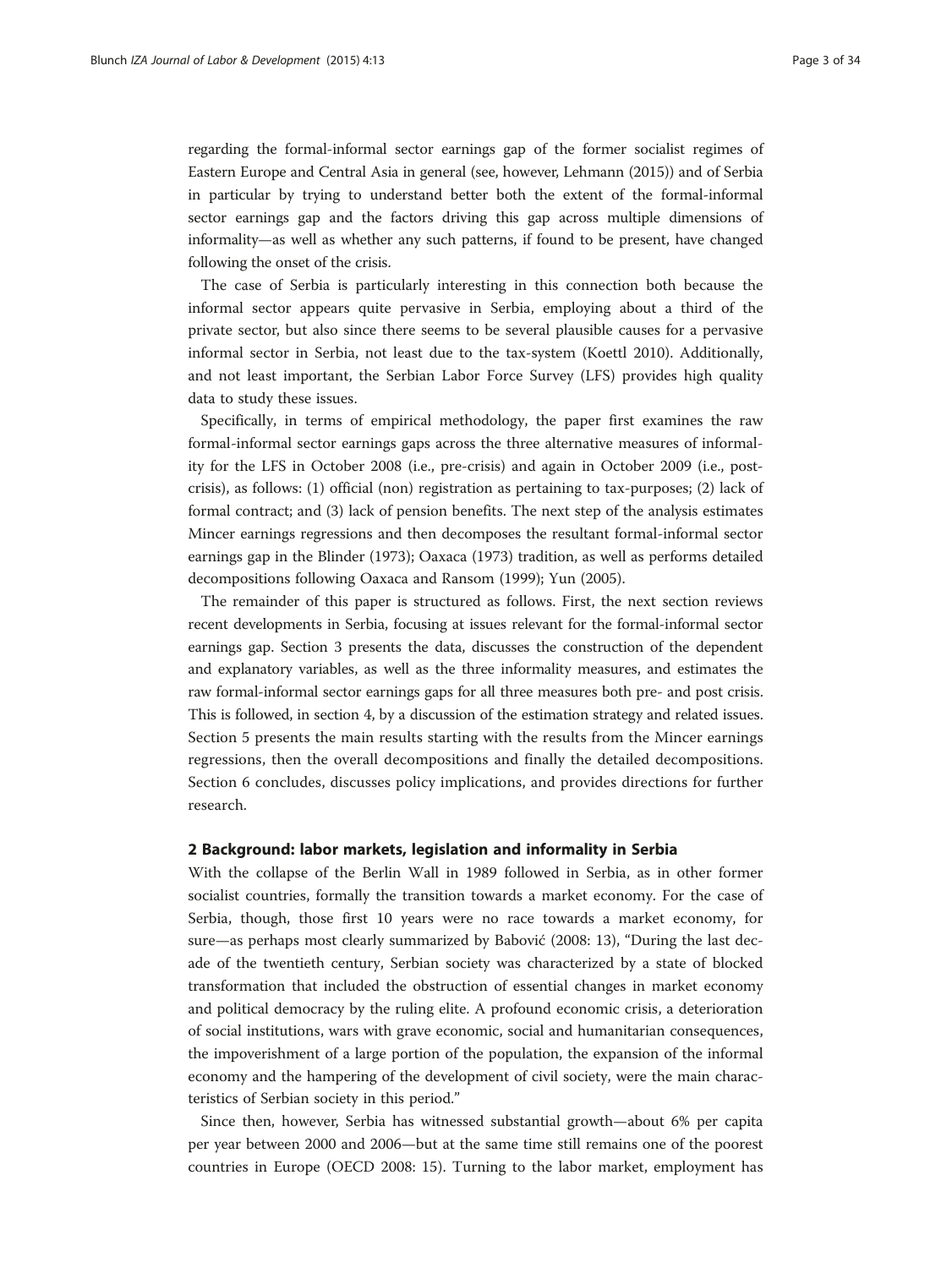<span id="page-3-0"></span>decreased about 2.5% per year over the same period, especially in large and medium sized enterprises and in peasant farming (OECD [2008:](#page-33-0) 17). The reason for the increased unemployment during a time of widespread growth is due to (as was the case for many transition economies besides Serbia) labor hoarding before the transition so that the increased unemployment became a consequence of the economic restructuring and privatization embedded with the transition (Arandarenko [2007\)](#page-32-0).

One measure taken to try to combat the declining employment is improved legislation, where an important step was taken in 2004 with the creation of a new Business Register Agency. The aim of this Agency was to coordinate several administrative functions that previously required contact with different authorities. In addition to this, starting in 2006, this Agency also keeps records of "entrepreneurs," i.e., selfemployed own-account workers with or without employees, and handles their enrollment in social insurance (OECD [2008](#page-33-0):22). The overall aim of this is to stimulate the creation of individual companies in Serbia and thereby stimulate overall economic growth in the Serbian economy, thus leading also to increased employment.

While there, thus, have been improvements in Serbian legislation vis-à-vis an improved business environment and increased employment opportunities, many obstacles still remain. Indeed, it has been suggested that due to the specific nature of the Serbian tax and benefit system, the value of social security contributions that are associated with formal employment have to be extremely high to offset the opportunity costs of formal employment, particularly for low-wage earners (Koettl [2010:](#page-33-0) 9).<sup>4</sup> The reason for this is minimum social security contributions, as well as the design of social assistance and family benefits. Considering these as a package, informal workers at low wages would have to give up a considerable amount of their informal earnings were they to "formalize" instead, and it is unlikely that the value of social security entitlement (and other benefits like formal employment protection legislation) that they get in return for formalization will exceed these implicit costs. Notably, the same holds for the inactive part of the labor market, when considering formal work at low wage levels. Koettl ([2010:](#page-33-0) 9) goes on to conclude that, "In other words, so called-mini jobs and midijobs—that is, part-time jobs that pay less than the full-time minimum wage—are hardly economically viable in Serbia. Hence, workers with low educational attainment—like the informally employed and the inactive—might by and large be excluded from formal work in Serbia." Additionally, if working, it would likely be for lower wages, just as would be the case for informal sector workers—which is in line with the theories of segmented labor markets (Lewis [1954;](#page-33-0) Kuznets [1955\)](#page-33-0). Indeed, according to Fields ([2009\)](#page-32-0), the distinguishing feature of this view is "the fact that workers earn different wages depending on the sector of the economy in which they are able to find work."

The above discussion, on the other hand, provides at least part of the explanation of the generally found "stylized fact" that informal sector workers tend to be less educated and lower earning (or vice versa) than formal sector workers—specifically for the case of Serbia: namely, the role of legislation, and here specifically the design of social security, social assistance and family benefits.

# 3 Data and descriptive analysis

The empirical analyses of this paper examine household survey data from two rounds of the Serbian Labor Force Survey (LFS), October 2008 (i.e. pre-crisis) and October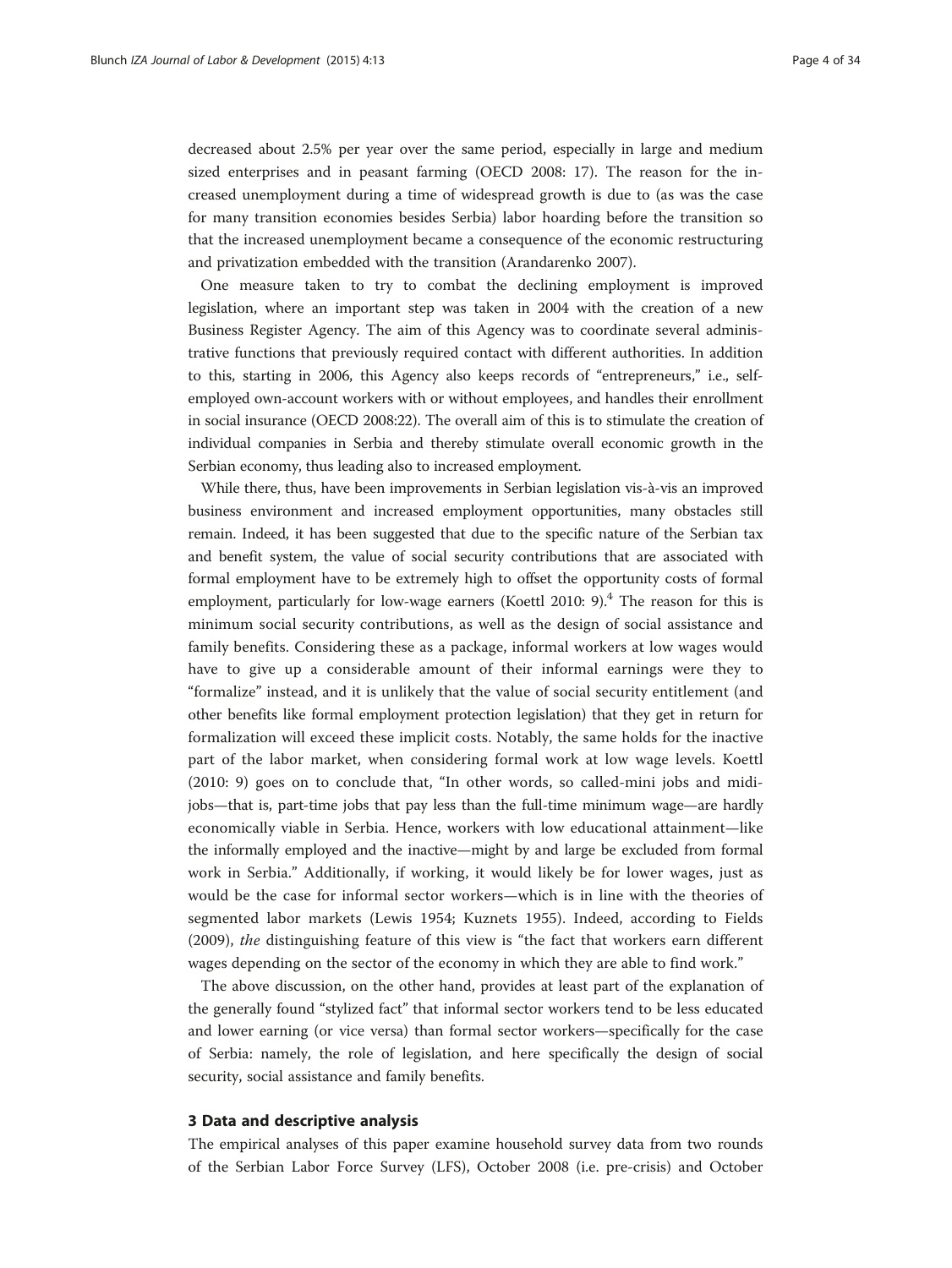2009 (i.e., post-crisis, by about 1 year). The Serbia LFS is a two-stage, stratified survey that is representative at the national level. In the first stage, enumeration areas were selected systematically with probability proportional to the size of the population aged 15 and above (the target population) using the sampling frame of the 2002 Census. In the second stage households were selected within the enumeration areas with equal probability (simple random selection). The initial weight arising from the initial sampling design was further corrected ex-post to allow for non-response, aiming at creating sampling weights that make the sample nationally representative (these weights are used in all subsequent estimations). The survey contains information on labor market status, earnings, occupation, sector, industry, firm size, benefits and other labor related information, and on background variables such as age, gender, educational attainment, and area of residence, which are also important factors<sup>5</sup> in analyses of earnings determinants. A list of all the variables used in these analyses as well as their definitions is given in Table [1.](#page-5-0) The definition of variables is discussed in more detail in the remainder of this section.

Starting with the informality measures, the survey distinguishes between the different types of ownership—specifically, among private firms, a distinction is made between registered and non-registered firms, where the registration pertains to taxes and other payments and regulations. The first dimension therefore is based on a dummy variable, which is one if a worker works in a private, non-registered firm and zero otherwise. From Table [2](#page-6-0) presenting the means and standard deviations of the informality measures, the incidence here is quite small, however—at only about 2–3%, depending on the time period. Fortunately, it is possible to define two additional, alternative informality measures. The second measure is based on a worker's contract status and is defined as one if a worker has a contract and zero otherwise. Benefit receipt is the third dimension of informality explored here. I again construct a binary measure; this time it is defined as one if a worker does not receive pension benefits and zero otherwise.<sup>6</sup> Altogether, the measure based on contract status is the preferred measure, with the pension benefits based measure a fairly close second, followed by the (il)legality measure.<sup>7</sup> In terms of the dynamics of the three informality measures, Table [2](#page-6-0) reveals that the informal share of all dependent workers has decreased overall. This is especially true for the pension-based measure, which is likely due to the impact of the crisis putting more pressures on social protection demands, including pensions.

To help better understand these measures, especially their potential interrelatedness, Table [3](#page-7-0) presents the correlations among the three informality measures. From these results the three measures appear highly correlated, though the two preferred measures related to contract status and benefits receipts are particularly highly correlated—supporting the desirability of these two measures.

While firm size has been used as a measure of informality in the literature, as also argued in Lehmann and Pignatti ([2007\)](#page-33-0); Lehmann and Zaiceva [\(2015](#page-33-0)) this measure may not be a very precise measure of informality, especially for transition countries. To examine this issue further, I tabulate firm size across the three informality measures (Table [4](#page-8-0)). From these results the overlap is quite small, never exceeding about a fifth—and frequently much less—so that most of the employees in small firms actually are formal employees. In turn, this supports the findings and recommendations in Lehmann and Pignatti [\(2007\)](#page-33-0) for the case of Ukraine—and I therefore limit the subsequent analyses to the three informality measures discussed and defined earlier.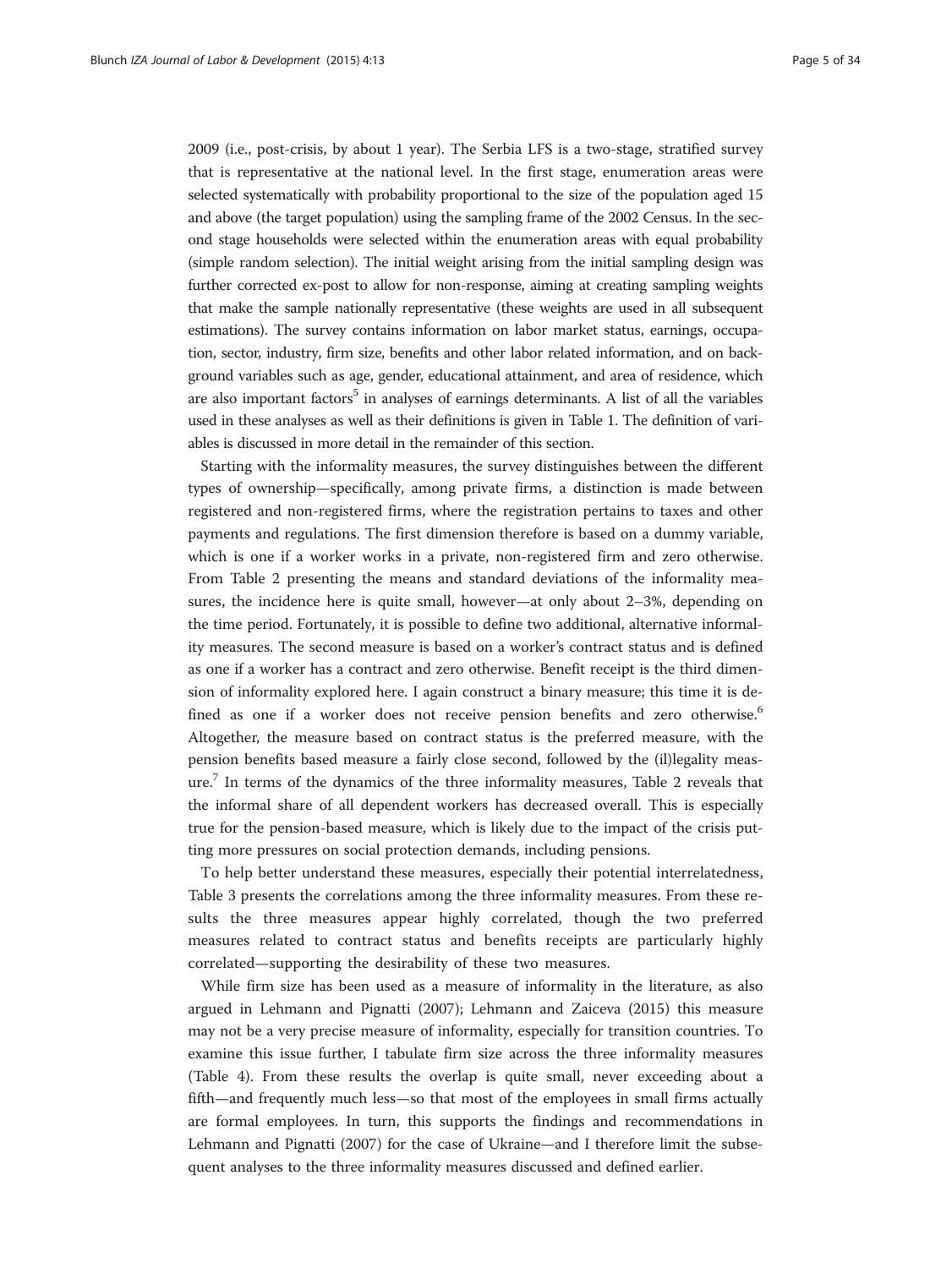| $\blacksquare$ $\blacksquare$ and $\blacksquare$ and $\blacksquare$ |                                                                            |
|---------------------------------------------------------------------|----------------------------------------------------------------------------|
| Variable name:                                                      | Definition:                                                                |
| Dependent variable:                                                 |                                                                            |
| Log real earnings (Oct. 2008, Oct. 2009)                            | Log real monthly earnings (net salary in the previous month)               |
| Informality measures:                                               |                                                                            |
| Unregistered firm                                                   | 1 if firm is not formally registered (for tax purposes, etc.); 0 otherwise |
| No labor contract                                                   | 1 if worker has no labor contract; 0 otherwise                             |
| No pension benefits                                                 | 1 if worker does not receive pension benefits; 0 otherwise                 |
| Explanatory variables:                                              |                                                                            |
| Birth cohorts:                                                      |                                                                            |
| 15-24 (reference)                                                   | 1 if in age range; 0 otherwise                                             |
| $25 - 34$                                                           | 1 if in age range; 0 otherwise                                             |
| $35 - 44$                                                           | 1 if in age range; 0 otherwise                                             |
| $45 - 54$                                                           | 1 if in age range; 0 otherwise                                             |
| $55 - 64$                                                           | 1 if in age range; 0 otherwise                                             |
| 65 and above                                                        | 1 if in age range; 0 otherwise                                             |
| Educational attainment:                                             |                                                                            |
| Primary or less (reference)                                         | 1 if completed primary or less; 0 otherwise                                |
| Secondary                                                           | 1 if completed secondary; 0 otherwise                                      |
| Tertiary                                                            | 1 if completed tertiary; 0 otherwise                                       |
| Part-time status:                                                   |                                                                            |
| Part-time                                                           | 1 if part-time; 0 otherwise                                                |
| Industry:                                                           |                                                                            |
| Agriculture (reference)                                             | 1 if Agriculture; 0 otherwise                                              |
| Man/Min/Electricity                                                 | 1 if Manufacturing-Mining-Electricity; 0 otherwise                         |
| Construction                                                        | 1 if Construction; 0 otherwise                                             |
| Trade/Services                                                      | 1 if Trade/Services; 0 otherwise                                           |
| Hotels/Restaurants                                                  | 1 if Hotels/Restaurants; 0 otherwise                                       |
| Transports                                                          | 1 if Transports; 0 otherwise                                               |
| Finance/Real estate                                                 | 1 if Finance/Real Estate; 0 otherwise                                      |
| Public sector                                                       | 1 if Public Sector; 0 otherwise                                            |
| Other                                                               | 1 if Other Sector; 0 otherwise                                             |
| Occupation:                                                         |                                                                            |
| Legislators                                                         | 1 if Legislator; 0 otherwise                                               |
| Professionals                                                       | 1 if Professional; 0 otherwise                                             |
| Technicians                                                         | 1 if Technician; 0 otherwise                                               |
| Clerks                                                              | 1 if Clerk; 0 otherwise                                                    |
| Service                                                             | 1 if Service; 0 otherwise                                                  |
| Skilled agriculture & fishery                                       | 1 if Skilled agriculture & fishery; 0 otherwise                            |
| Craft & trade                                                       | 1 if Craft & trade; 0 otherwise                                            |
| Plant/machine operators                                             | 1 if Plant/machine operator; 0 otherwise                                   |
| Elementary occupations (reference)                                  | 1 if Elementary occupation; 0 otherwise                                    |
| Firm Size:                                                          |                                                                            |
| Firm size 1-5 (reference)                                           | 1 if firm size is 1-5; 0 otherwise                                         |
| Firm size 6-19                                                      | 1 if firm size is 6-19; 0 otherwise                                        |
| Firm size 20-99                                                     | 1 if firm size is 20-99; 0 otherwise                                       |
|                                                                     |                                                                            |

# <span id="page-5-0"></span>Table 1 Variable Definitions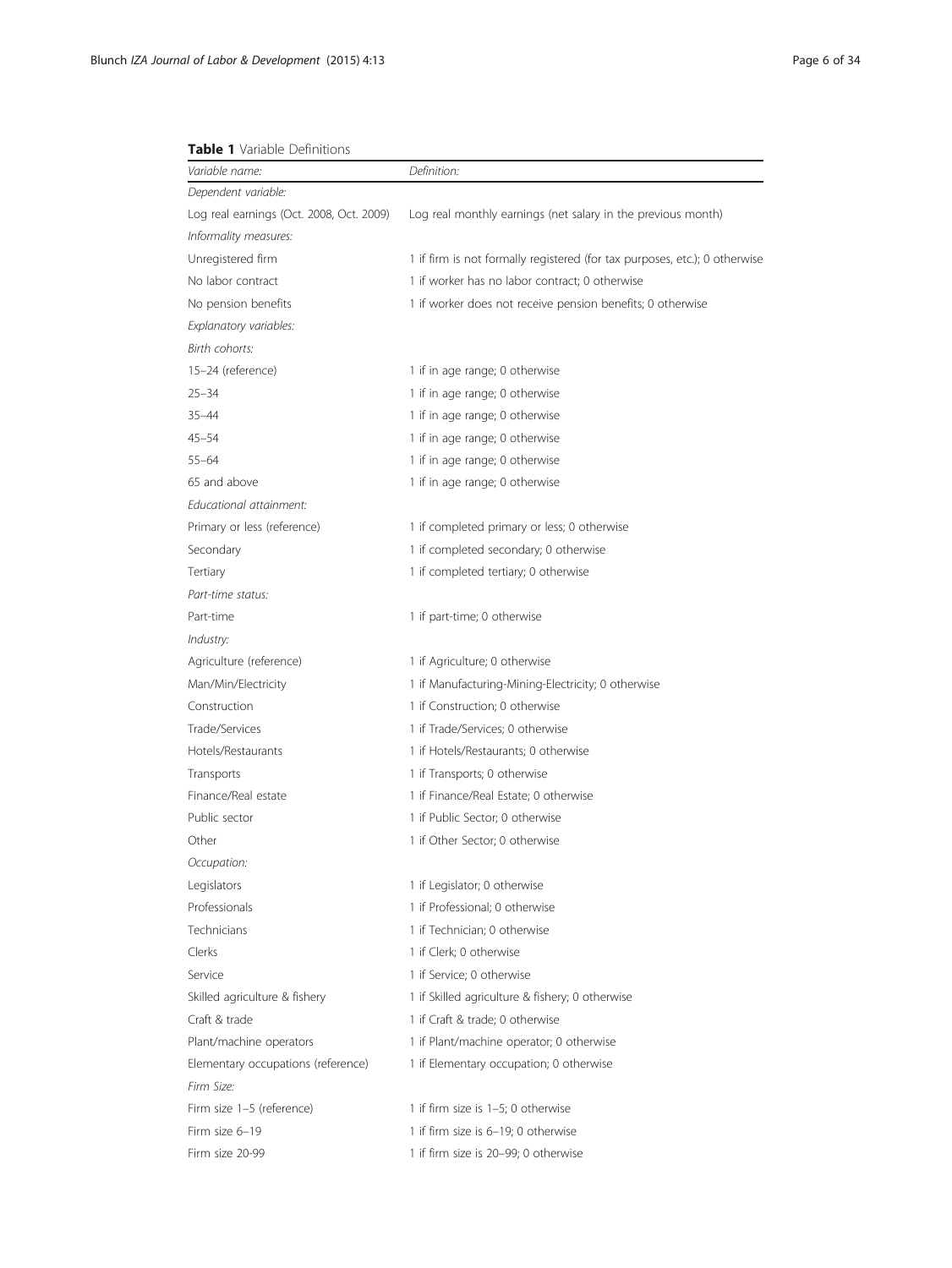| 1 if firm size is 100 or more; 0 otherwise                      |
|-----------------------------------------------------------------|
| 1 if not sure about firm size but it is 10 or less; 0 otherwise |
| 1 if not sure about firm size but it is 11 or more; 0 otherwise |
|                                                                 |
| 1 if urban; 0 if rural                                          |
| 1 if Central Serbia; 0 otherwise                                |
| 1 if Belgrade; 0 otherwise                                      |
| 1 if Vojvodina; 0 otherwise                                     |
|                                                                 |

<span id="page-6-0"></span>Table 1 Variable Definitions (Continued)

The dependent variable is (log) total earnings (net salary) in the previous month (i.e., the month before October 2008 and October 2009, respectively). Unfortunately, this information is only collected from employees, so that the self-employed and owneroperators which potentially is an important part—and certainly is a large part of the overall Serbian informal sector, as can also be seen from Table [5](#page-9-0)—must be excluded from the analysis. As a result, the analysis in this paper examines a specific part of the overall Serbian informal sector, namely the part that contains employed workers who obtain a salary. Additionally, in many transition economies even workers in the formal sector receive part of their earnings in an informal fashion, in terms of so-called "envelope payments" (Lehmann ([2010](#page-33-0)). While the survey question pertains to net salary, it is possible that envelope payments may still not be reported fully in the survey in which case the formal-informal earnings gap will be underestimated. Relatedly, non-cash components of formal sector earnings—like social security benefits, employment protection, severance payments, job security, credit worthiness, access to loans, and so on—will also work to widen the earnings gap even further. Unfortunately, however, there is not information on these components in the LFS.

While one might argue that (hourly) wages are preferable to (monthly) earnings, there are at least two reasons why earnings may actually be preferable to wages, even when hours worked is available in the dataset (which is the case here). First, for policy purposes the worker's take-home earnings seems to be the main object of interest since that is what he or she ultimately will use to sustain the livelihood of his or her household. Second, earnings is an already noisy variable, riddled with measurement error, so that dividing earnings with hours worked will attenuate the overall measurement error

|                             | mancial crisis asing three alternative imorniality incasares. October 2000 and October 2009 |              |
|-----------------------------|---------------------------------------------------------------------------------------------|--------------|
|                             | October 2008                                                                                | October 2009 |
| (1) Not formally registered | 0.033                                                                                       | 0.025        |
|                             | [0.178]                                                                                     | [0.155]      |
| (2) No labor contract       | 0.098                                                                                       | 0.061        |
|                             | [0.297]                                                                                     | [0.240]      |
| (3) No pension benefits     | 0.111                                                                                       | 0.064        |
|                             | [0.314]                                                                                     | [0.245]      |
| $\mathsf{N}$                | 2,783                                                                                       | 2,577        |

**Table 2** Incidence of male informal dependent employment in serbia over the first year of the financial crisis using three alternative informality measures: october 2008 and october 2009

Notes: Estimations incorporate sampling weights. Values in brackets are robust Huber-White (Huber 1967; White 1980) standard errors

Source: Serbia Labor Force Survey (October 2008 and October 2009)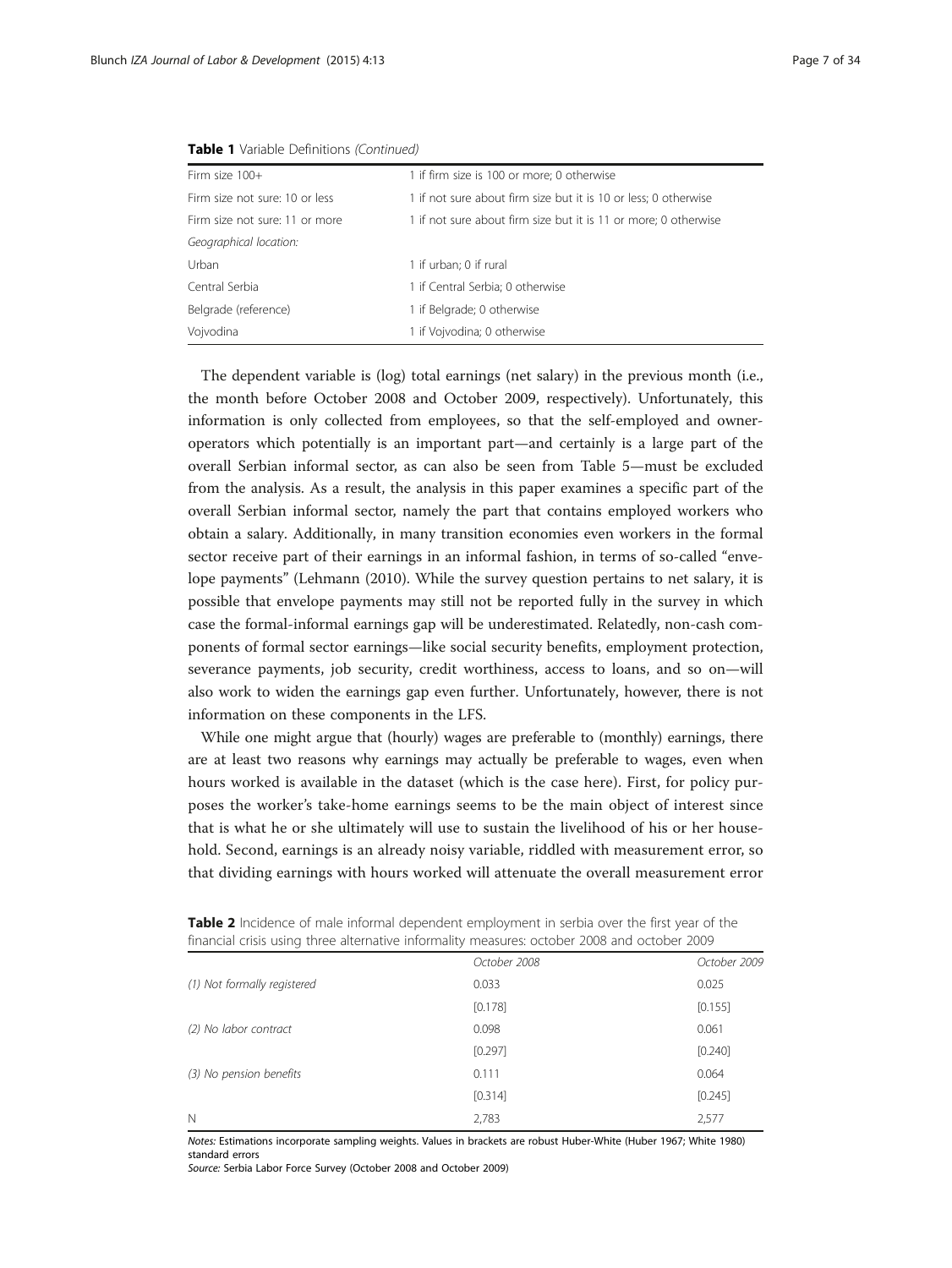|                                | October 2008                   |                            |                            | October 2009                   |                          |                            |  |
|--------------------------------|--------------------------------|----------------------------|----------------------------|--------------------------------|--------------------------|----------------------------|--|
|                                | (1) Not formally<br>registered | $(2)$ No labor<br>contract | (3) No pension<br>benefits | (1) Not formally<br>registered | (2) No labor<br>contract | (3) No pension<br>benefits |  |
| (1) Not formally<br>registered |                                |                            |                            |                                |                          |                            |  |
| (2) No labor<br>contract       | 0.522                          |                            |                            | 0.478                          |                          |                            |  |
| (3) No pension<br>benefits     | 0.486                          | 0.912                      |                            | 0.388                          | 0.767                    |                            |  |
| N                              | 2.783                          | 2.783                      | 2.783                      | 2,577                          | 2.577                    | 2,577                      |  |

<span id="page-7-0"></span>Table 3 Examining the intra-correlation of the three informality measures: October 2008 and October 2009

Source: Serbia Labor Force Survey (October 2008 and October 2009)

of the dependent variable—thus potentially leading to biased results. Despite these potential problems with the wage rate measure, a sensitivity analysis will still be performed to check for the robustness of the choice of dependent variable, in terms of (monthly) earnings versus (hourly) wages.

Among the key explanatory variables is age, which helps control for potential general experience, among other things. To obtain as flexible functional form as possible, a series of birth cohorts are created: 15–24, 25–34, 35–44, 45–54, 55–64, and 65 and above.<sup>8</sup> Educational attainment is measured as the highest level completed, ranging from "Without education" through "PhD." I consider a set of three binary variables corresponding to the completion of primary or less (reference), secondary, and tertiary education. Among the work related variables, I first construct a dummy variable for part-time work. Notably, from Tables [6](#page-10-0) and [7,](#page-13-0) part-time status is particularly prevalent for the informal sector, with the incidence of part-time work among informal sector workers being more than 10 times more than that of formal sector workers. Industry and occupation clearly are potentially important determinants of earnings, as well, and are each included as a series of nine dummy variables (reference group for industry: agriculture; reference group for occupation: elementary occupations). From Tables [6](#page-10-0) and [7](#page-13-0), the informal sector is dominated by Agriculture and Construction, while Manufacturing/Mining/Electricity plays a major role in the formal sector (accounting for about a third of the dependent employment in the sector) but a much smaller role in the informal sector. In terms of occupations, the informal sector is dominated by elementary occupations (including unskilled agriculture and fishery), with between about a third and half of the dependent workers belonging to this group depending on the informality measures. These results indicate once again how the informal sector in Serbia may well be considered "the marginal sector." Firm size is also a potentially important determinant of earnings and is included as a set of six dummies, with 1–5 employees as the reference category. Lastly, the urban dummy and the region of residence cluster fixed effects capture economic conditions specific to the area (as well as everything else related to the region in question), which are potentially important in explaining labor earnings.

Gender-issues may potentially confound the analysis<sup>9</sup>, so to enable focusing more narrowly on the formal-informal sector earnings gap, the sample is initially restricted to the 2,978 males in October 2008 and 2,796 males in October 2009 who are employed and are 15 years of age and above. Additionally, information on some observations is missing for either the dependent variable or for one or more of the explanatory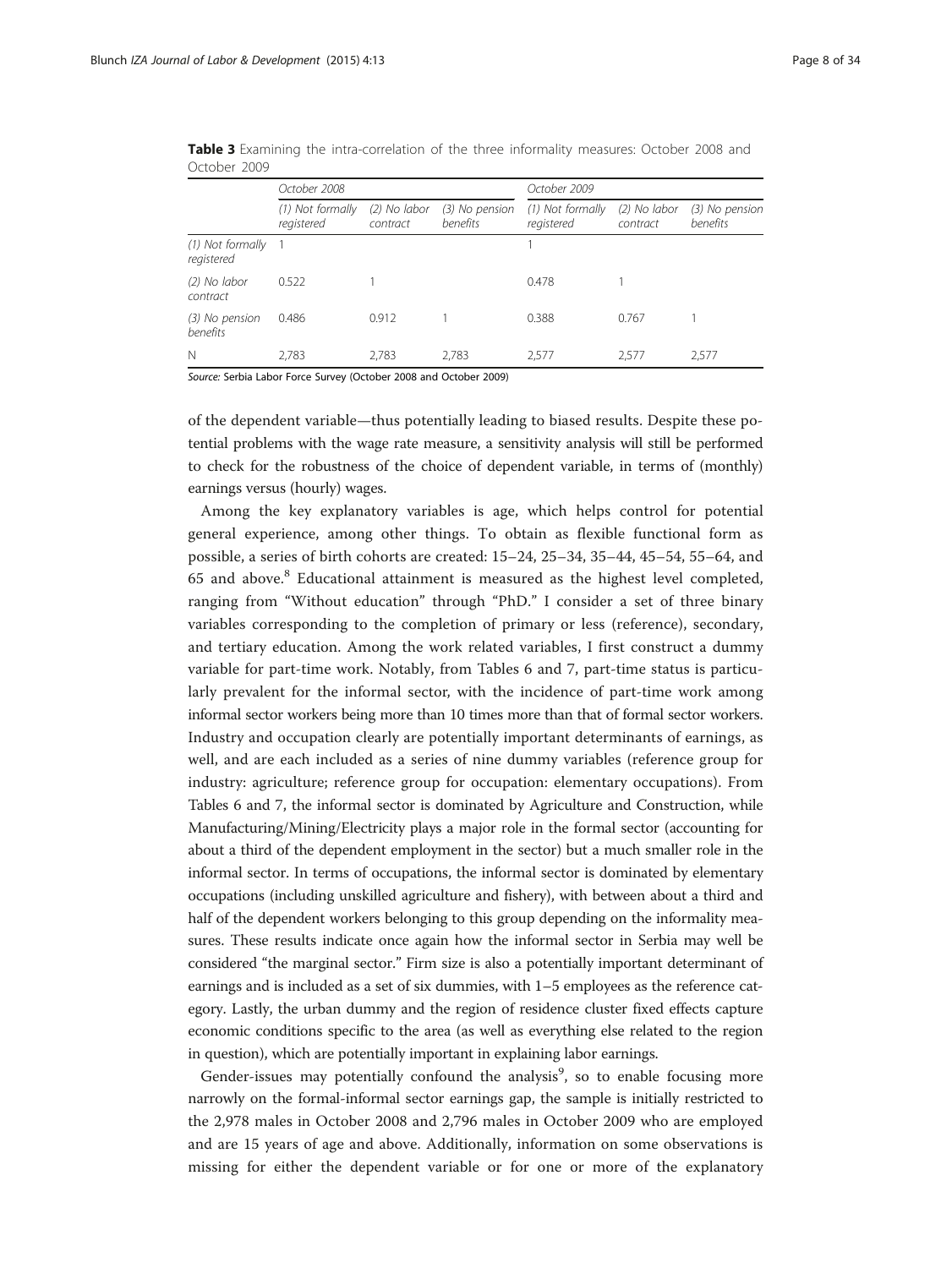<span id="page-8-0"></span>Table 4 Examining overlap of firm size and the three informality measures: October 2008 and October 2009 (Percent)

|               | October 2008 |                             |                       |               |                         |               | October 2009 |                             |                       |               |                         |               |
|---------------|--------------|-----------------------------|-----------------------|---------------|-------------------------|---------------|--------------|-----------------------------|-----------------------|---------------|-------------------------|---------------|
|               |              | (1) Not formally registered | (2) No labor contract |               | (3) No pension benefits |               |              | (1) Not formally registered | (2) No labor contract |               | (3) No pension benefits |               |
|               | No: Formal   | Yes: Informal               | No: Formal            | Yes: Informal | No: Formal              | Yes: Informal | No: Formal   | Yes: Informal               | No: Formal            | Yes: Informal | No: Formal              | Yes: Informal |
| 6+ employees  | 98.5         |                             | 93.3                  | 6.7           | 92.3                    |               | 98.7         |                             | 95.9                  |               | 95.7                    | 4.3           |
| 1-5 employees | 91.3         | 8.7                         | 80.7                  | 19.3          | 78.2                    | 21.8          | 93.8         | 6.3                         | 87.4                  | 12.7          | 86.7                    | 13.4          |
| N.            | 2.783        |                             | 2,783                 |               | 2,783                   |               | 2,577        |                             | 2,577                 |               | 2,577                   |               |

The rows (firm size by informality measure) do not sum to exactly 100% in a few cases due to rounding. Bold numbers: This is the grouping where the informality measure in question "agrees" with the firm size measure in terms of the informality classification–so the closer this number is to 100, the greater the agreement (and vice versa)

Source: Serbia Labor Force Survey (October 2008 and October 2009)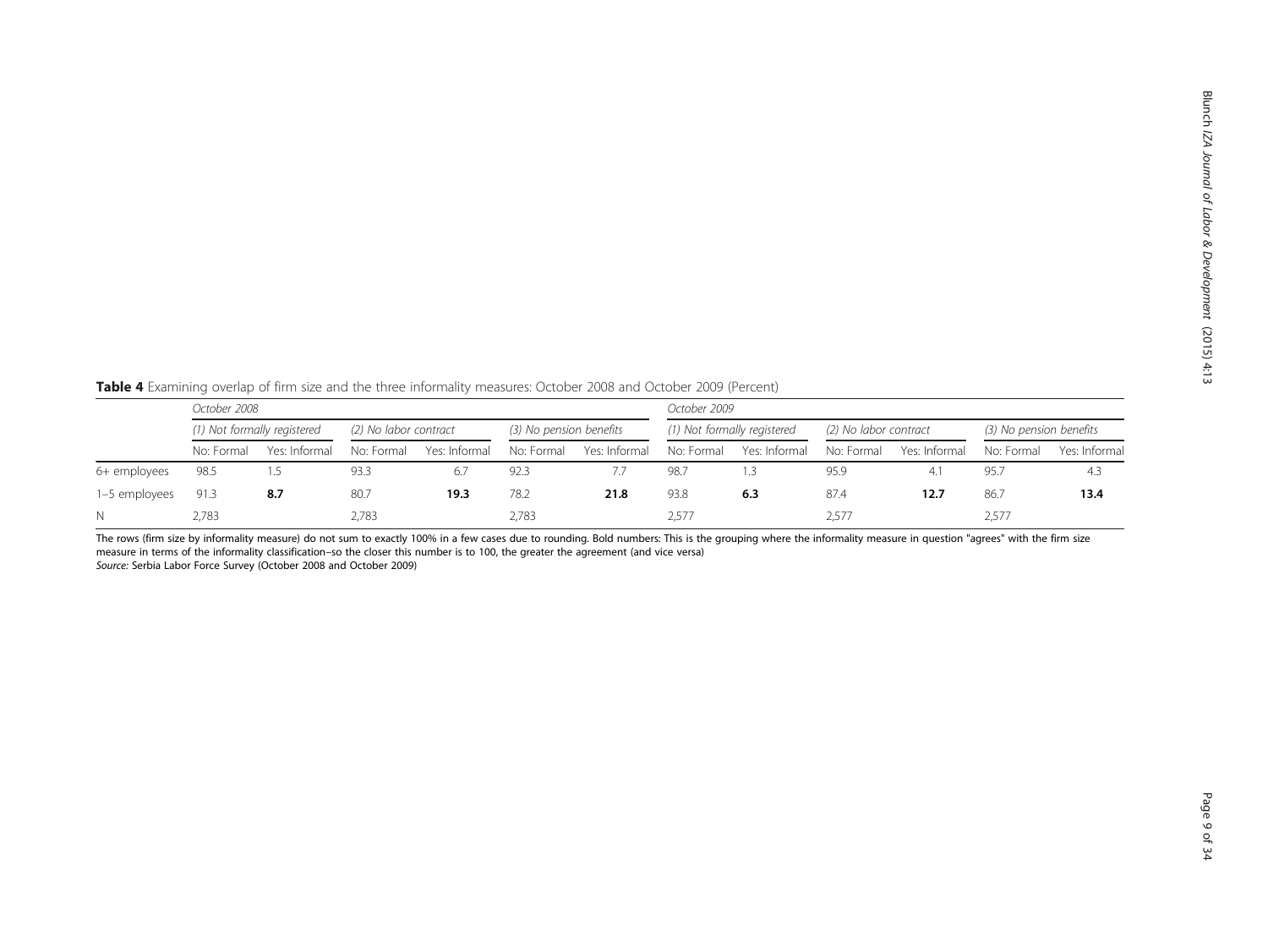|                         | October 2008                   |                          |                            | October 2009                   |                          |                            |  |
|-------------------------|--------------------------------|--------------------------|----------------------------|--------------------------------|--------------------------|----------------------------|--|
|                         | (1) Not formally<br>registered | (2) No labor<br>contract | (3) No pension<br>benefits | (1) Not formally<br>registered | (2) No labor<br>contract | (3) No pension<br>benefits |  |
| Employee                | 14.7                           | 18.0                     | 25.3                       | 17.0                           | 16.1                     | 24.1                       |  |
| Self-employed           | 77.5                           | 70.6                     | 61.5                       | 71.7                           | 70.0                     | 61.2                       |  |
| Unpaid family<br>worker | 7.9                            | 11.4                     | 13.2                       | 11.3                           | 13.9                     | 14.7                       |  |
| N                       | 672                            | 1.644                    | 1.344                      | 606                            | 1.448                    | 973                        |  |

<span id="page-9-0"></span>Table 5 Distribution of employees, self-employed and unpaid family workers in the larger sample of all working (but not necessarily enumerated) individuals in the Informal sector using three alternative informality measures: october 2008 and october 2009

Notes: Estimations incorporate sampling weights

Source: Serbia Labor Force Survey (October 2008 and October 2009)

variables, leading to final estimation samples of 2,783 observations for the October 2008 estimation sample and 2,577 observations for the October 2009 estimation sample. Descriptive statistics for the analysis samples across informality status are reported in Tables [2](#page-6-0), 5, [6](#page-10-0) and [7.](#page-13-0)

To get an initial handle on the formal-informal earnings gap during the first yearand-a-bit of the international financial crisis, Table [8](#page-15-0) presents log earnings for the formal and informal sector for the October 2008 sample and the October 2009 sample, using all three alternative informality definitions discussed previously. To obtain results in percent rather than log-points, the earnings gaps are also presented in their delogged form.<sup>10</sup>

A few results from the table are rather striking. First, the formal-informal sector earnings gap is pervasive, no matter the definition or time period considered.<sup>11</sup> In turn, this is also in line with the predictions from the literature on segmented labor markets that the lower productivity—or "marginal"—sector also receives the lower wages (Lewis [1954](#page-33-0); Kuznets [1955](#page-33-0)). Second, however, there is a bit of a range in the estimated raw earnings gap—ranging from about 47 percentage-points to about 60 percentage-points in October 2008 and ranging from about 20 to about 27 percentage-points in October 2009, depending on the informality measure considered. In turn, these results confirm earlier findings (Krstić and Sanfey [2011\)](#page-33-0) of a substantial formal-informal earnings gap in Serbia in 2007—though, at about 43 percentage-points, this gap was somewhat smaller than the gaps estimated here for the earlier period and somewhat larger than the gaps estimated here for the later period (likely due to differences in both the data and informality measure used).<sup>12</sup> Third, considering the three informality measures overall, the earnings gap narrowed substantially following the crisis for all three measures. Examining the evidence as a whole, however—incorporating the size of the changes, as well as the relative desirability of the measures as "true" informality measures—it is evident that the overall formal-informal sector earnings gap decreased substantially following the crisis. Again, since "envelope payments" likely have fallen more than reported payments, the decrease in the earnings gap is potentially overestimated.

So what might account for these differences in earnings between the two sectors more generally—and for the narrowing of the gap following the crisis? The previous section discussed how Serbian legislation related to minimum social security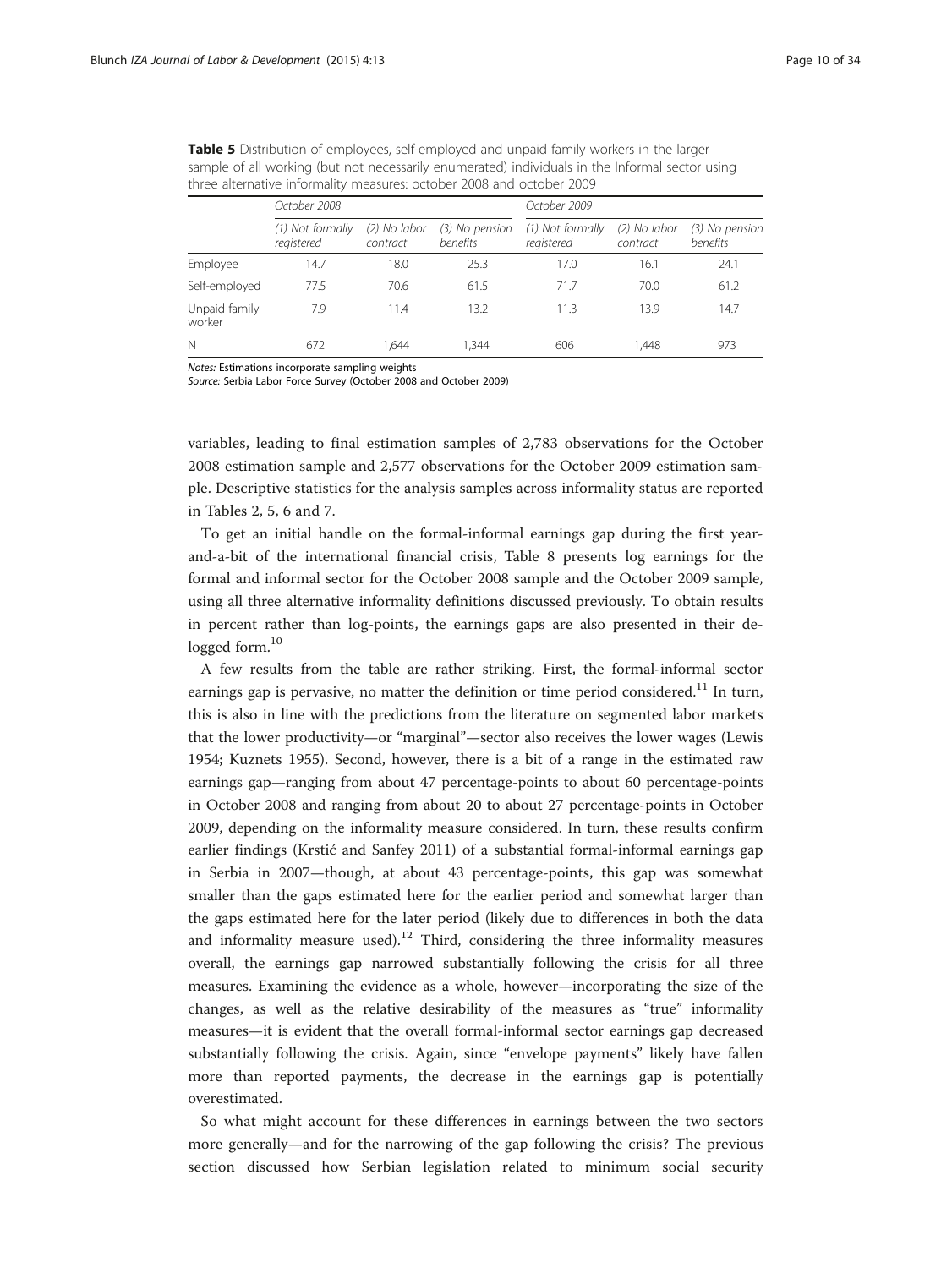|                         |         | (1) Formally registered? |         | (2) Has labor contract? |         | (3) Receives pension benefits? |
|-------------------------|---------|--------------------------|---------|-------------------------|---------|--------------------------------|
|                         | Yes     | No                       | Yes     | No                      | Yes     | No                             |
| Ln Monthly earnings     | 10.067  | 9.204                    | 10.102  | 9.456                   | 10.108  | 9.482                          |
|                         | [0.528] | [0.823]                  | [0.496] | [0.762]                 | [0.493] | [0.736]                        |
| Informality measure:    |         |                          |         |                         |         |                                |
| Unregistered firm       | 0.000   | 1.000                    | 0.002   | 0.311                   | 0.002   | 0.273                          |
|                         | [0.000] | [0.000]                  | [0.046] | [0.464]                 | [0.046] | [0.446]                        |
| No labor contract       | 0.069   | 0.94                     | 0.000   | 1.000                   | 0.002   | 0.863                          |
|                         | [0.253] | [0.239]                  | [0.000] | [0.000]                 | [0.045] | [0.345]                        |
| No benefits             | 0.082   | 0.94                     | 0.017   | 0.981                   | 0.000   | 1.000                          |
|                         | [0.275] | [0.239]                  | [0.128] | [0.135]                 | [0.000] | [0.000]                        |
| Age cohort:             |         |                          |         |                         |         |                                |
| $15 - 24$               | 0.077   | 0.254                    | 0.067   | 0.224                   | 0.066   | 0.215                          |
|                         | [0.266] | [0.438]                  | [0.250] | [0.418]                 | [0.248] | [0.411]                        |
| $25 - 34$               | 0.242   | 0.233                    | 0.239   | 0.27                    | 0.239   | 0.268                          |
|                         | [0.429] | [0.425]                  | [0.427] | [0.445]                 | [0.427] | [0.444]                        |
| $35 - 44$               | 0.268   | 0.174                    | 0.268   | 0.232                   | 0.267   | 0.245                          |
|                         | [0.443] | [0.381]                  | [0.443] | [0.423]                 | [0.443] | [0.431]                        |
| $45 - 54$               | 0.274   | 0.217                    | 0.285   | 0.154                   | 0.287   | 0.151                          |
|                         | [0.446] | [0.414]                  | [0.451] | [0.361]                 | [0.452] | [0.359]                        |
| $55 - 64$               | 0.137   | 0.107                    | 0.139   | 0.11                    | 0.139   | 0.112                          |
|                         | [0.344] | [0.311]                  | [0.346] | [0.313]                 | [0.346] | [0.316]                        |
| $65+$                   | 0.002   | 0.015                    | 0.002   | 0.01                    | 0.002   | 0.009                          |
|                         | [0.048] | [0.123]                  | [0.044] | [0.100]                 | [0.044] | [0.094]                        |
| Educational attainment: |         |                          |         |                         |         |                                |
| Primary or less         | 0.143   | 0.556                    | 0.123   | 0.461                   | 0.124   | 0.415                          |
|                         | [0.350] | [0.500]                  | [0.329] | [0.499]                 | [0.330] | [0.494]                        |
| Secondary               | 0.668   | 0.429                    | 0.678   | 0.503                   | 0.678   | 0.523                          |
|                         | [0.471] | [0.498]                  | [0.467] | [0.501]                 | [0.467] | [0.500]                        |
| Tertiary                | 0.189   | 0.015                    | 0.199   | 0.037                   | 0.198   | 0.062                          |
|                         | [0.391] | [0.123]                  | [0.399] | [0.188]                 | [0.399] | [0.241]                        |
| Part-time               | 0.02    | 0.313                    | 0.013   | 0.182                   | 0.011   | 0.183                          |
|                         | [0.141] | [0.466]                  | [0.115] | [0.387]                 | [0.104] | [0.387]                        |
| Industry:               |         |                          |         |                         |         |                                |
| Agriculture             | 0.045   | 0.402                    | 0.035   | 0.252                   | 0.035   | 0.227                          |
|                         | [0.206] | [0.493]                  | [0.184] | [0.435]                 | [0.183] | [0.420]                        |
| Man/Min/Electricity     | 0.351   | 0.091                    | 0.364   | 0.144                   | 0.364   | 0.176                          |
|                         | [0.477] | [0.290]                  | [0.481] | [0.351]                 | [0.481] | [0.381]                        |
| Construction            | 0.103   | 0.409                    | 0.088   | 0.341                   | 0.09    | 0.293                          |
|                         | [0.304] | [0.495]                  | [0.284] | [0.475]                 | [0.287] | [0.456]                        |
| Trade/Services          | 0.134   | 0.047                    | 0.131   | 0.131                   | 0.13    | 0.139                          |
|                         | [0.340] | [0.212]                  | [0.337] | [0.338]                 | [0.336] | [0.347]                        |
| Hotels/Restaurants      | 0.03    | 0                        | 0.025   | 0.06                    | 0.025   | 0.058                          |
|                         | [0.170] | [0.000]                  | [0.158] | [0.239]                 | [0.157] | [0.234]                        |

<span id="page-10-0"></span>Table 6 Means and standard deviations of monthly earnings and explanatory variables by formality status using three alternative informality measures: october 2008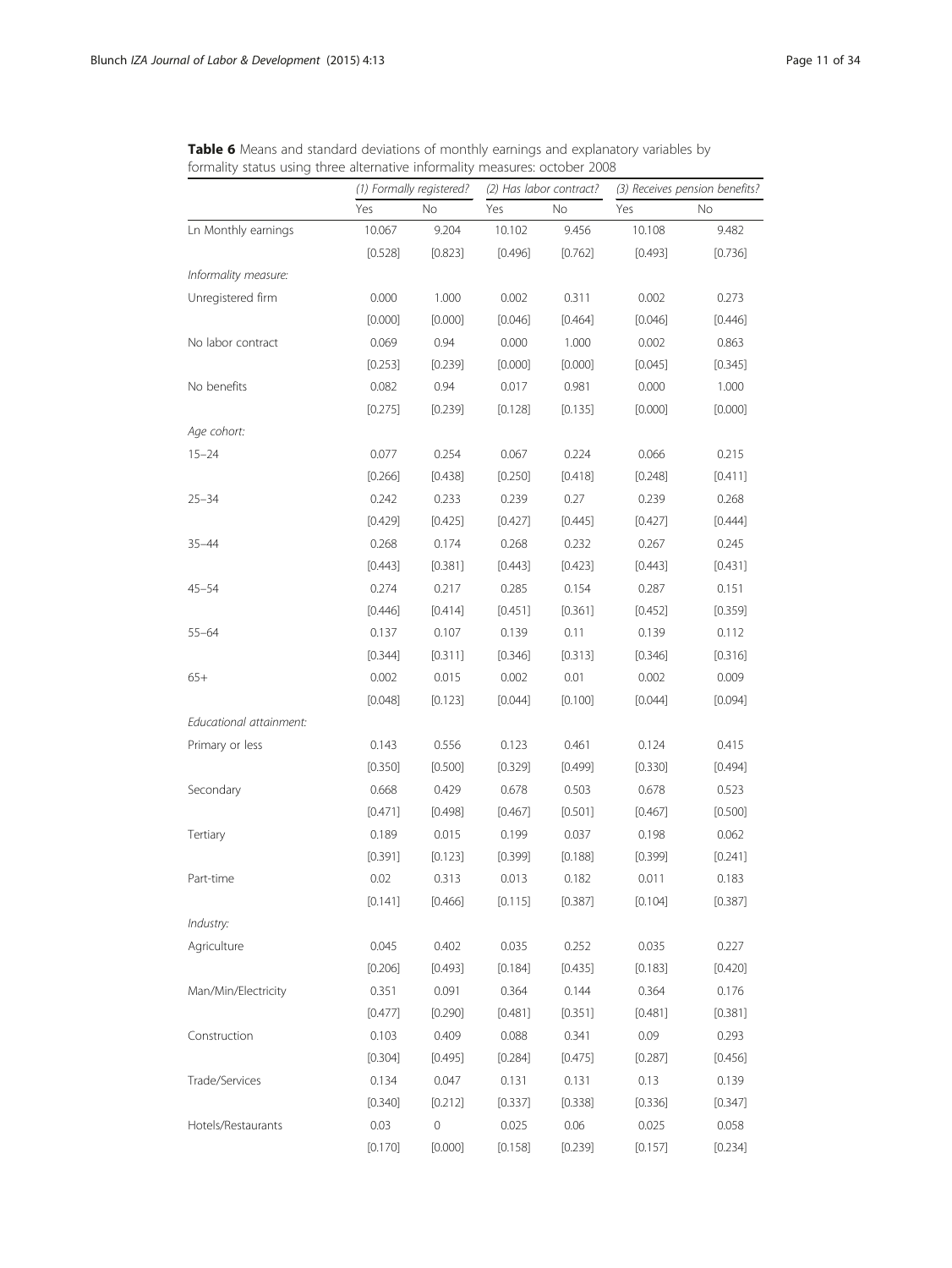Table 6 Means and standard deviations of monthly earnings and explanatory variables by formality status using three alternative informality measures: october 2008 (Continued)

| Transports                     | 0.09    | 0.037   | 0.095   | 0.022     | 0.097   | 0.019   |
|--------------------------------|---------|---------|---------|-----------|---------|---------|
|                                | [0.286] | [0.191] | [0.294] | [0.147]   | [0.296] | [0.138] |
| Finance/Real estate            | 0.047   | 0.000   | 0.049   | 0.014     | 0.048   | 0.026   |
|                                | [0.212] | [0.000] | [0.216] | [0.119]   | [0.214] | [0.161] |
| Public sector                  | 0.148   | 0.000   | 0.158   | 0.000     | 0.159   | 0.011   |
|                                | [0.355] | [0.000] | [0.365] | [0.000]   | [0.366] | [0.106] |
| Other                          | 0.053   | 0.013   | 0.054   | 0.036     | 0.052   | 0.049   |
|                                | [0.224] | [0.113] | [0.225] | [0.186]   | [0.222] | [0.217] |
| Occupation:                    |         |         |         |           |         |         |
| Legislators                    | 0.043   | 0.000   | 0.046   | 0.000     | 0.047   | 0.000   |
|                                | [0.203] | [0.000] | [0.210] | [0.000]   | [0.211] | [0.000] |
| Professionals                  | 0.106   | 0.000   | 0.113   | 0.006     | 0.113   | 0.02    |
|                                | [0.309] | [0.000] | [0.317] | [0.076]   | [0.317] | [0.140] |
| Technicians                    | 0.142   | 0.013   | 0.149   | 0.033     | 0.148   | 0.06    |
|                                | [0.349] | [0.113] | [0.357] | [0.179]   | [0.355] | [0.238] |
| Clerks                         | 0.069   | 0.053   | 0.073   | 0.029     | 0.073   | 0.037   |
|                                | [0.254] | [0.225] | [0.261] | [0.169]   | [0.260] | [0.188] |
| Service                        | 0.13    | 0.000   | 0.127   | 0.119     | 0.126   | 0.125   |
|                                | [0.336] | [0.000] | [0.333] | [0.325]   | [0.332] | [0.331] |
| Skilled agriculture & fishery  | 0.007   | 0.09    | 0.004   | 0.061     | 0.004   | 0.053   |
|                                | [0.082] | [0.288] | [0.062] | [0.239]   | [0.063] | [0.225] |
| Craft & trade                  | 0.252   | 0.325   | 0.249   | 0.3       | 0.25    | 0.289   |
|                                | [0.434] | [0.471] | [0.433] | [0.459]   | [0.433] | [0.454] |
| Plant/machine operators        | 0.156   | 0.025   | 0.16    | 0.081     | 0.161   | 0.076   |
|                                | [0.363] | [0.157] | [0.366] | [0.273]   | [0.368] | [0.266] |
| Elementary occupations         | 0.094   | 0.494   | 0.078   | 0.371     | 0.078   | 0.339   |
|                                | [0.292] | [0.503] | [0.269] | [0.484]   | [0.268] | [0.474] |
| Firm Size:                     |         |         |         |           |         |         |
| Firm size 1-5                  | 0.23    | 0.636   | 0.218   | 0.479     | 0.214   | 0.476   |
|                                | [0.421] | [0.484] | [0.413] | $[0.500]$ | [0.410] | [0.500] |
| Firm size 6-19                 | 0.294   | 0.237   | 0.29    | 0.31      | 0.29    | 0.313   |
|                                | [0.456] | [0.427] | [0.454] | [0.463]   | [0.454] | [0.464] |
| Firm size 20-99                | 0.241   | 0.061   | 0.251   | 0.09      | 0.254   | 0.084   |
|                                | [0.428] | [0.240] | [0.434] | [0.286]   | [0.435] | [0.278] |
| Firm size 100+                 | 0.17    | 0       | 0.181   | 0.012     | 0.181   | 0.032   |
|                                | [0.376] | [0.000] | [0.385] | [0.111]   | [0.385] | [0.175] |
| Firm size not sure: 10 or less | 0.018   | 0.022   | 0.013   | 0.065     | 0.013   | 0.057   |
|                                | [0.131] | [0.148] | [0.112] | [0.248]   | [0.112] | [0.233] |
| Firm size not sure: 11 or more | 0.047   | 0.044   | 0.048   | 0.043     | 0.048   | 0.038   |
|                                | [0.212] | [0.207] | [0.213] | [0.204]   | [0.214] | [0.191] |
| Geographical location:         |         |         |         |           |         |         |
| Urban                          | 0.624   | 0.31    | 0.634   | 0.423     | 0.633   | 0.458   |
|                                | [0.484] | [0.465] | [0.482] | [0.495]   | [0.482] | [0.499] |
| Central Serbia                 | 0.502   | 0.295   | 0.504   | 0.421     | 0.507   | 0.406   |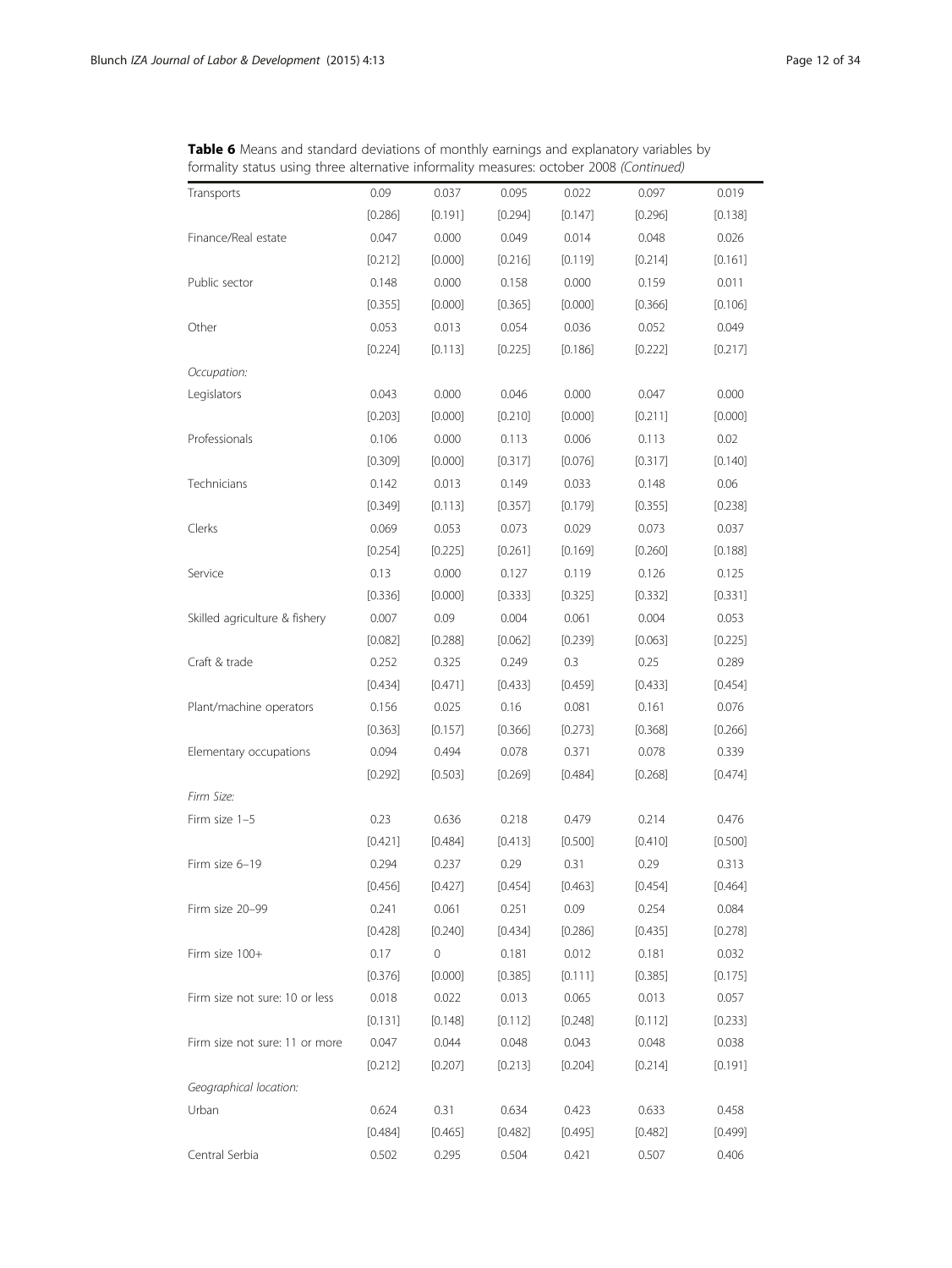| formality status using three alternative informality measures: october 2008 (Continued) |         |         |         |         |         |         |  |
|-----------------------------------------------------------------------------------------|---------|---------|---------|---------|---------|---------|--|
|                                                                                         | [0.500] | [0.459] | [0.500] | [0.495] | [0.500] | [0.492] |  |
| Belgrade                                                                                | 0.217   | 0.085   | 0.223   | 0.123   | 0.221   | 0.153   |  |
|                                                                                         | [0.413] | [0.281] | [0.416] | [0.329] | [0.415] | [0.360] |  |
| Vojvodina                                                                               | 0.28    | 0.62    | 0.274   | 0.455   | 0.273   | 0.441   |  |
|                                                                                         | [0.449] | [0.488] | [0.446] | [0.499] | [0.445] | [0.497] |  |
| N                                                                                       | 2.691   | 89      | 2.507   | 273     | 2.474   | 306     |  |

Table 6 Means and standard deviations of monthly earnings and explanatory variables by formality status using three alternative informality measures: october 2008 (Continued)

Notes: Estimations incorporate sampling weights. Values in brackets are robust Huber-White (Huber [1967](#page-32-0); White [1980\)](#page-33-0) standard errors

Source: Serbia Labor Force Survey (October 2008)

contributions, social assistance, and family benefits may help explain the generally found "stylized fact" that informal sector workers tend to be less educated and lower earning (or vice versa) than formal sector workers. From Tables [6](#page-10-0) and [7,](#page-13-0) it can be seen that informal sector workers are indeed (much) worse off than formal sector workers in terms of human capital. For example, in October 2008 only 14.3% of workers in formally registered firms had completed primary education or less, while more than half of workers in firms that were not formally registered had completed primary or less (Table [6\)](#page-10-0). On the other hand, almost 19% of workers in formally registered firms had completed tertiary education, while this was the case for only 1.5% of workers in firms that were not formally registered. From the bottom panel of Table [8,](#page-15-0) inclusion of these factors as explanatory variables make the earnings gap shrink, though they remain sizeable—hinting that worker characteristics are important but at the same time cannot explain away the earnings gap (this will be discussed further in the following sections).

Comparing Tables [6](#page-10-0) and [7,](#page-13-0) however, it seems that the composition of the informal sector has changed following the crisis: for example, while, again, more than half of workers in firms that were not formally registered had completed primary or less, this had decreased to about 37% in October 2009. Similarly, the share of workers with completed secondary education increased from about 43% to about 56% and the share of workers with tertiary education from 1.5% to 6.6%. At the face of it, this is consistent with formal workers (having better characteristics than informal sector workers—in terms of education, for example) being pushed into informality due to the crisis. What is more likely going on, however, is that the change in the composition of the informally employed is due to an outflow from informality into unemployment, since the informal sector workers were likely the first workers to be fired—being a more flexible segment of the labor market, not regulated by employment protection legislation. Additionally, formal workers are more likely to receive unemployment benefits and would therefore probably rather flow into unemployment than into informality. It seems, therefore, that the outflow from informality into unemployment is biased, with the least endowed leaving over-proportionally into unemployment, therefore overall seemingly "improving" the endowments of the informally employed.

While the existence of substantively large formal-informal sector earnings gaps has now been established across all three informality measures and for both the pre- and post crisis period—and with sectoral human capital differences motivated as possibly accounting for at least some of this gap as well as the narrowing of the gap following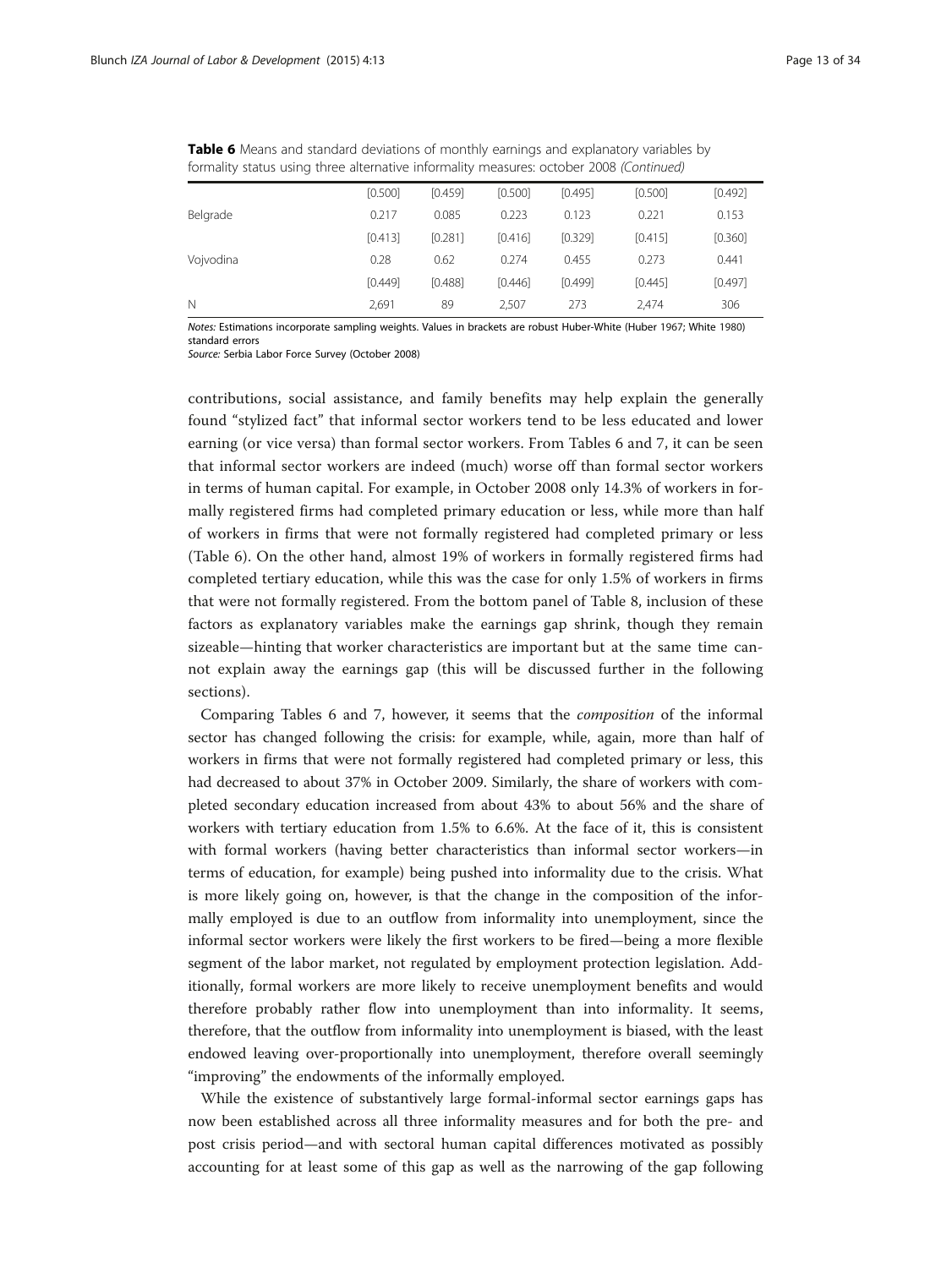|                         |           | (1) Formally registered? | (2) Has labor contract? |         | (3) Receives pension benefits? |           |
|-------------------------|-----------|--------------------------|-------------------------|---------|--------------------------------|-----------|
|                         | Yes       | No                       | Yes                     | No      | Yes                            | No        |
| Ln Monthly earnings     | 10.079    | 9.437                    | 10.096                  | 9.572   | 10.093                         | 9.637     |
|                         | [0.501]   | [0.693]                  | [0.493]                 | [0.605] | [0.501]                        | $[0.552]$ |
| Informality measure:    |           |                          |                         |         |                                |           |
| Unregistered firm       | 0.000     | 1.000                    | 0.006                   | 0.315   | 0.009                          | 0.254     |
|                         | [0.000]   | [0.000]                  | [0.076]                 | [0.466] | [0.094]                        | [0.437]   |
| No labor contract       | 0.043     | 0.781                    | 0.000                   | 1       | 0.013                          | 0.762     |
|                         | [0.203]   | [0.417]                  | [0.000]                 | [0.000] | [0.113]                        | [0.427]   |
| No benefits             | 0.049     | 0.663                    | 0.016                   | 0.802   | 0.000                          | 1.000     |
|                         | [0.216]   | [0.476]                  | [0.127]                 | [0.399] | [0.000]                        | [0.000]   |
| Age cohort:             |           |                          |                         |         |                                |           |
| $15 - 24$               | 0.064     | 0.112                    | 0.058                   | 0.179   | 0.056                          | 0.202     |
|                         | [0.245]   | [0.317]                  | [0.233]                 | [0.385] | [0.229]                        | [0.403]   |
| $25 - 34$               | 0.235     | 0.134                    | 0.229                   | 0.302   | 0.23                           | 0.275     |
|                         | [0.424]   | [0.343]                  | [0.420]                 | [0.460] | [0.421]                        | [0.448]   |
| $35 - 44$               | 0.266     | 0.318                    | 0.27                    | 0.235   | 0.271                          | 0.216     |
|                         | [0.442]   | [0.469]                  | [0.444]                 | [0.425] | [0.445]                        | [0.413]   |
| $45 - 54$               | 0.28      | 0.308                    | 0.288                   | 0.18    | 0.289                          | 0.171     |
|                         | $[0.449]$ | [0.465]                  | [0.453]                 | [0.386] | [0.453]                        | [0.377]   |
| $55 - 64$               | 0.15      | 0.112                    | 0.153                   | 0.092   | 0.151                          | 0.12      |
|                         | [0.357]   | [0.317]                  | [0.360]                 | [0.291] | [0.358]                        | [0.326]   |
| $65+$                   | 0.004     | 0.017                    | 0.004                   | 0.011   | 0.003                          | 0.017     |
|                         | [0.063]   | [0.129]                  | [0.062]                 | [0.105] | [0.058]                        | [0.129]   |
| Educational attainment: |           |                          |                         |         |                                |           |
| Primary or less         | 0.125     | 0.371                    | 0.113                   | 0.399   | 0.114                          | 0.371     |
|                         | [0.330]   | [0.487]                  | [0.317]                 | [0.491] | [0.318]                        | [0.484]   |
| Secondary               | 0.668     | 0.563                    | 0.671                   | 0.583   | 0.671                          | 0.584     |
|                         | [0.471]   | [0.500]                  | [0.470]                 | [0.495] | [0.470]                        | [0.494]   |
| Tertiary                | 0.207     | 0.066                    | 0.216                   | 0.018   | 0.215                          | 0.045     |
|                         | [0.405]   | [0.250]                  | [0.411]                 | [0.132] | [0.411]                        | [0.209]   |
| Part-time               | 0.013     | 0.297                    | 0.01                    | 0.183   | 0.01                           | 0.167     |
|                         | [0.114]   | [0.460]                  | [0.097]                 | [0.388] | [0.100]                        | [0.374]   |
| Industry:               |           |                          |                         |         |                                |           |
| Agriculture             | 0.036     | 0.313                    | 0.033                   | 0.194   | 0.032                          | 0.203     |
|                         | [0.186]   | [0.467]                  | [0.179]                 | [0.396] | [0.175]                        | [0.403]   |
| Man/Min/Electricity     | 0.346     | 0.163                    | 0.354                   | 0.137   | 0.35                           | 0.206     |
|                         | [0.476]   | [0.372]                  | [0.478]                 | [0.345] | [0.477]                        | [0.405]   |
| Construction            | 0.08      | 0.315                    | 0.072                   | 0.301   | 0.075                          | 0.251     |
|                         | [0.272]   | [0.468]                  | [0.258]                 | [0.460] | [0.263]                        | [0.435]   |
| Trade/Services          | 0.13      | 0.048                    | 0.129                   | 0.121   | 0.129                          | 0.118     |
|                         | [0.337]   | [0.216]                  | [0.335]                 | [0.327] | [0.335]                        | [0.323]   |
| Hotels/Restaurants      | 0.028     | 0                        | 0.026                   | 0.054   | 0.026                          | 0.047     |
|                         | [0.165]   | [0.000]                  | [0.158]                 | [0.226] | [0.159]                        | [0.211]   |

<span id="page-13-0"></span>Table 7 Means and standard deviations of monthly earnings and explanatory variables by formality status using three alternative informality measures: october 2009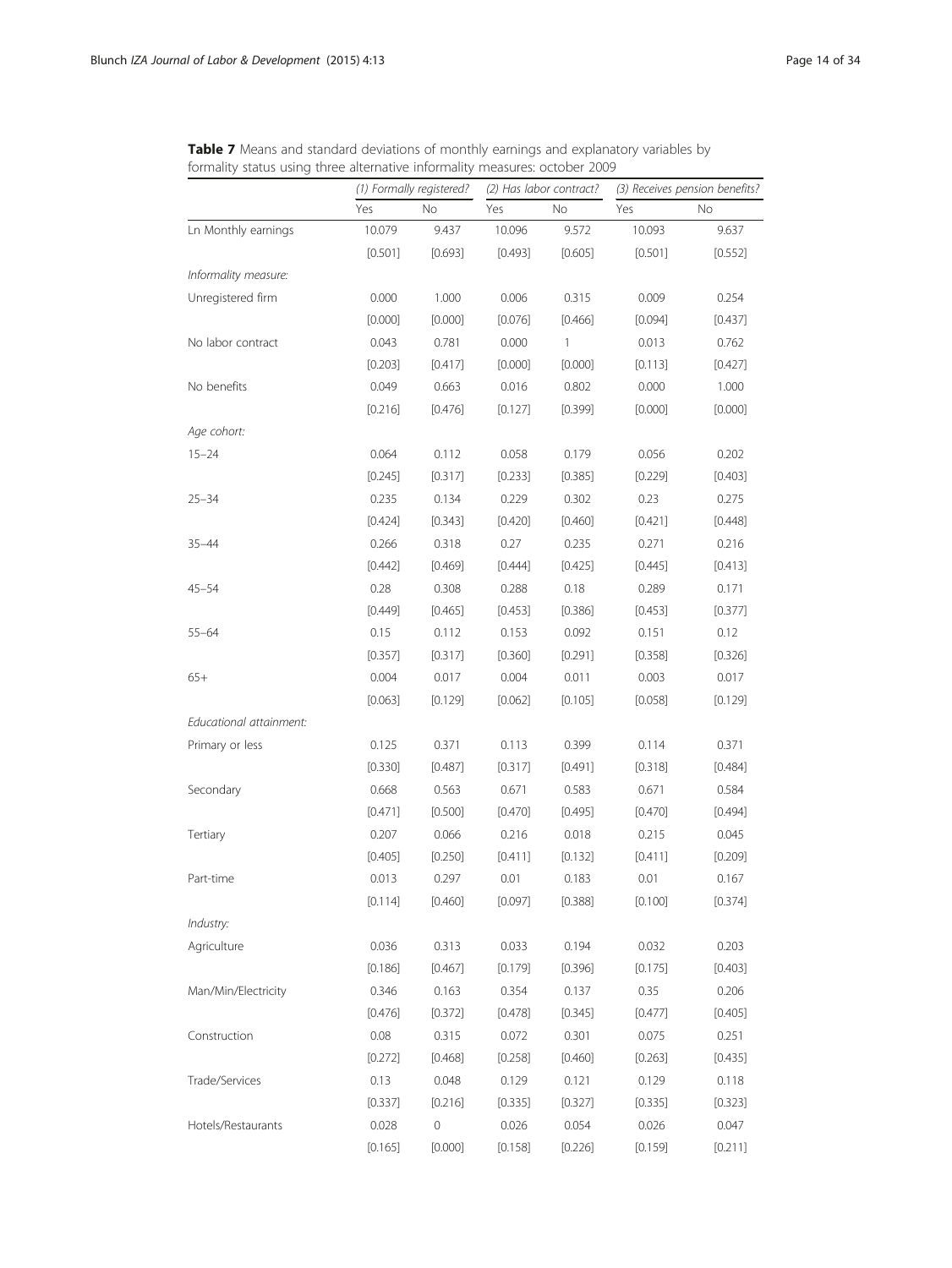Table 7 Means and standard deviations of monthly earnings and explanatory variables by formality status using three alternative informality measures: october 2009 (Continued)

| Transports                     | 0.109   | 0.015   | 0.111   | 0.043   | 0.112   | 0.035   |
|--------------------------------|---------|---------|---------|---------|---------|---------|
|                                | [0.312] | [0.123] | [0.314] | [0.203] | [0.315] | [0.185] |
| Finance/Real estate            | 0.049   | 0.043   | 0.051   | 0.025   | 0.049   | 0.047   |
|                                | [0.217] | [0.204] | [0.220] | [0.157] | [0.217] | [0.213] |
| Public sector                  | 0.168   | 0       | 0.174   | 0.004   | 0.174   | 0.015   |
|                                | [0.374] | [0.000] | [0.379] | [0.066] | [0.379] | [0.124] |
| Other                          | 0.054   | 0.103   | 0.051   | 0.122   | 0.053   | 0.078   |
|                                | [0.225] | [0.306] | [0.219] | [0.328] | [0.225] | [0.269] |
| Occupation:                    |         |         |         |         |         |         |
| Legislators                    | 0.044   | 0.000   | 0.046   | 0.000   | 0.045   | 0.006   |
|                                | [0.205] | [0.000] | [0.209] | [0.000] | [0.208] | [0.077] |
| Professionals                  | 0.115   | 0.057   | 0.121   | 0.000   | 0.12    | 0.017   |
|                                | [0.319] | [0.233] | [0.326] | [0.000] | [0.326] | [0.129] |
| Technicians                    | 0.145   | 0.067   | 0.146   | 0.088   | 0.148   | 0.067   |
|                                | [0.352] | [0.251] | [0.353] | [0.285] | [0.355] | [0.251] |
| Clerks                         | 0.073   | 0.021   | 0.073   | 0.061   | 0.074   | 0.044   |
|                                | [0.261] | [0.145] | [0.260] | [0.240] | [0.262] | [0.205] |
| Service                        | 0.131   | 0.012   | 0.129   | 0.115   | 0.128   | 0.126   |
|                                | [0.337] | [0.109] | [0.335] | [0.320] | [0.334] | [0.333] |
| Skilled agriculture & fishery  | 0.008   | 0.12    | 0.007   | 0.067   | 0.006   | 0.077   |
|                                | [0.090] | [0.328] | [0.084] | [0.251] | [0.079] | [0.268] |
| Craft & trade                  | 0.241   | 0.361   | 0.24    | 0.307   | 0.238   | 0.33    |
|                                | [0.428] | [0.484] | [0.427] | [0.463] | [0.426] | [0.471] |
| Plant/machine operators        | 0.159   | 0.045   | 0.162   | 0.065   | 0.162   | 0.065   |
|                                | [0.366] | [0.210] | [0.369] | [0.247] | [0.369] | [0.247] |
| Elementary occupations         | 0.084   | 0.317   | 0.076   | 0.296   | 0.077   | 0.269   |
|                                | [0.277] | [0.469] | [0.266] | [0.458] | [0.267] | [0.445] |
| Firm Size:                     |         |         |         |         |         |         |
| Firm size 1-5                  | 0.223   | 0.589   | 0.216   | 0.481   | 0.215   | 0.482   |
|                                | [0.417] | [0.496] | [0.412] | [0.501] | [0.411] | [0.501] |
| Firm size 6-19                 | 0.282   | 0.229   | 0.28    | 0.3     | 0.283   | 0.249   |
|                                | [0.450] | [0.424] | [0.449] | [0.459] | [0.451] | [0.434] |
| Firm size 20-99                | 0.245   | 0.038   | 0.25    | 0.078   | 0.25    | 0.092   |
|                                | [0.430] | [0.192] | [0.433] | [0.269] | [0.433] | [0.289] |
| Firm size 100+                 | 0.177   | 0.01    | 0.183   | 0.02    | 0.181   | 0.06    |
|                                | [0.382] | [0.102] | [0.387] | [0.141] | [0.385] | [0.238] |
| Firm size not sure: 10 or less | 0.018   | 0.104   | 0.016   | 0.09    | 0.017   | 0.069   |
|                                | [0.134] | [0.307] | [0.125] | [0.287] | [0.129] | [0.255] |
| Firm size not sure: 11 or more | 0.054   | 0.03    | 0.055   | 0.031   | 0.054   | 0.048   |
|                                | [0.227] | [0.173] | [0.228] | [0.175] | [0.226] | [0.215] |
| Geographical location:         |         |         |         |         |         |         |
| Urban                          | 0.624   | 0.411   | 0.629   | 0.457   | 0.629   | 0.462   |
|                                | [0.485] | [0.496] | [0.483] | [0.500] | [0.483] | [0.500] |
| Central Serbia                 | 0.49    | 0.504   | 0.492   | 0.475   | 0.495   | 0.433   |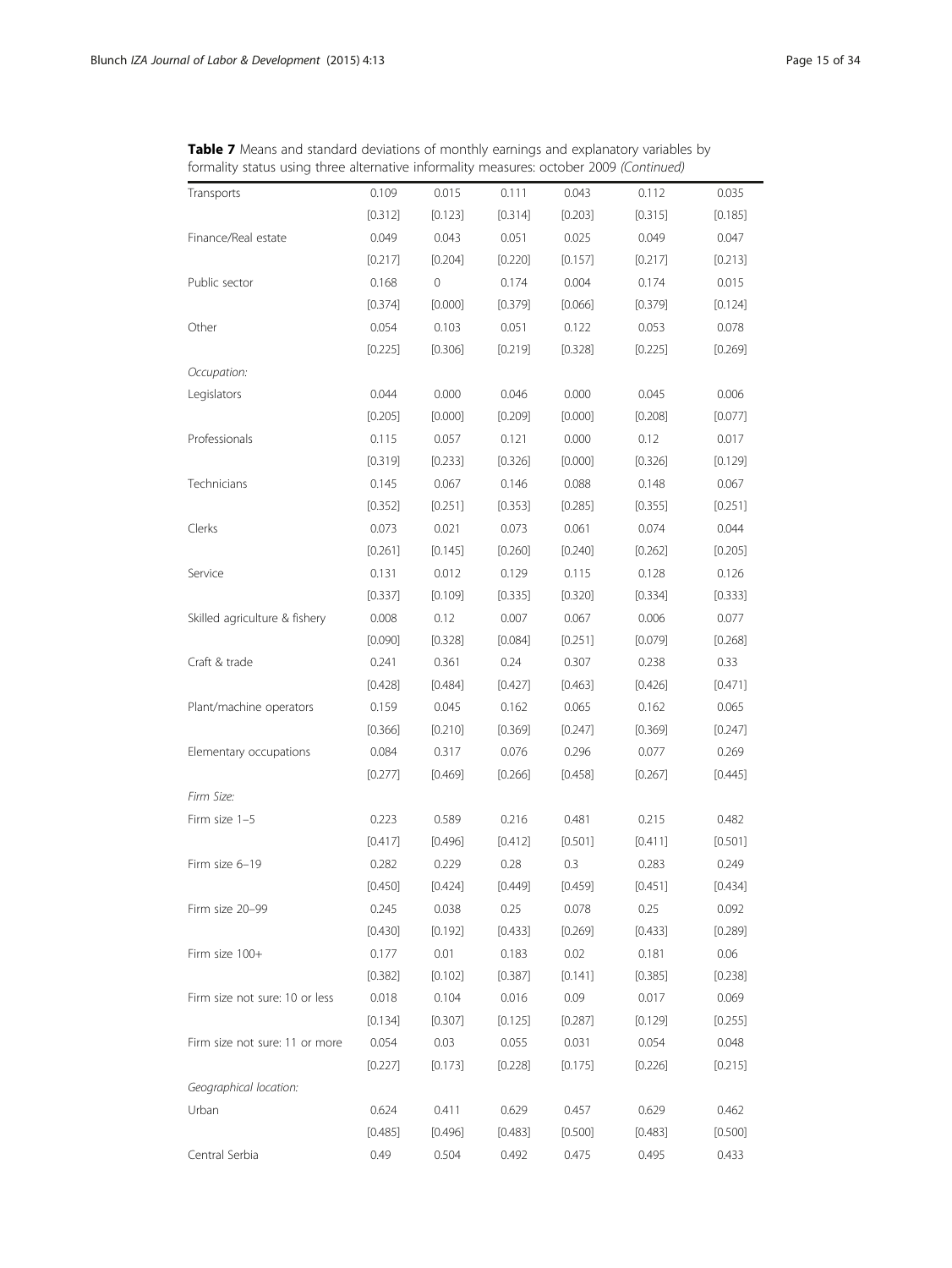|           | [0.500] | [0.504] | [0.500] | [0.501] | [0.500] | [0.497] |
|-----------|---------|---------|---------|---------|---------|---------|
| Belgrade  | 0.251   | 0.179   | 0.256   | 0.149   | 0.256   | 0.156   |
|           | [0.434] | [0.386] | [0.436] | [0.357] | [0.436] | [0.364] |
| Vojvodina | 0.259   | 0.317   | 0.252   | 0.376   | 0.25    | 0.411   |
|           | [0.438] | [0.469] | [0.435] | [0.486] | [0.433] | [0.494] |
| N         | 2,510   | 67      | 2.411   | 166     | 2,403   | 174     |

<span id="page-15-0"></span>Table 7 Means and standard deviations of monthly earnings and explanatory variables by formality status using three alternative informality measures: october 2009 (Continued)

Notes: Estimations incorporate sampling weights. Values in brackets are robust Huber-White (Huber [1967](#page-32-0); White [1980\)](#page-33-0) standard errors

Source: Serbia Labor Force Survey (October 2009)

the onset of the crisis—the objective of the main analysis of this paper is to now try to "explain"<sup>13</sup> these gaps in more detail in terms of, on the one hand, characteristics/endowments such as educational attainment and job characteristics and returns to these characteristics (three-fold division) and, on the other hand, observable and unobservable characteristics (two-fold division). While the empirical strategy underlying this approach is widely used, it still seems fruitful to review the main components in some detail, especially in terms of how it is tailored to the application pursued here—which, therefore, is the objective of the next section.

# 4 Estimation strategy and related issues

The starting point of the Blinder-Oaxaca approach to decompose earnings (or other) differentials is an OLS regression of the outcome in question, estimated separately across the two relevant groups (Blinder [1973](#page-32-0); Oaxaca [1973](#page-33-0)); here, workers from the formal and the informal sector, respectively (suppressing subscripts for individual workers):

| ╯                                       |                                |                          |                            |                                |                          | .                          |
|-----------------------------------------|--------------------------------|--------------------------|----------------------------|--------------------------------|--------------------------|----------------------------|
|                                         | October 2008                   |                          |                            | October 2009                   |                          |                            |
|                                         | (1) Not formally<br>registered | (2) No labor<br>contract | (3) No pension<br>benefits | (1) Not formally<br>registered | (2) No labor<br>contract | (3) No pension<br>benefits |
| (i) Raw Earnings Gaps:                  |                                |                          |                            |                                |                          |                            |
| Formal sector                           | $10.067***$                    | $10.102***$              | $10.108***$                | $10.079***$                    | $10.096***$              | $10.093***$                |
|                                         | [0.001]                        | [0.001]                  | [0.001]                    | [0.001]                        | [0.001]                  | [0.001]                    |
| Informal sector                         | $9.152***$                     | $9.437***$               | $9.465***$                 | $9.437***$                     | 9.572***                 | $9.637***$                 |
|                                         | [0.005]                        | [0.003]                  | [0.002]                    | [0.005]                        | [0.003]                  | [0.002]                    |
| IS penalty (Logs)                       | $-0.914***$                    | $-0.665***$              | $-0.643***$                | $-0.642***$                    | $-0.524***$              | $-0.456***$                |
|                                         | [0.005]                        | [0.003]                  | [0.002]                    | [0.005]                        | [0.003]                  | [0.002]                    |
| IS penalty (De-logged)                  | $-0.599$                       | $-0.486$                 | $-0.474$                   | $-0.269$                       | $-0.195$                 | $-0.211$                   |
| (ii) Regression-adjusted Earnings Gaps: |                                |                          |                            |                                |                          |                            |
| IS penalty (Logs)                       | $-0.314***$                    | $-0.217***$              | $-0.237***$                | $-0.307***$                    | $-0.187***$              | $-0.140***$                |
|                                         | [0.004]                        | [0.002]                  | [0.002]                    | [0.004]                        | [0.002]                  | [0.002]                    |
| IS penalty (De-logged)                  | $-0.474$                       | $-0.408$                 | $-0.366$                   | $-0.264$                       | $-0.171$                 | $-0.131$                   |
| $\mathbb N$                             | 2,783                          | 2,783                    | 2,783                      | 2,577                          | 2,577                    | 2,577                      |

Table 8 Raw and regression-adjusted formal-informal sector earnings gap (Informal Sector Penalty) using three alternative informality measures: October 2008 and October 2009 (in logs and de-logged)

Values in brackets are robust Huber-White (Huber [1967;](#page-32-0) White [1980\)](#page-33-0) standard errors

\*\*\*: statistically significant at 1%. Source: Serbia Labor Force Survey (October 2008 and October 2009)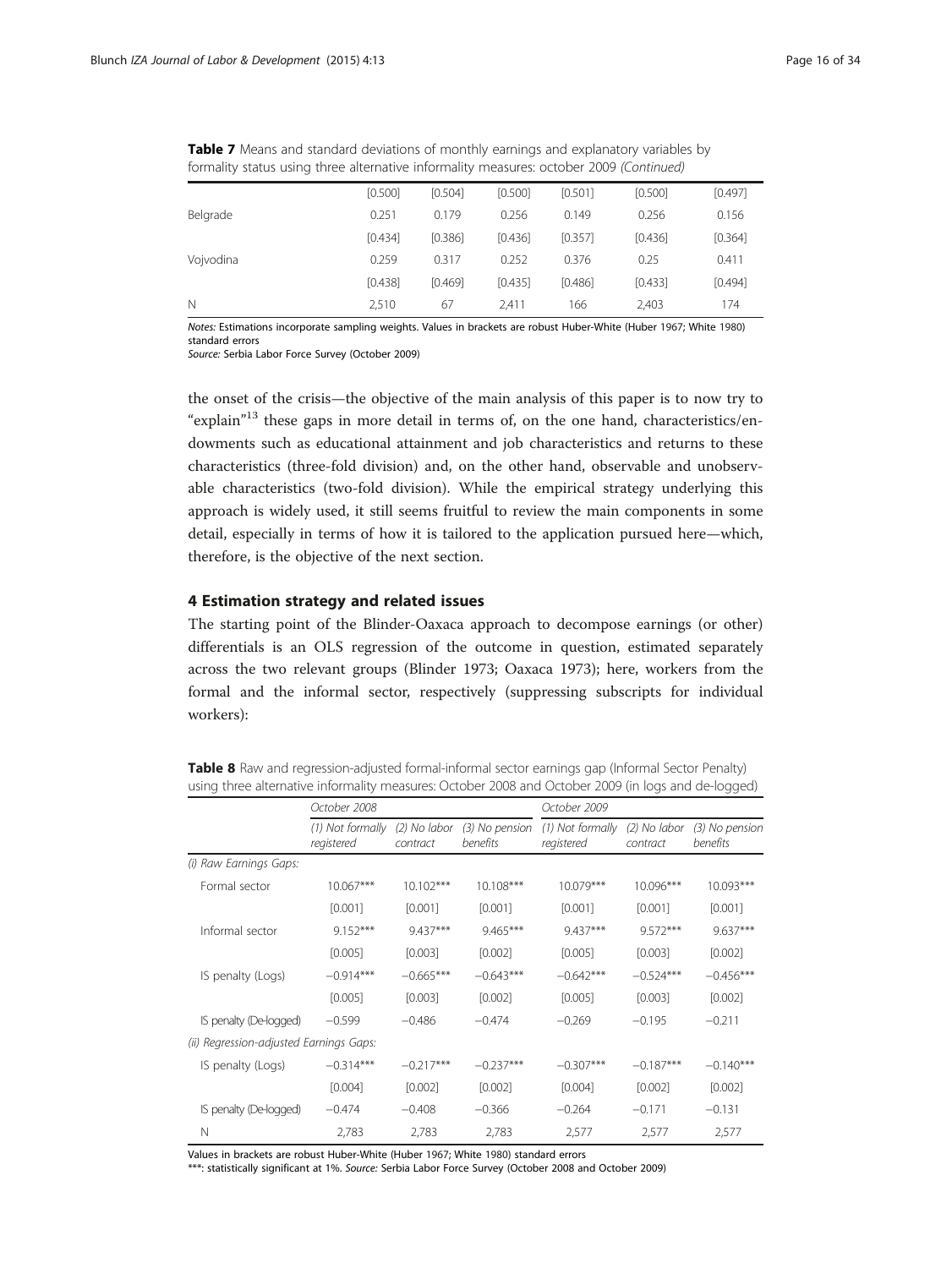<span id="page-16-0"></span>
$$
Y_{FS} = \beta_{FS} X + \varepsilon_{FS} \tag{1}
$$

$$
Y_{\rm IS} = \beta_{\rm IS} X + \varepsilon_{\rm IS},\tag{2}
$$

where  $Y_{FS}$  and  $Y_{IS}$  are the logarithms of monthly earnings of informal and formal sector workers, respectively, X is a vector of workers' characteristics (education, experience, occupation, and so on);  $\beta_{FS}$  and  $\beta_{IS}$  are the returns to the workers' characteristics; and  $\epsilon_{FS}$  and  $\epsilon_{IS}$  are error terms.

As such, these regressions are—at least in this context—merely inputs into calculating the decompositions. However, it is potentially fruitful to consider these auxiliary regressions in and of themselves as separate and integral parts of the overall analysis, also. Both because the results from these regressions directly indicate the different returns to characteristics across informality status but also because their specification, most notably in terms of explanatory variables, will affect the subsequent decomposition results.

Human capital theory suggests that education and potential experience directly affect earnings through the impact on individuals' productivity in the labor market and also suggest additional factors that are potentially important determinants of earnings such as education, industry and sector of employment, firm size, part-time status, and location of residence.

Hence, the first part of the multivariate analysis will examine these relationships using ordinary least squares. This is done by first including only the informality measure (thus recovering the raw earnings gaps from Table [8\)](#page-15-0), then adding all the controls, and finally adding a full set of interactions with the informality measure. One potentially important econometric issue here is that educational attainment may be endogenous. The main concern here is possible omitted variables bias. Preferences and ability, for example, are unobserved and at the same time also, at least to some extent, determine both educational attainment and labor market earnings. However, as there are not available in this dataset any variables that may potentially act as instruments, it does not appear feasible to try to address this problem using instrumental variables methods. The effect of any omitted variables will therefore be captured by the error term, possibly causing omitted variables bias. The same goes for part-time status, industry, and occupation, which nevertheless are included as explanatory variables due to their potential importance for informality status.<sup>14</sup> As a result, we must interpret any subsequent results with caution and hence not give them a causal interpretation but rather as merely reflecting associations with labor market earnings. Further, so as to allow for arbitrary heteroskedasticity, the estimations will be carried out using Huber-White standard errors (Huber [1967](#page-32-0); White [1980](#page-33-0)).

Again, these earnings regressions formally are merely inputs into the decomposition analysis. Specifically, the decomposition analysis amounts to examining to what extent the observed earnings gaps across informality status are attributable to differences in the observable characteristics, to differences in the returns to those characteristics, and to the interaction of the two ("three-fold decomposition," see below for details) and, relatedly, to what extent the observed earnings gaps are due to observable and unobservable characteristics ("two-fold decomposition," see below for details). This analysis will comprise the second part of the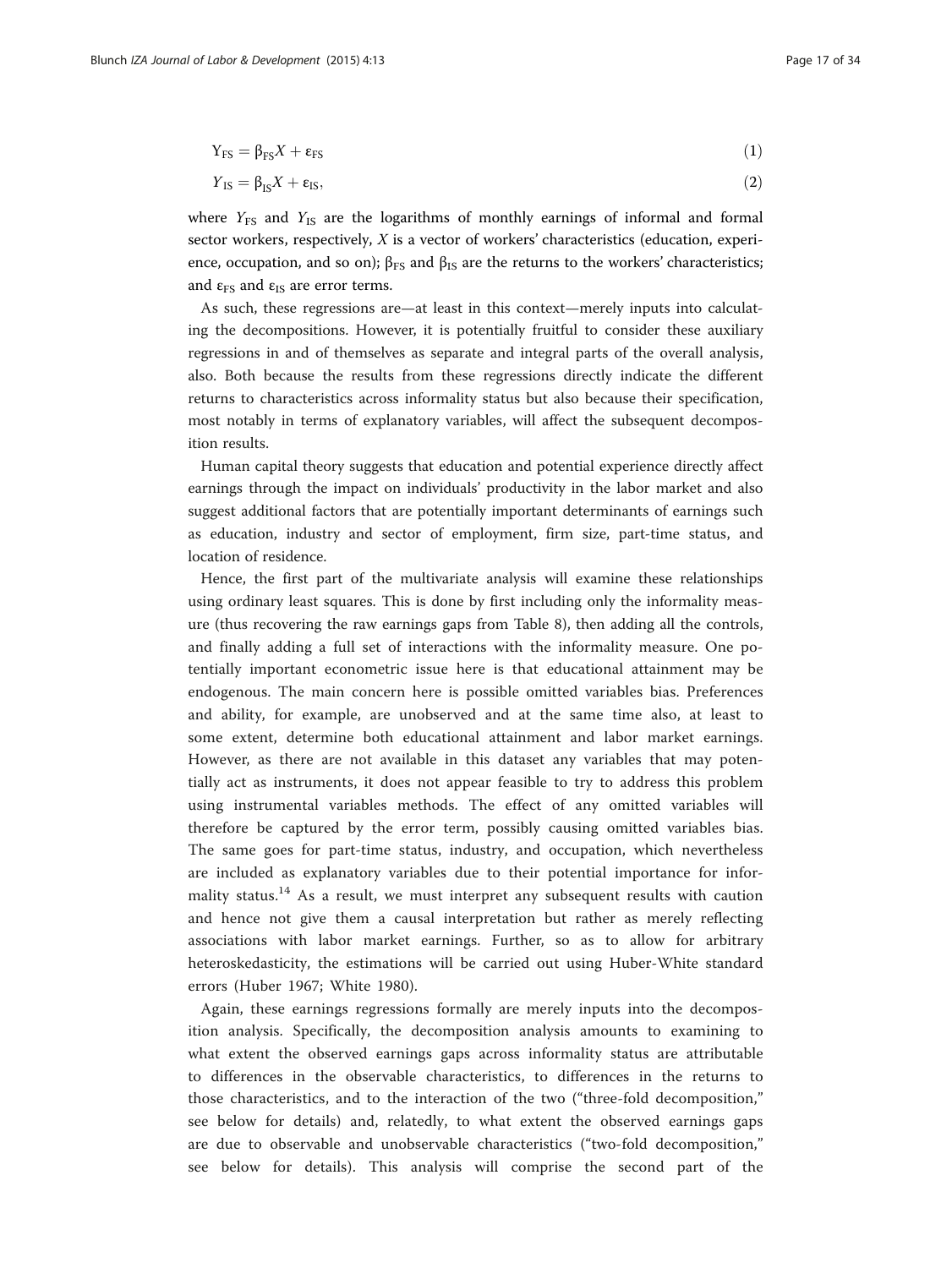<span id="page-17-0"></span>multivariate empirical analysis and will be pursued as an Oaxaca-Blinder type decomposition.

Formally, following the methodology of Oaxaca ([1973](#page-33-0)); Blinder [\(1973\)](#page-32-0), the difference in mean earnings for formal and informal sector workers, denoted R, can be decomposed into three parts (Jann [2008\)](#page-32-0) using the empirical counterparts of equations ([1\)](#page-16-0) and ([2\)](#page-16-0) above<sup>15</sup>:

$$
R = \bar{Y}_{\text{FS}} - \bar{Y}_{\text{IS}} = (\bar{X}_{\text{FS}} - \bar{X}_{\text{IS}})\hat{\beta}_{\text{FS}} + \bar{X}_{\text{FS}}(\hat{\beta}_{\text{FS}} - \hat{\beta}_{\text{IS}}) - (\bar{X}_{\text{FS}} - \bar{X}_{\text{IS}})(\hat{\beta}_{\text{FS}} - \hat{\beta}_{\text{IS}})
$$
(3)

This is a three-fold decomposition (Winsborough and Dickinson [1971\)](#page-33-0), where the first term represents the "endowments effect" and explains the differences that are due to worker characteristics (such as education, sector of employment, occupation, etc). The second term reflects the "coefficients effect," which shows the differences in the estimated returns to formal and informal sector workers' characteristics. Lastly, the third term, the "interaction effect," accounts for the fact that differences in endowments and coefficients between formal and informal sector workers exist simultaneously. If formal and informal sector workers obtain equal returns for their characteristics, the second and the third part in equation (3) will equal zero and earnings differentials between formal and informal sector workers will be explained by the differences in endowments alone.

The above decomposition is formulated based on the prevailing earnings structure of formal sector workers, i.e., the differences in endowments and coefficients between formal and informal sector workers are weighted by the coefficients (returns) of formal sector workers. This seems reasonable for the application here since the formal sector is the dominating one, at least in an economic sense/sizewise. This is therefore also the approach pursued in the subsequent analysis. Alternatively, however, this equation could also be represented based on the prevailing earnings structure of informal sector workers; this will be explored further in the sensitivity analysis.

An alternative approach, prominent in the literature on wage discrimination, is based on the assumption that wage differentials are explained by a unifying ("non-discriminatory," in the wage discrimination literature) coefficients vector, denoted  $\beta^*$ , which is estimated in a regression that pools together both of the two groups under consideration (here, formal and informal sector workers). Then, the earnings gap can be expressed as:

$$
R = \bar{Y}_{\text{FS}} - \bar{Y}_{\text{IS}} = (\bar{X}_{\text{FS}} - \bar{X}_{\text{IS}})\hat{\beta}^* + \bar{X}_{\text{FS}}(\hat{\beta}_{\text{FS}} - \hat{\beta}^*) - \bar{X}_{\text{IS}}(\hat{\beta}^* - \hat{\beta}_{\text{IS}})
$$
(4)

The above equation represents the so-called two-fold<sup>16</sup> decomposition:

$$
R = Q + U,\tag{5}
$$

where  $Q = (\bar{X}_{FS} - \bar{X}_{IS})\hat{\beta}^*$  is the part of the earnings differential that is "explained" by sample differences assessed with common "returns" across the two groups, and the second term  $\mathbf{U} = \bar{X}_{\text{FS}} \Big(\hat{\beta}_{\text{FS}} - \hat{\beta}^* \Big) + \bar{X}_{\text{IS}} \Big(\hat{\beta}^* - \hat{\beta}_{\text{IS}} \Big)$  is the "unexplained" part not attributed to observed differences in formal and informal sector characteristics. The latter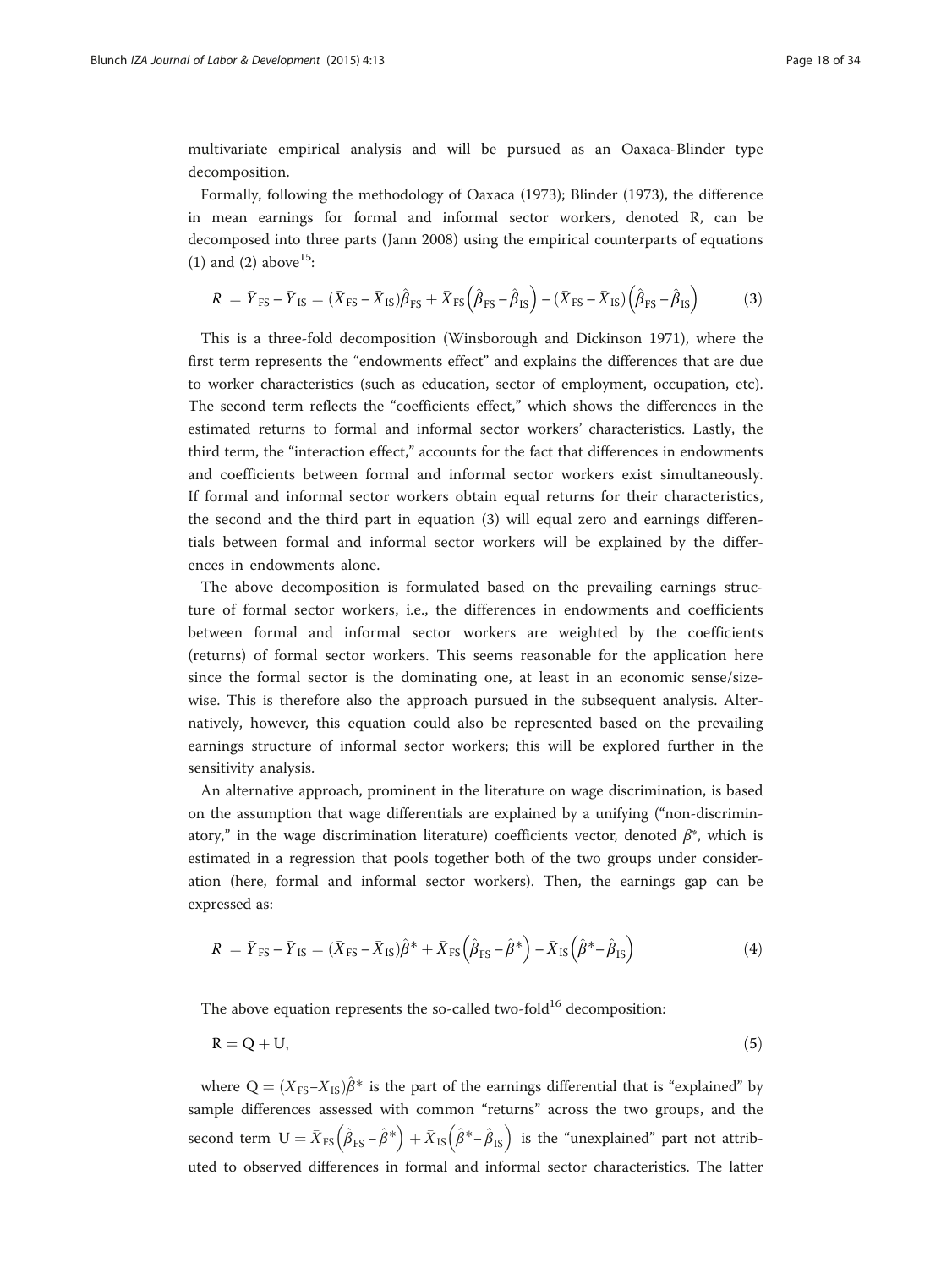<span id="page-18-0"></span>part is often treated as discrimination in the literatures on gender and racial earnings gaps. It is important to note, however, that the "unexplained" part also captures all potential effects of differences in unobserved variables (Jann [2008](#page-32-0)). And, to be sure, in the application here it is difficult to talk about "discrimination," per se, as it does not seem that being an informal sector worker is an intrinsic characteristic, such as gender or ethnicity. Again choosing the formal sector earnings structure as the reference, (4) reduces to:

$$
R = \bar{Y}_{\text{FS}} - \bar{Y}_{\text{IS}} = (\bar{X}_{\text{FS}} - \bar{X}_{\text{IS}})\hat{\beta}_{\text{FS}} + \bar{X}_{\text{IS}}(\hat{\beta}_{\text{FS}} - \hat{\beta}_{\text{IS}})
$$
(6)

Again, while the main analysis here takes the formal sector earnings structure as the reference, several different specifications for the baseline<sup>17</sup> specification, i.e.,  $\hat{\beta}$ \* in [\(4](#page-17-0)), will be pursued in the sensitivity analysis as a robustness check.

The standard errors of the individual components in equations ([3\)](#page-17-0) and ([4\)](#page-17-0) above are computed using the Delta method by applying the procedure detailed in Jann ([2008](#page-32-0)), which extends the earlier method developed in Oaxaca and Ransom [\(1998\)](#page-33-0) to deal with stochastic regressors.

In addition to examining the overall composition of the established earnings gaps, it would seem instructive to perform detailed decompositions as well, whereby it would be possible to see which explanatory variables contribute the most to the three- and/or two-fold overall decompositions. An issue here is that while the overall decompositions are always identified, the results for categorical variables in detailed decompositions depend on the choice of the reference category (Oaxaca and Ransom [1999](#page-33-0)). A possible solution to this problem is to apply the deviation contrast transformation to the estimates before conducting the decomposition (Yun [2005](#page-33-0)); this is also the approach pursued here. Similar to the OLS regressions, the decomposition estimations also all allow for arbitrary heteroskedasticity (Huber [1967](#page-32-0); White [1980\)](#page-33-0). So as to condense the wealth of results obtained here—thereby easing the interpretation of the many results—the detailed decompositions are done groupwise rather than for each individual variable (for example, for education as a whole, rather than separately for primary or less, secondary, and tertiary education). Here, too, the focus will be on the case where the formal sector is taken as the reference sector, though the sensitivity analysis again will consider alternative specifications as well.

In addition to the sensitivity analysis using different specifications for the weight of the formal sector in the decomposition analysis and the potential endogeneity of parttime status, I perform several additional robustness checks. Two sensitivity analyses relates to the relevant estimation sample—on the one hand restricting the sample to only prime age (25–64 years of age) males, on the other adding females in the estimations. Despite the potential issues with using wage rates here, also discussed earlier, a sensitivity analysis with (hourly) wage rates as the dependent variable—instead of (monthly) earnings—is performed as well. Lastly, to help both examine more and justify better the negative selection into informal jobs referred to earlier, I estimate simple regressions of the determinants of informality status.

# 5 Results

This section reviews the main results from the formal-informal sector earnings analysis for the Serbian Labor Force Survey from October 2008 and October 2009, thereby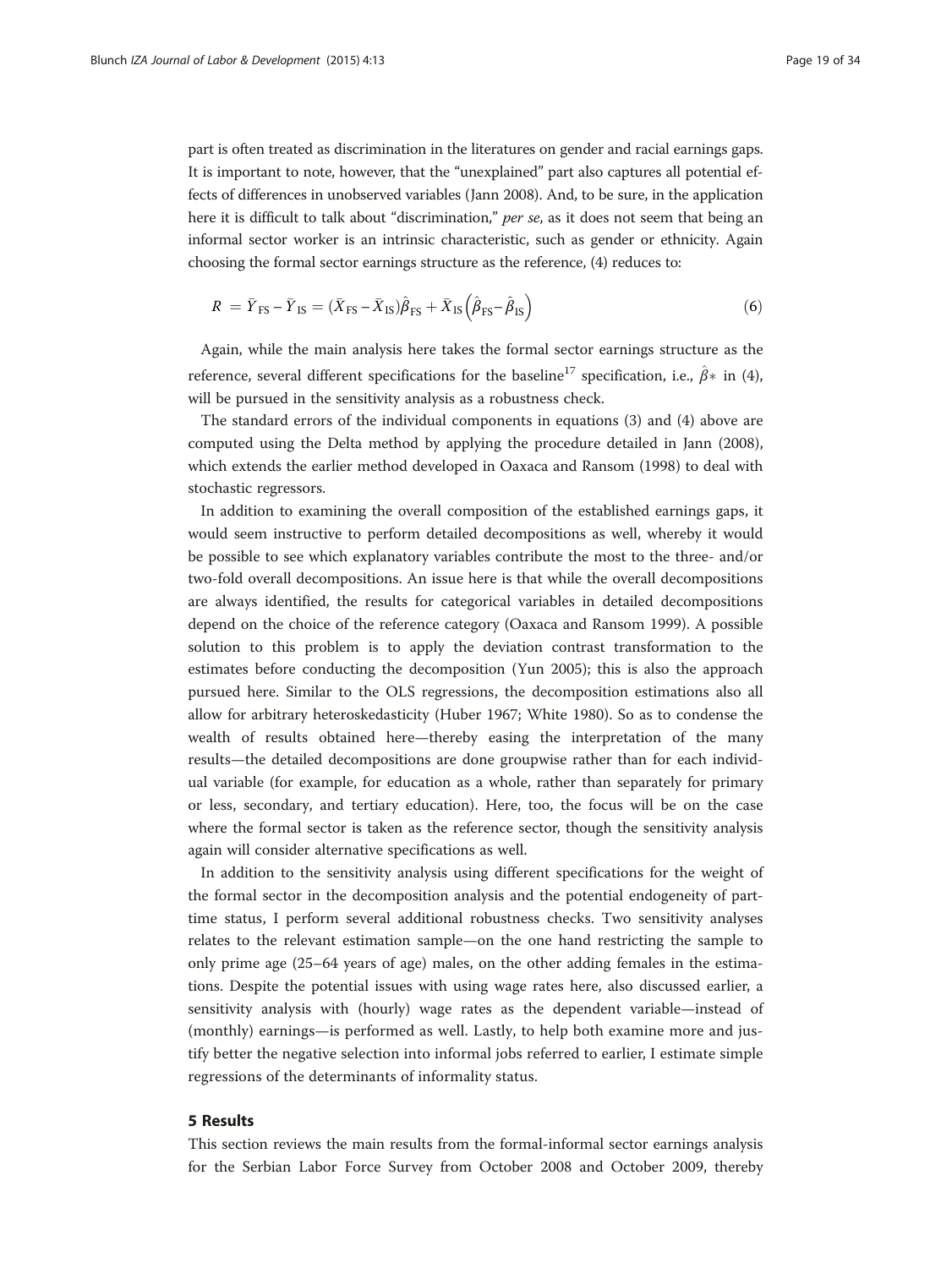exploring whether the nature of the formal-informal sector earnings gap changed during the first year or so of the international financial crisis.<sup>18</sup> This is done in four main parts: (i) OLS Mincer earnings regressions, (ii) overall earnings decompositions (both two- and three-fold), (iii) detailed earnings decompositions (again both two- and three-fold), and (iv) sensitivity analysis.

### 5.1 Mincer earnings regressions

The Mincer earnings regressions are estimated for three different specifications for each of the three alternative informality measures: (i) only including the informality variable (thus recovering the raw formal-informal sector gaps from Table [3](#page-7-0)), (ii) adding controls, (iii) adding a full set of interactions with the informality measure.

For each survey, the results are remarkably consistent across the three informality measures. First, for all three measures the initial raw earnings gaps discussed previously decrease substantially when including controls (Table [8,](#page-15-0) bottom panel). For example, the gap decreases from 59.9 to 26.9% when using formal registration of the enterprise as the informality measure in October 2008.<sup>19</sup> This again suggests that at least some of the gap can be explained by observable characteristics (as will be further explored in the Oaxaca-Blinder decompositions shortly); the substantial increase in  $\mathbb{R}^2$  when moving from the specifications with only the informality measure to adding the controls also supports this. These findings again confirm the findings by Krstić and Sanfey ([2011\)](#page-33-0), where the raw formal-informal earnings gap decreases from about 43 percentagepoints to about 22 percentage-points in 2007 once controls such as age, education, and industry are added.<sup>20</sup> These results again also confirm the predictions from the literature on segmented labor markets that the lower productivity, or "marginal," sector also receives the lower wages (Lewis [1954;](#page-33-0) Kuznets [1955](#page-33-0))—though now even when controlling for the worse characteristics of these workers in terms of, for example, education.

Second, while the raw gap decreases substantially following the onset of the crisis, the gap adjusted for observable worker characteristics is remarkably stable. For example, while the raw gap decreases from 59.9% in October 2008 to 47.4% in October 2009, when using formal registration of the enterprise as the informality measure, the adjusted gap only decreases from 26.9 to 26.4%. In turn, this indicates that the economic disadvantage pertaining to informality in Serbia is much more constant when taking observable characteristics of formal and informal workers into account. Third, in line with previous research, there are substantial returns to education, all industries experience an earnings premium relative to the reference category of agriculture, and similarly all occupations experience an earnings premium relative to the reference category of elementary occupations, workers in urban areas experience (mostly) an earnings premium relative to workers from rural areas, and workers from regions outside that of the capital (Belgrade) experience an earnings penalty.

Lastly, while the many estimated coefficients make it hard to assess this precisely, the overall impression from the fully interacted model is that informal sector workers receive a penalty on many of their observable characteristics.

In essence, the decomposition analysis—to which I now turn—formalizes and condenses the overwhelming results from the Mincer regressions of the fully interacted models into more easily interpretable numbers.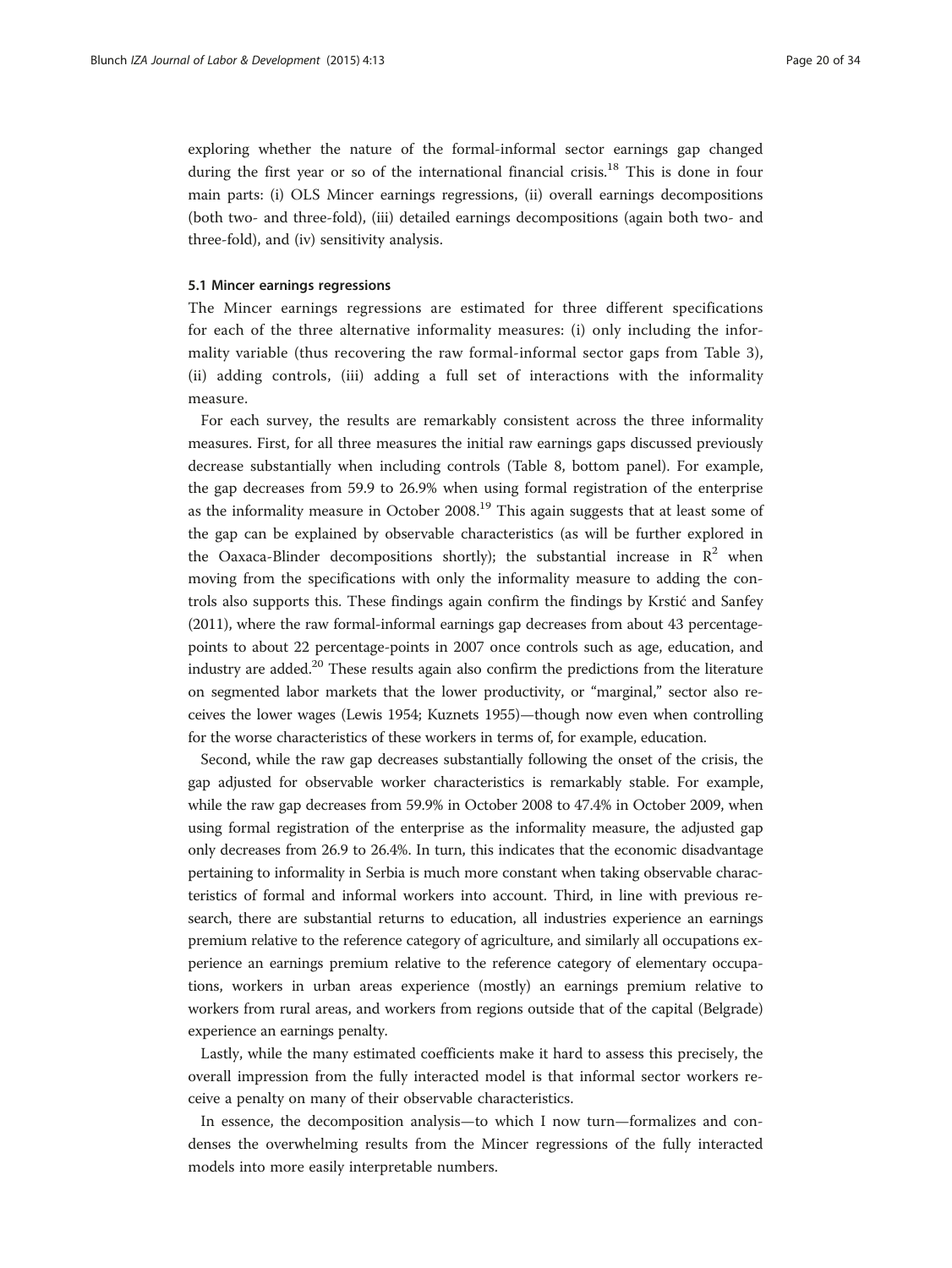#### 5.2 Overall earnings decompositions

Table 9 presents the overall earnings decompositions for the three alternative informality measures across the pre- and post crisis surveys, with the three-fold decompositions in the upper half of the table and the two-fold decompositions in the lower half of the table.

Starting with the three-fold decomposition, a couple of results in Table 9 stand out particularly strongly. First, the endowments increase the formal-informal sector earnings gap overall, indicating that informal sector workers have relatively less favorable observable characteristics—that is, they are concentrated in worse paying sectors (including especially agriculture), have less education, and so on (this will be examined more closely when considering the detailed decompositions in the next sub-section). Second, the returns to characteristics increase the gaps in both substantive and statistical terms, indicating that formal sector workers have higher returns to characteristics overall.

Moving to the two-fold decompositions, informal sector workers, on average, have worse employment-related characteristics as indicated by the positive sign in the explained part—which in turn serves to increase the overall earnings gap. At the same time, the unexplained part (capturing all the factors that cannot be attributed to differences in observed worker characteristics) accounts for a sizable share of the formal-informal sector earnings differential. Indeed, for the no labor contract and the no pension benefits definitions of informality, the unexplained part is even larger than the explained part (Table 9). While there does not seem to be any evidence available on formal-informal sector wage or earnings decompositions per se for Serbia, these results are in line with those in Marcouiller et al. ([1997](#page-33-0))—for Mexico, El Salvador, and Peru—that on the one hand observables explain sizeable parts of the

|              | October 2008                   |                          |                            | October 2009                   |                          |                            |  |
|--------------|--------------------------------|--------------------------|----------------------------|--------------------------------|--------------------------|----------------------------|--|
|              | (1) Not formally<br>registered | (2) No labor<br>contract | (3) No pension<br>benefits | (1) Not formally<br>registered | (2) No labor<br>contract | (3) No pension<br>benefits |  |
| Three-fold:  |                                |                          |                            |                                |                          |                            |  |
| Endowments   | $0.553***$                     | $0.323***$               | $0.262***$                 | $0.308***$                     | $0.288***$               | $0.287***$                 |  |
|              | [0.003]                        | [0.002]                  | [0.002]                    | [0.002]                        | [0.001]                  | [0.002]                    |  |
| Coefficients | $0.151***$                     | $0.186***$               | $0.230***$                 | $0.096***$                     | $-0.162***$              | $0.161***$                 |  |
|              | [0.011]                        | [0.004]                  | [0.003]                    | [0.006]                        | [0.004]                  | [0.004]                    |  |
| Interaction  | $0.211***$                     | $0.156***$               | $0.151***$                 | $0.237***$                     | $0.397***$               | $0.008**$                  |  |
|              | [0.012]                        | [0.004]                  | [0.004]                    | [0.007]                        | [0.005]                  | [0.004]                    |  |
| Two-fold:    |                                |                          |                            |                                |                          |                            |  |
| Explained    | $0.553***$                     | $0.323***$               | $0.262***$                 | $0.308***$                     | $0.288***$               | $0.287***$                 |  |
|              | [0.003]                        | [0.002]                  | [0.002]                    | [0.002]                        | [0.001]                  | [0.002]                    |  |
| Unexplained  | $0.362***$                     | $0.342***$               | $0.381***$                 | $0.334***$                     | $0.236***$               | $0.169***$                 |  |
|              | [0.004]                        | [0.003]                  | [0.003]                    | [0.004]                        | [0.003]                  | [0.002]                    |  |
| $\mathsf{N}$ | 2,783                          | 2,783                    | 2,783                      | 2,577                          | 2,577                    | 2,577                      |  |

**Table 9** Overall earnings decompositions using three alternative informality measures: October 2008 and October 2009

Values in brackets are robust Huber-White (Huber [1967;](#page-32-0) White [1980\)](#page-33-0) standard errors. The decompositions treat the formal sector workers as the reference (Oaxaca [1973;](#page-33-0) Blinder [1973](#page-32-0))

\*\*: statistically significant at 5%; \*\*\*: statistically significant at 1%. Source: Serbia Labor Force Survey (October 2008 and October 2009)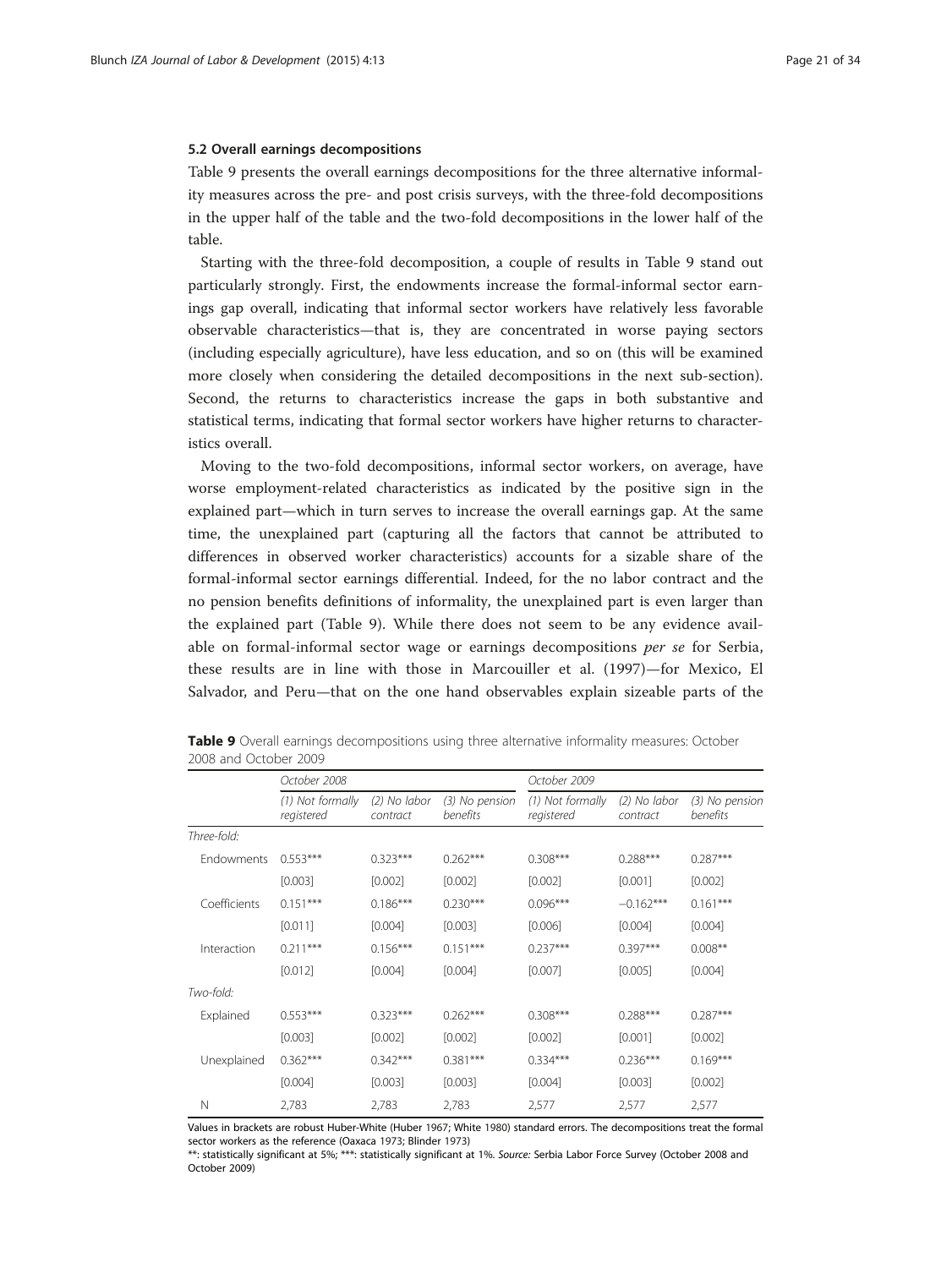formal-informal sector wage gap, while on the other hand a sizeable part is still left unexplained.

In turn, this is indicative of the presence of what in studies of gender and ethnic earnings differentials has been termed "discrimination" towards informal sector workers—which is here instead suggested to be interpreted as reflecting non-observable characteristics of informal sector workers such as relatively lower bargaining power and less access to personal and professional networks (again, informality clearly is not an innate characteristic such as gender or race). Notably, the relative shares of the explained and the unexplained parts of the formal-informal sector earnings gap have changed from pre- to post crisis in several cases, though not consistently so across all three measures. For the two preferred measures, no labor contract and no pension benefits, the unexplained share of the overall gap decreased substantially, from accounting for more than half the gap (51.4 and 59.3%, respectively) before the crisis, to accounting for less than half the gap (45 and 37.1%, respectively) one year into the crisis. In turn, this might reflect a decreasing importance of non-observable characteristics such as bargaining power and access to personal and professional networks, both of which are presumably lower among informal sector workers. Similarly, this implies that observable characteristics such as education are now relatively more important in explaining the overall earnings gap.

But how are the overall gaps—both two- and three-fold—explained by the endowment of and returns to the separate individual characteristics (or groups of characteristics), say, education and industry, for example, rather than by the endowment of and returns to individual characteristics *overall*? This is the object of the final main empirical analysis—the detailed earnings decompositions—following next.

#### 5.3 Detailed earnings decompositions

While the overall earnings decompositions examined in the previous section already add to the story about the nature of the formal-informal sector gap in Serbia established in its "raw" form in Table [8](#page-15-0), additional insights may be had from going one step further and additionally decomposing these overall decompositions into the contribution coming from the individual explanatory variables from the Mincer earnings regressions—which, again, can be done both for the two- and three-fold decompositions. To help better facilitate interpretation, however, results are reported in groups of individual variables (for example, aggregating up the contribution from all the education variables) rather than separately for all the individual variables (for example, for each educational level).

The results from the detailed three-fold decompositions (Tables [10](#page-22-0) and [11\)](#page-23-0) reveal that many of the observable characteristics work to widen the formal-informal sector gap rather than to narrow it. Most notably, education and part-time status are consistently important factors across all three informality measures and both time periods, though occupation also is quite (indeed, sometimes even more) important. For example, using no labor contract status as the informality measure, education and parttime status are associated with a widening of the earnings gap in October 2008 of about 7 and 5 percentage-points, respectively. Occupation, at almost 11 percentage-points, is even more important in terms of widening the gap—indicating once again how the dominance of lowly enumerated occupations such as elementary occupations (including unskilled agriculture and fishery), which dominate the informal sector, works to widen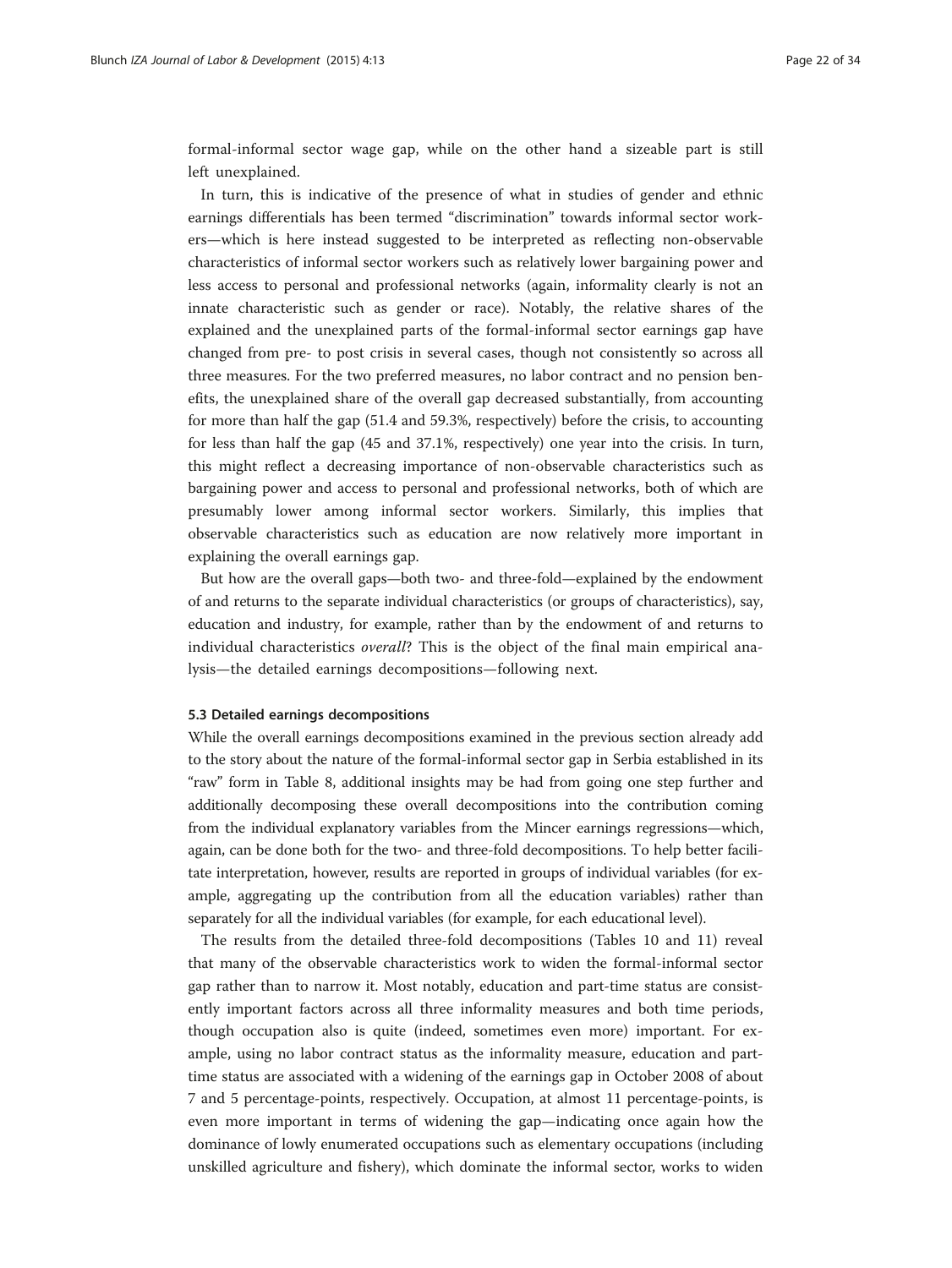|            | (1) Not formally registered |             |             |            | (2) No labor contract |             |            | (3) No pension benefits |             |  |
|------------|-----------------------------|-------------|-------------|------------|-----------------------|-------------|------------|-------------------------|-------------|--|
|            | Endowments                  | Returns     | Interaction | Endowments | Returns               | Interaction | Endowments | Returns                 | Interaction |  |
| Age cohort | $0.032***$                  | $0.087***$  | $-0.041***$ | $0.031***$ | $-0.009***$           | $0.015***$  | $0.029***$ | $-0.001$                | $0.007***$  |  |
|            | [0.001]                     | [0.002]     | [0.002]     | [0.000]    | [0.002]               | [0.001]     | [0.000]    | [0.002]                 | [0.001]     |  |
| Education  | $0.086***$                  | $0.086***$  | $0.287***$  | $0.071***$ | $-0.010***$           | $0.010***$  | $0.061***$ | $-0.009***$             | $0.017***$  |  |
|            | [0.001]                     | [0.003]     | [0.004]     | [0.001]    | [0.002]               | [0.002]     | [0.001]    | [0.002]                 | [0.002]     |  |
| Part-time  | $0.154***$                  | $-0.340***$ | $0.220***$  | $0.051***$ | $-0.258***$           | $0.096***$  | $0.021***$ | $-0.334***$             | $0.124***$  |  |
|            | [0.002]                     | [0.005]     | [0.004]     | [0.001]    | [0.005]               | [0.002]     | [0.002]    | [0.005]                 | [0.002]     |  |
| Industry   | $0.066***$                  | $-0.039***$ | $-0.140***$ | $0.021***$ | $-0.016***$           | $-0.026***$ | $0.022***$ | $-0.022***$             | $-0.033***$ |  |
|            | [0.002]                     | [0.004]     | [0.004]     | [0.001]    | [0.002]               | [0.002]     | [0.001]    | [0.002]                 | [0.002]     |  |
| Occupation | $0.163***$                  | $0.115***$  | $-0.01$     | $0.108***$ | $-0.074***$           | $-0.061***$ | $0.098***$ | $-0.056***$             | $0.006***$  |  |
|            | [0.001]                     | [0.003]     | [0.008]     | [0.001]    | [0.002]               | [0.003]     | [0.001]    | [0.002]                 | [0.002]     |  |
| Firm size  | $0.044***$                  | $0.156***$  | $-0.056***$ | $0.030***$ | $0.020***$            | $0.105***$  | $0.028***$ | $0.017***$              | $0.029***$  |  |
|            | [0.001]                     | [0.006]     | [0.003]     | [0.000]    | [0.002]               | [0.002]     | [0.000]    | [0.002]                 | [0.002]     |  |
| Urban      | $0.003***$                  | $0.017***$  | $-0.044***$ | $0.004***$ | $0.013***$            | $-0.021***$ | $0.003***$ | $0.017***$              | $-0.023***$ |  |
|            | [0.000]                     | [0.001]     | [0.003]     | [0.000]    | [0.001]               | [0.001]     | [0.000]    | [0.001]                 | [0.001]     |  |
| Region     | $0.005***$                  | $-0.115***$ | $-0.005$    | $0.006***$ | $-0.014***$           | $0.038***$  | $0.001**$  | $-0.020***$             | $0.022***$  |  |
|            | [0.000]                     | [0.002]     | [0.004]     | [0.000]    | [0.001]               | [0.001]     | [0.000]    | [0.001]                 | [0.001]     |  |
| Constant   |                             | $0.185***$  |             |            | $0.534***$            |             |            | $0.638***$              |             |  |
|            |                             | [0.012]     |             |            | [0.006]               |             |            | [0.006]                 |             |  |
| N          | 2,783                       | 2,783       | 2,783       | 2,783      | 2,783                 | 2,783       | 2,783      | 2,783                   | 2,783       |  |

<span id="page-22-0"></span>Table 10 Detailed three-fold earnings decompositions: october 2008

Notes: Values in brackets are robust Huber-White (Huber [1967;](#page-32-0) White [1980](#page-33-0)) standard errors, computed according to Jann ([2008\)](#page-32-0). The decompositions treat the formal sector workers as the reference (Oaxaca [1973;](#page-33-0) Blinder [1973](#page-32-0)). \*\*: statistically significant at 5%; \*\*\*: statistically significant at 1%

Source: Serbia Labor Force Survey (October 2008)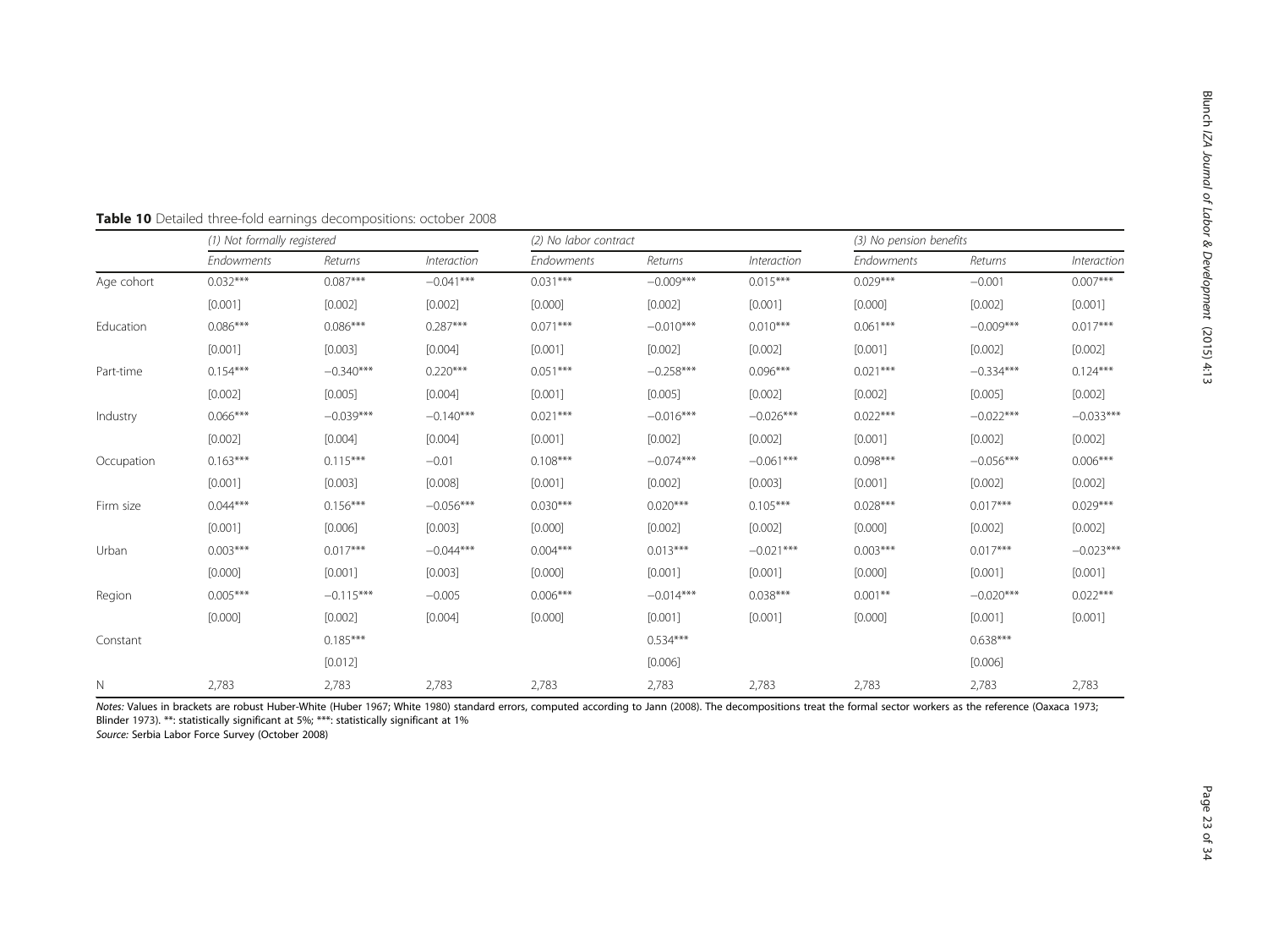|              | (1) Not formally registered |             |             | (2) No labor contract |             |             | (3) No pension benefits |             |             |
|--------------|-----------------------------|-------------|-------------|-----------------------|-------------|-------------|-------------------------|-------------|-------------|
|              | Endowments                  | Returns     | Interaction | Endowments            | Returns     | Interaction | Endowments              | Returns     | Interaction |
| Age cohort   | $-0.001***$                 | $0.200***$  | $-0.018***$ | $0.022***$            | $-0.150***$ | $-0.020***$ | $0.023***$              | $-0.021***$ | $-0.015***$ |
|              | [0.000]                     | [0.004]     | [0.002]     | [0.000]               | [0.004]     | [0.001]     | [0.000]                 | [0.007]     | [0.001]     |
| Education    | $0.053***$                  | $-0.061***$ | $0.035***$  | $0.070***$            | $0.129***$  | $0.114***$  | $0.060***$              | $0.005*$    | $-0.001$    |
|              | [0.001]                     | [0.003]     | [0.003]     | [0.001]               | [0.003]     | [0.005]     | [0.001]                 | [0.003]     | [0.004]     |
| Part-time    | $0.064***$                  | $-0.110***$ | $0.064***$  | $0.019***$            | $-0.241***$ | $0.086***$  | $0.040***$              | $-0.080***$ | $0.026***$  |
|              | [0.001]                     | [0.005]     | [0.003]     | [0.001]               | [0.004]     | [0.002]     | [0.001]                 | [0.004]     | [0.001]     |
| Industry     | $0.026***$                  | $0.171***$  | $-0.118***$ | $0.017***$            | $-0.040***$ | $0.150***$  | $0.021***$              | $-0.034***$ | $0.055***$  |
|              | [0.001]                     | [0.003]     | [0.005]     | [0.001]               | [0.003]     | [0.005]     | [0.001]                 | [0.002]     | [0.004]     |
| Occupation   | $0.074***$                  | $-0.019***$ | $0.028***$  | $0.081***$            | $-0.076***$ | $0.023***$  | $0.076***$              | $-0.073***$ | $-0.064***$ |
|              | [0.001]                     | [0.003]     | [0.006]     | [0.001]               | [0.002]     | [0.003]     | [0.001]                 | [0.002]     | [0.004]     |
| Firm size    | $0.068***$                  | $-0.037***$ | $0.184***$  | $0.052***$            | $-0.001$    | $0.040***$  | $0.045***$              | $-0.009***$ | $0.011***$  |
|              | [0.001]                     | [0.004]     | [0.008]     | [0.001]               | [0.002]     | [0.002]     | [0.000]                 | [0.002]     | [0.002]     |
| Urban        | $0.011***$                  | $-0.020***$ | $0.035***$  | $0.011***$            | $0.029***$  | $-0.039***$ | $0.011***$              | $0.023***$  | $-0.030***$ |
|              | [0.000]                     | [0.001]     | [0.002]     | [0.000]               | [0.001]     | [0.001]     | [0.000]                 | [0.001]     | [0.001]     |
| Region       | $0.014***$                  | $-0.037***$ | $0.027***$  | $0.016***$            | $0.007***$  | $0.043***$  | $0.011***$              | $-0.013***$ | $0.026***$  |
|              | [0.001]                     | [0.001]     | [0.002]     | [0.000]               | [0.001]     | [0.001]     | [0.000]                 | [0.001]     | [0.001]     |
| Constant     |                             | 0.01        |             |                       | $0.181***$  |             |                         | $0.363***$  |             |
|              |                             | [0.007]     |             |                       | [0.008]     |             |                         | [0.007]     |             |
| $\mathsf{N}$ | 2,577                       | 2,577       | 2,577       | 2,577                 | 2,577       | 2,577       | 2,577                   | 2,577       | 2,577       |

<span id="page-23-0"></span>

Notes: Values in brackets are robust Huber-White (Huber [1967;](#page-32-0) White [1980](#page-33-0)) standard errors, computed according to Jann ([2008\)](#page-32-0). The decompositions treat the formal sector workers as the reference (Oaxaca [1973;](#page-33-0) Blinder [1973](#page-32-0)). \*: statistically significant at 10%; \*\*\*: statistically significant at 1%

Source: Serbia Labor Force Survey (October 2009)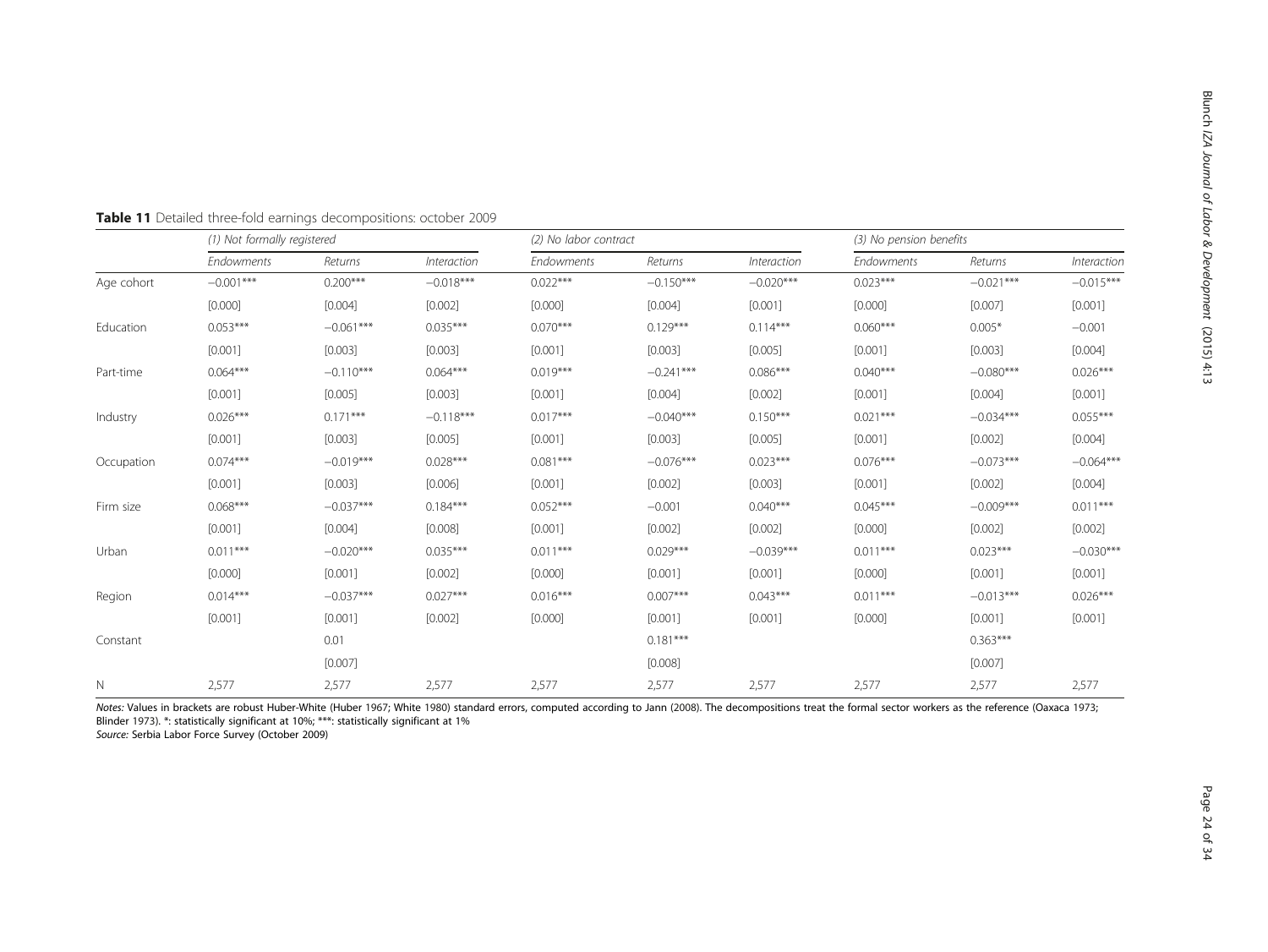the earnings gap. In comparison, industry "only" contributes a (still sizable) 2.1 percentage-points to the earnings gap.

The results from the detailed two-fold decompositions are mostly consistent with the results for the detailed three-fold decompositions, so that education and part-time status again are among the most consistently important contributors to widening the formal-informal sector earnings gap across all three informality measures (not shown here but available upon request).

# 5.4 Sensitivity analysis

As also discussed in the estimations strategy, a number of potential issues may remain regarding the results discussed previously. I will therefore now explore these in turn, ordered in terms of their (increasing) relative invasiveness in terms of altering various dimensions of the main analysis presented above. $21$ 

First, while the estimation strategy followed above erred on the inclusion of explanatory variables (as long their inclusion was theoretically justified), it is often possible to think of additional potentially relevant additional explanatory variables. One such variable is marital status, whose relationship with wages and earnings has led to the creation of an entire subfield of economics itself (see, for example, Antonovics and Town [2004\)](#page-32-0). Hence, while the main focus here is on the association between informality status and earnings, controlling only for the "usual suspects" as according to standard human capital theory, it still seems useful to at least examine the robustness of the previous results when additionally including this variable—keeping in mind that this variable is arguably endogenous from a theoretical point of view. Starting with the results for the Mincer earnings regressions, augmenting the regressions with marital status $^{22}$  reveals a positive and statistically significant marriage premium, of about 7% for October 2008 and about 11% for October 2009—with the increase in the premium possibly being due to the marriages of higher earning males being more likely to survive the economic strains imposed by the financial crisis than those of lower earning males (which similarly seem more likely to get divorced due to the economic strains imposed by the financial crisis). Importantly, however, there is virtually no effect on the other estimated coefficients from including marital status. In particular, the estimated informality coefficients are identical, not differing until the third decimal. For the threeand two fold decompositions, there are also only minimal differences when augmenting with the marital status variable.

Second, while it appears reasonable to choose the formal sector earnings structure as the reference in this particular application, the choice of weights in the decomposition remains controversial and may potentially give rise to different results, depending on the weights used (Oaxaca and Ransom [1994](#page-33-0)). Among the different alternatives, one extreme, following Oaxaca ([1973\)](#page-33-0); Blinder ([1973\)](#page-32-0), assigns a weight of 1 to the endowments and returns of the "favored group"—here, the formal sector workers—in the decomposition. Again, this is also the specification used in the main analysis above (since the formal sector may be interpreted as the dominant sector in the application here, at least in an economic sense/size-wise). Another extreme, also included in Oaxaca ([1973\)](#page-33-0), assigns instead a weight of 1 to the informal sector. Since the seminal work in Oaxaca ([1973\)](#page-33-0); Blinder ([1973](#page-32-0)), several alternatives in between these two extremes have been suggested, including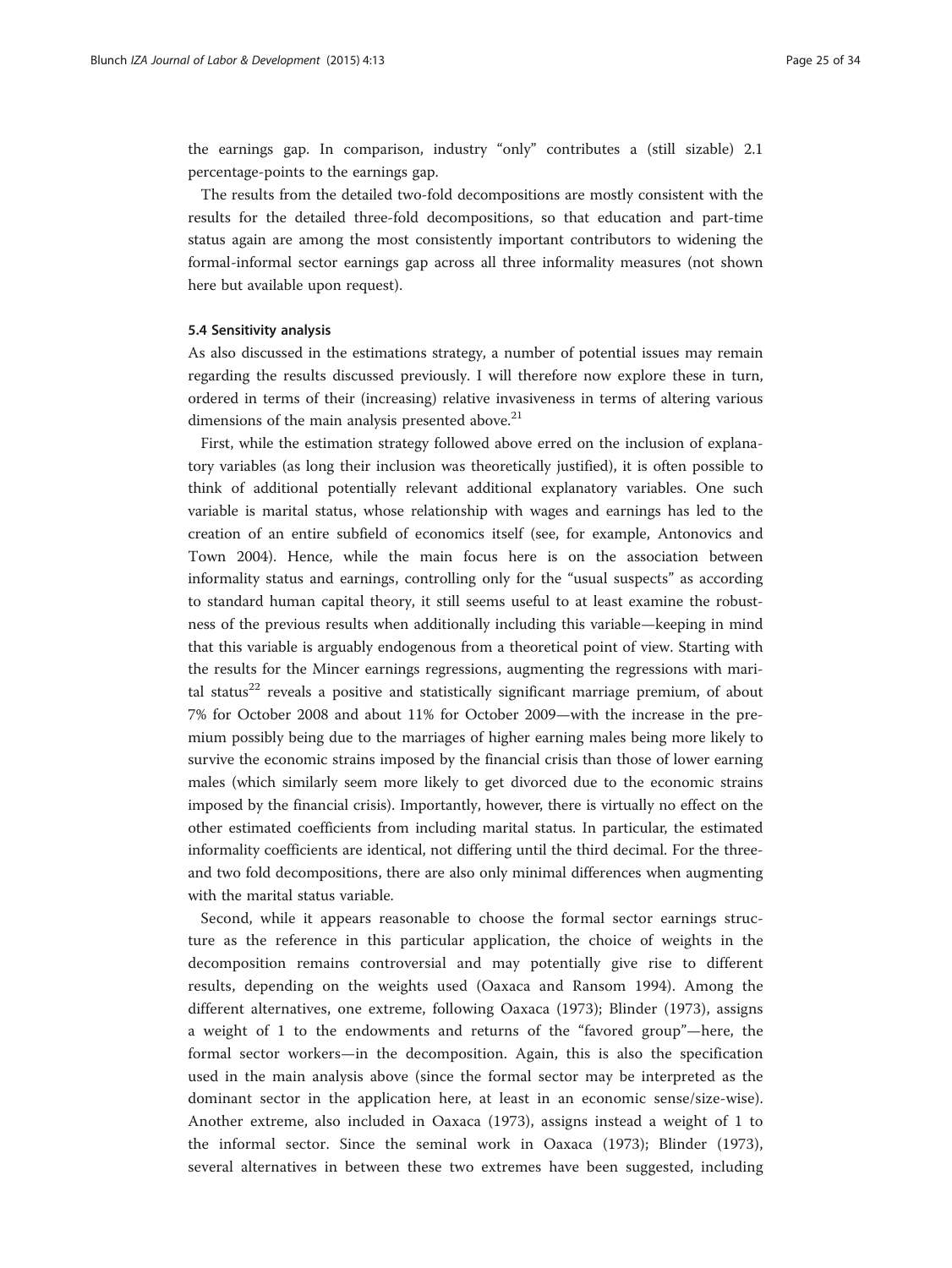0.5 (Reimers [1983\)](#page-33-0) and the relative share of the "favored" group (Cotton [1988](#page-32-0)) out of the overall sample.

The results turn out to be fairly robust across the different specifications of weights. For the overall three-fold decomposition, for example, the results are qualitatively similar whether the decomposition is performed using the formal sector earnings structure or the informal sector earnings structure, except for the case of the no labor contract informality measure for October 2009, where the returns help decreasing the earnings gap. For the overall two-fold decompositions the results are qualitatively similar across all the different weights, $^{23}$  though of course with some differences in magnitude. Turning to the detailed decompositions, the results are qualitatively similar for both the three-fold and two-fold decompositions. In terms of magnitude, however, education and part-time status turn out to be even more important in terms of explaining the formal-informal sector earnings gap than for the main result reported previously. Considering, for example, the two-fold decomposition in October 2009 using the no labor contract informality measure, the relative importance of education in explaining the overall earnings gap using the informal sector earnings structure as base is more than double that using the formal sector earnings structure from the main analysis. Similarly, part-time status accounts for more than five times the amount of the overall gap in this case relative to using the formal sector earnings structure from the main analysis.

Third, there might be some concern that part-time status, industry and occupation could be endogenous to earnings. Lacking any suitable instruments for these variables, this can be examined a bit more by excluding these variables from the analysis, however, and then checking whether that causes any major changes to the results. I do this by excluding each of these variables in turn and estimating the resulting reduced specification. As perhaps can be expected, the coefficient on informality in the Mincer regressions with the controls added becomes somewhat more negative—again consistent with many informal sector workers being part-time workers and with industry and occupation also being important determinants of the wage gap, so that the estimated informality coefficients pick this up whenever these three other factors are excluded. On the other hand, omitting these variables do not dramatically change the coefficients on most of the key explanatory variables—most notably the magnitudes of the estimated coefficients of the education variables are remarkably similar. The results of the decompositions analysis are also very similar. For example, for the two preferred measures, no labor contract and no pension benefits, the unexplained share of the overall gap again decreased substantially following the crisis. In turn, this indicates that part-time status, industry, and occupation are not obviously endogenous, at least not empirically—or, at least their potential (theoretical) endogeneity does not have serious empirical consequences. In any case, the results are fairly robust to whether these variables are included or not.

Fourth, while the previous analysis erred on inclusion (which also helped secure a relatively larger sample size) regarding age of workers in the estimation sample, it could be argued that prime-age males (25–64 years of age) might be of special interest. To examine whether the results are robust to the age specification, the analysis is therefore also carried out restricted to only males 25–64 years of age. The results again are quite similar, again most notably leading to very similar estimated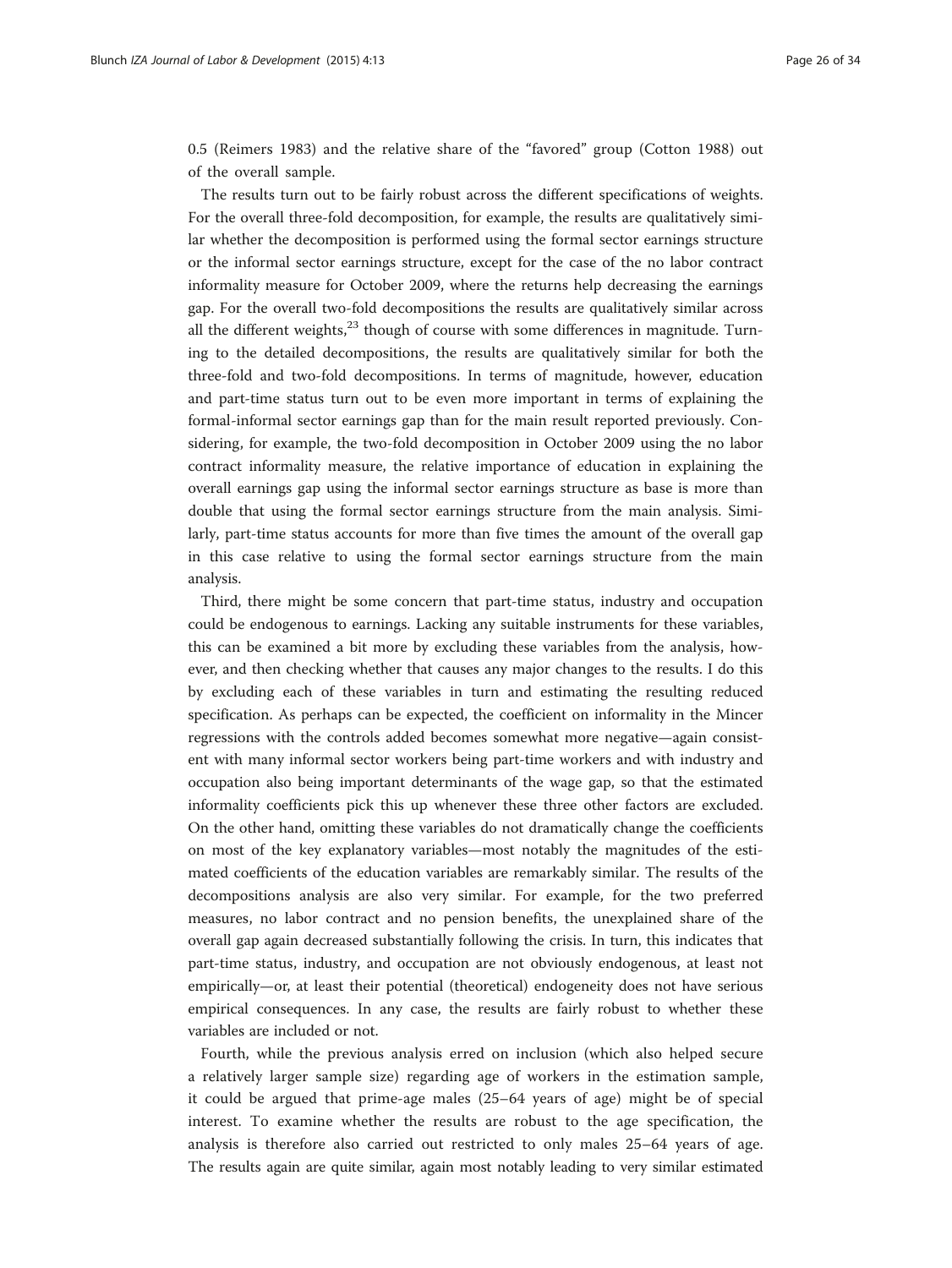coefficients in the Mincer regressions and, therefore, also very similar to results in the decompositions analysis.

Fifth, while restricting the estimation sample in the main analysis to males ensures that gender-issues do not confound the analysis, thus enabling focusing more narrowly on the formal-informal sector earnings gap *per se*, it would still be interesting to see whether the results are robust to this restriction. I therefore added female workers to the estimation sample and reran the analysis. One difference, of course, is the larger sample sizes (4,860 vs. 2,783 and 4,601 vs. 2,796, for October 2008 and October 2009, respectively). The results are very similar to the main results, though not surprisingly with some differences in magnitude. The results from the Mincer regressions are also very similar to those from the main results, again showing a substantial decrease in the coefficient for informality status, once controls are added. At the same time, again, a sizeable fraction is left unexplained by observable characteristics. The decomposition analysis similarly again reveals that while a substantial fraction of the earnings gap can be explained by the less favorable characteristics of informal sector workers, a sizeable fraction (though somewhat smaller than for the main analysis, at least for the two preferred measures) is left unexplained. At the same time, however—in accordance with the main analysis—the unexplained part has decreased substantially following the crisis. For the two-fold decomposition for the two preferred measures, for example, the unexplained part for the no labor contract measure decreased from 44.5 to 38.8% of the overall gap from October 2008 to October 2009, while the similar figures for the no pension benefits measure are 49.0 and 30.6%, respectively.

Lastly, while it was argued that using earnings was preferable for the application here, some might argue that wage rates are preferable to earnings. The main argument here is that hours worked in the two sectors can be very different, which would then impose a bias of the earnings gap. To examine this possibility, the robustness of the results to the choice of dependent variable is explored here as the final sensitivity analysis. Rerunning the analysis for hourly wages instead of monthly earnings leads to almost identical sample sizes (the only difference is a drop of 3 observations for October 2008). The results are again quite similar to the main results, though not surprisingly again with some differences in magnitude. The results from the Mincer regressions again are very similar to those from the main specifications, again showing a substantial decrease in the coefficient for informality status, once controls are added. At the same time, again, a sizeable fraction is left unexplained by observable characteristics. The decomposition analysis similarly again reveals that while a substantial fraction of the earnings gap can be explained by the less favorable characteristics of informal sector workers, a sizeable fraction (though somewhat smaller than for the main analysis, at least for the two preferred measures) is left unexplained. At the same time, however—in accordance with the main analysis—the unexplained part has decreased substantially following the crisis. For the two-fold decomposition for the two preferred measures, for example, the unexplained part for the no labor contract measure decreased from 55.5 to 52.2% of the overall gap from October 2008 to October 2009 (so a smaller decrease than for the main analysis), while the similar figures for the no pension benefits measure are 59.8 and 39.9%, respectively.

In conclusion, the sensitivity analysis reveals that the results from the main analysis are quite robust in several dimensions. Certainly the main results are robust in qualitative terms, all revealing the existence of a substantively large formal-informal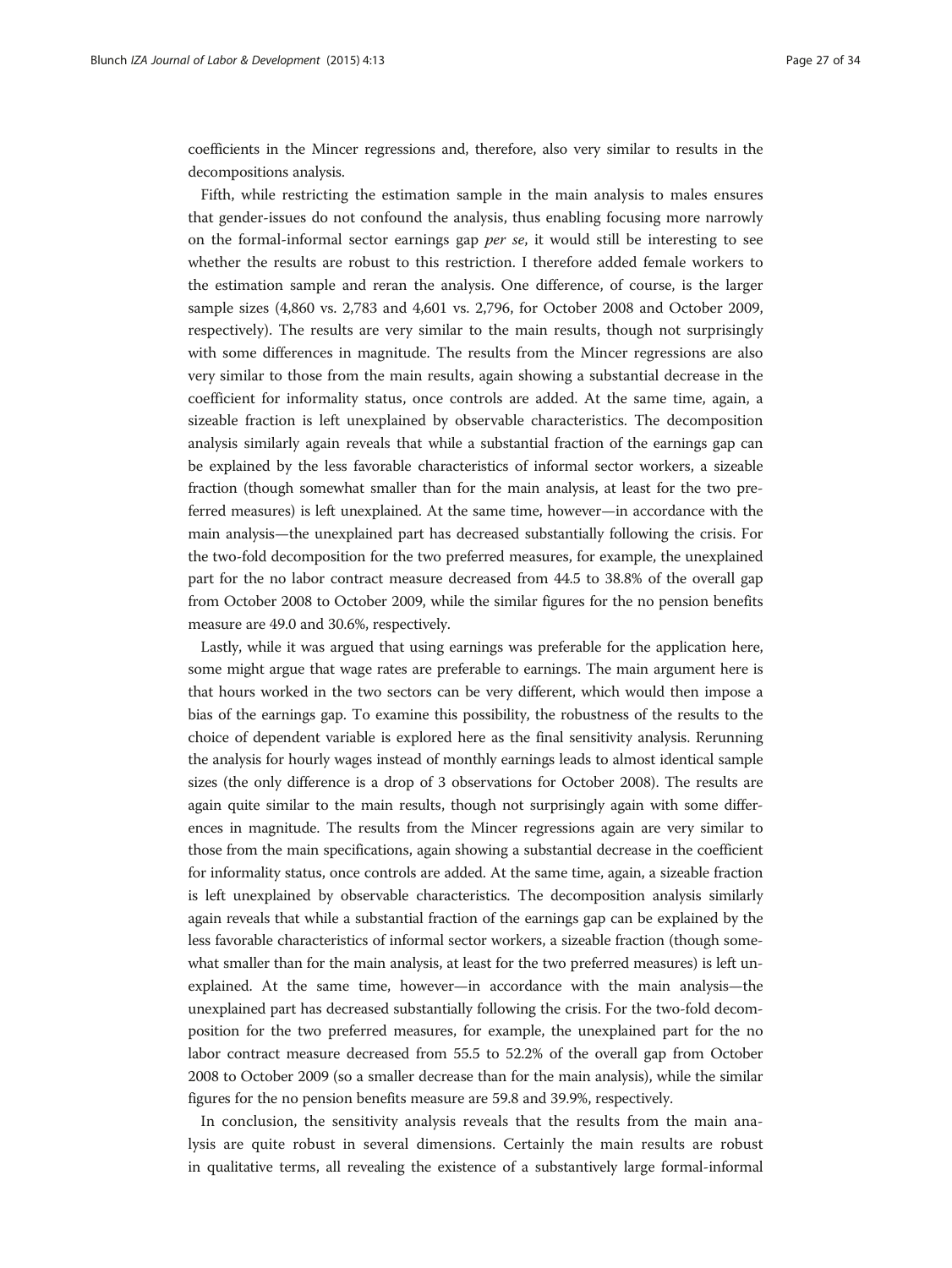<span id="page-27-0"></span>earnings gap (or wage gap, for one of the sensitivity analyses) which, although a substantial fraction can be explained, at the same time leaves a sizeable fraction unexplained—a fraction which is found to have decreased substantially following the crisis.

Finally, to help both examine more and justify better the negative selection into informal jobs referred to earlier, simple (linear probability) regressions of the determinants of informality status are estimated (Table [12](#page-28-0)). These results should not be taken as causal but are merely meant to give an idea of the characteristics—or proximate determinants—that appears prevalent for informal sector workers. From these results, it appears that informal sector workers are not to be found among the prime-age adults: they tend to be either younger (15–24 years of age) or older (65 plus) than formal sector workers. Informal sector workers also tend to be less educated than formal sector workers. Considering the contract-based informality measure, for example, informal sector workers are about 7–8 percentage-points less likely to have completed tertiary education than formal sector workers. Informal sector workers also tend to be part-time, with the lowest estimated coefficient here being about 25 percentagepoints—and most of the remaining ones being far higher. Informal sector workers also tend to come from all other industries than agriculture (the reference sector in the regressions for Table [12\)](#page-28-0)—which certainly can be seen as a marginal sector, in line with Lewis [\(1954](#page-33-0)); Kuznets ([1955](#page-33-0)). Informal sector workers are far less likely to come from more desired occupations such as legislators, professionals, technicians and service workers than from elementary occupations (the reference group)—where the latter again can be interpreted as a marginal occupation. Informal sector workers are more likely to come from small firms (five or less)—the caveat using this measure as a proxy for informality status per se notwithstanding. Lastly, there does not seem to be too strong geographical patterns related to informality status, though there is a slight tendency for informality to be more of a rural phenomenon than an urban one—though the estimated coefficient here is small, at about minus 0.3 to about minus 0.5 percentage-points. Altogether this supports the notion of "the" informal sector as being a sector best characterized as a marginal sector in terms of education and other individual and job characteristics.

# 6 Conclusions

This paper examines the formal-informal sector earnings gap in terms of its prevalence, magnitude, and determinants using a recent Labor Force Survey collected in Serbia over a period roughly spanning the first year of the recent international financial crisis using identical survey instruments—and thereby adds to our still fairly limited understanding regarding the formal-informal sector earnings gap of the former socialist regimes of Eastern Europe and Central Asia in general and of Serbia in particular. In so doing, specific emphasis is on trying to understand better both the extent of the formal-informal sector earnings gap and the factors driving this gap across multiple dimensions of informality—as well as whether any such patterns, if found to be present, have changed following the onset of the crisis.

Estimation of raw formal-informal sector earnings gaps and overall and detailed earnings decompositions leads to six main results: (1) the presence of a substantively large formal-informal sector gap (favoring the formal sector); (2) the gap appears to have decreased substantially overall following the crisis (though with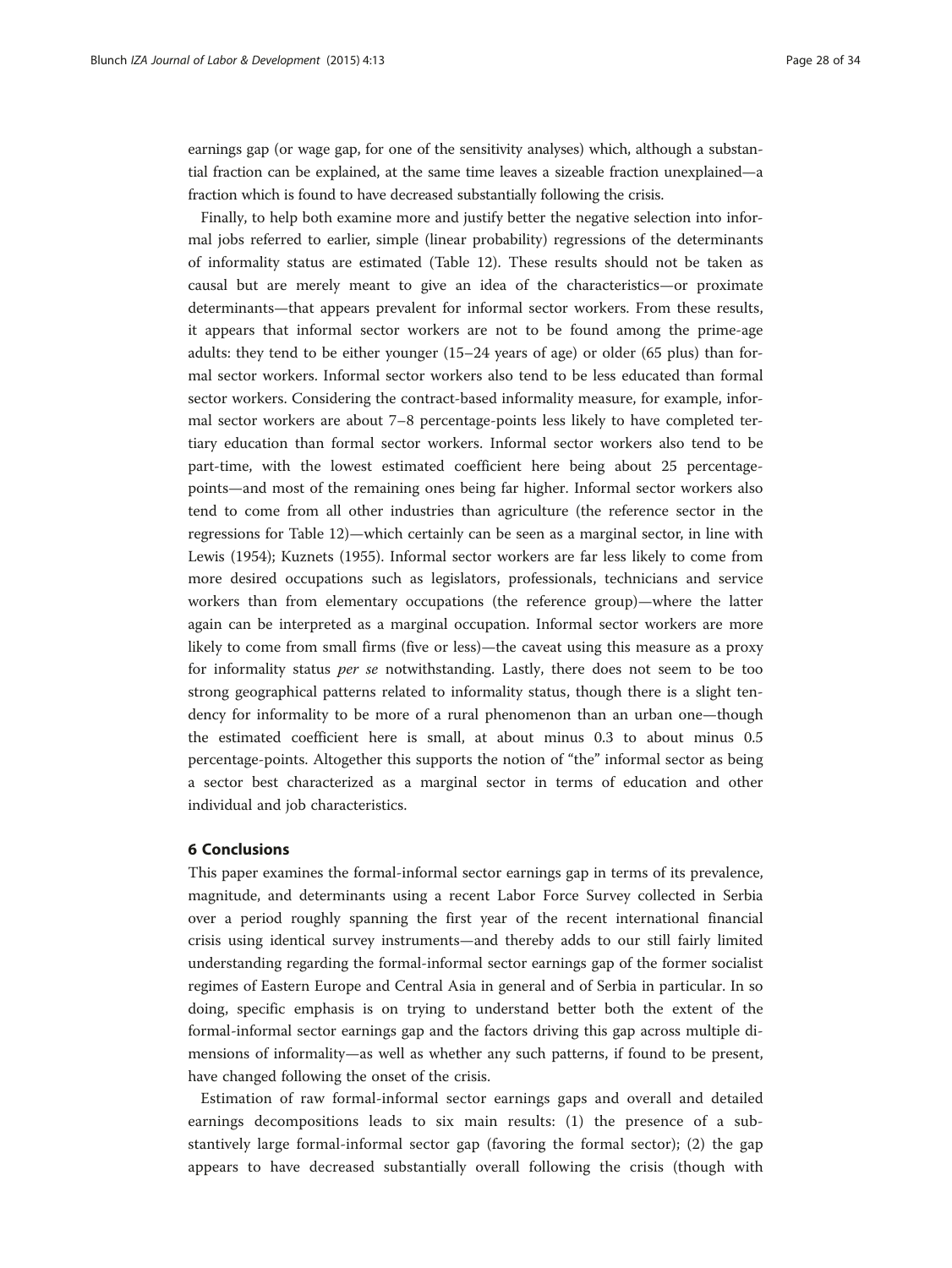|                                     | October 2008                                |             |                                 | October 2009                                |             |                               |  |
|-------------------------------------|---------------------------------------------|-------------|---------------------------------|---------------------------------------------|-------------|-------------------------------|--|
|                                     | (1) Not formally (2) No labor<br>registered | contract    | $(3)$ No<br>pension<br>benefits | (1) Not formally (2) No labor<br>registered | contract    | (3) No<br>pension<br>benefits |  |
| 25-34 years old                     | $-0.024***$                                 | $-0.082***$ | $-0.089***$                     | $-0.011***$                                 | $-0.061***$ | $-0.098***$                   |  |
|                                     | [0.001]                                     | [0.001]     | [0.001]                         | [0.001]                                     | [0.001]     | [0.002]                       |  |
| 35-44 years old                     | $-0.035***$                                 | $-0.101***$ | $-0.103***$                     | $0.006***$                                  | $-0.076***$ | $-0.114***$                   |  |
|                                     | [0.001]                                     | [0.001]     | [0.001]                         | [0.001]                                     | [0.001]     | [0.002]                       |  |
| 45-54 years old                     | $-0.035***$                                 | $-0.134***$ | $-0.147***$                     | 0.001                                       | $-0.099***$ | $-0.135***$                   |  |
|                                     | [0.001]                                     | [0.001]     | [0.001]                         | [0.001]                                     | [0.001]     | [0.002]                       |  |
| 55-64 years old                     | $-0.035***$                                 | $-0.110***$ | $-0.118***$                     | $-0.012***$                                 | $-0.101***$ | $-0.127***$                   |  |
|                                     | [0.001]                                     | [0.001]     | [0.002]                         | [0.001]                                     | [0.001]     | [0.002]                       |  |
| 65 years plus                       | $0.076***$                                  | $0.120***$  | $0.092***$                      | $0.008***$                                  | $-0.060***$ | $-0.006$                      |  |
|                                     | [0.006]                                     | [0.007]     | [0.008]                         | [0.003]                                     | [0.006]     | [0.005]                       |  |
| Secondary                           | $-0.024***$                                 | $-0.083***$ | $-0.079***$                     | $-0.004***$                                 | $-0.070***$ | $-0.069***$                   |  |
|                                     | [0.001]                                     | [0.001]     | [0.001]                         | [0.001]                                     | [0.001]     | [0.001]                       |  |
| Tertiary                            | $-0.029***$                                 | $-0.075***$ | $-0.063***$                     | $-0.007***$                                 | $-0.079***$ | $-0.067***$                   |  |
|                                     | [0.001]                                     | [0.001]     | [0.001]                         | [0.001]                                     | [0.001]     | [0.001]                       |  |
| Part-time                           | $0.251***$                                  | $0.363***$  | $0.431***$                      | $0.301***$                                  | $0.407***$  | $0.374***$                    |  |
|                                     | [0.002]                                     | [0.002]     | [0.002]                         | [0.003]                                     | [0.003]     | [0.003]                       |  |
| Manufacturing/<br>Mining/Electrical | $-0.139***$                                 | $-0.217***$ | $-0.205***$                     | $-0.107***$                                 | $-0.142***$ | $-0.142***$                   |  |
|                                     | [0.001]                                     | [0.002]     | [0.002]                         | [0.002]                                     | [0.002]     | [0.002]                       |  |
| Construction                        | $-0.057***$                                 | $-0.018***$ | $-0.032***$                     | $-0.039***$                                 | $0.013***$  | $-0.025***$                   |  |
|                                     | [0.002]                                     | [0.002]     | [0.002]                         | [0.002]                                     | [0.002]     | [0.002]                       |  |
| Trade/Services                      | $-0.147***$                                 | $-0.186***$ | $-0.178***$                     | $-0.118***$                                 | $-0.143***$ | $-0.154***$                   |  |
|                                     | [0.001]                                     | [0.002]     | [0.002]                         | $[0.002]$                                   | [0.002]     | [0.002]                       |  |
| Hotel/Restaurants                   | $-0.166***$                                 | $-0.109***$ | $-0.107***$                     | $-0.133***$                                 | $-0.095***$ | $-0.121***$                   |  |
|                                     | [0.002]                                     | [0.003]     | [0.003]                         | [0.002]                                     | [0.003]     | [0.003]                       |  |
| Transport                           | $-0.130***$                                 | $-0.221***$ | $-0.228***$                     | $-0.110***$                                 | $-0.138***$ | $-0.152***$                   |  |
|                                     | [0.001]                                     | [0.002]     | [0.002]                         | [0.002]                                     | [0.002]     | [0.002]                       |  |
| Financial/Real<br>Estate            | $-0.145***$                                 | $-0.218***$ | $-0.198***$                     | $-0.095***$                                 | $-0.135***$ | $-0.116***$                   |  |
|                                     | [0.001]                                     | [0.002]     | [0.002]                         | [0.002]                                     | [0.002]     | [0.002]                       |  |
| Public Sector                       | $-0.133***$                                 | $-0.220***$ | $-0.219***$                     | $-0.113***$                                 | $-0.152***$ | $-0.163***$                   |  |
|                                     | [0.001]                                     | [0.002]     | [0.002]                         | [0.002]                                     | [0.002]     | [0.002]                       |  |
| Other Sector                        | $-0.165***$                                 | $-0.229***$ | $-0.206***$                     | $-0.093***$                                 | $-0.082***$ | $-0.133***$                   |  |
|                                     | [0.002]                                     | [0.002]     | [0.002]                         | [0.002]                                     | [0.002]     | [0.002]                       |  |
| Legislators                         | $-0.059***$                                 | $-0.152***$ | $-0.170***$                     | $-0.036***$                                 | $-0.073***$ | $-0.073***$                   |  |
|                                     | [0.001]                                     | [0.001]     | [0.001]                         | [0.001]                                     | [0.001]     | [0.001]                       |  |
| Professionals                       | $-0.064***$                                 | $-0.155***$ | $-0.159***$                     | $-0.021***$                                 | $-0.065***$ | $-0.066***$                   |  |
|                                     | [0.001]                                     | [0.001]     | [0.002]                         | [0.001]                                     | [0.001]     | [0.001]                       |  |
| Technicians                         | $-0.074***$                                 | $-0.158***$ | $-0.151***$                     | $-0.047***$                                 | $-0.080***$ | $-0.084***$                   |  |
|                                     | [0.001]                                     | [0.001]     | [0.001]                         | [0.001]                                     | [0.001]     | [0.001]                       |  |
| Clerks                              | $-0.053***$                                 | $-0.139***$ | $-0.135***$                     | $-0.041***$                                 | $-0.062***$ | $-0.073***$                   |  |
|                                     | [0.001]                                     | [0.001]     | [0.001]                         | [0.001]                                     | [0.001]     | [0.001]                       |  |
| Service                             | $-0.074***$                                 | $-0.135***$ | $-0.134***$                     | $-0.042***$                                 | $-0.071***$ | $-0.059***$                   |  |

<span id="page-28-0"></span>Table 12 OLS/LPM regressions of informality status determinants: october 2008 and october 2009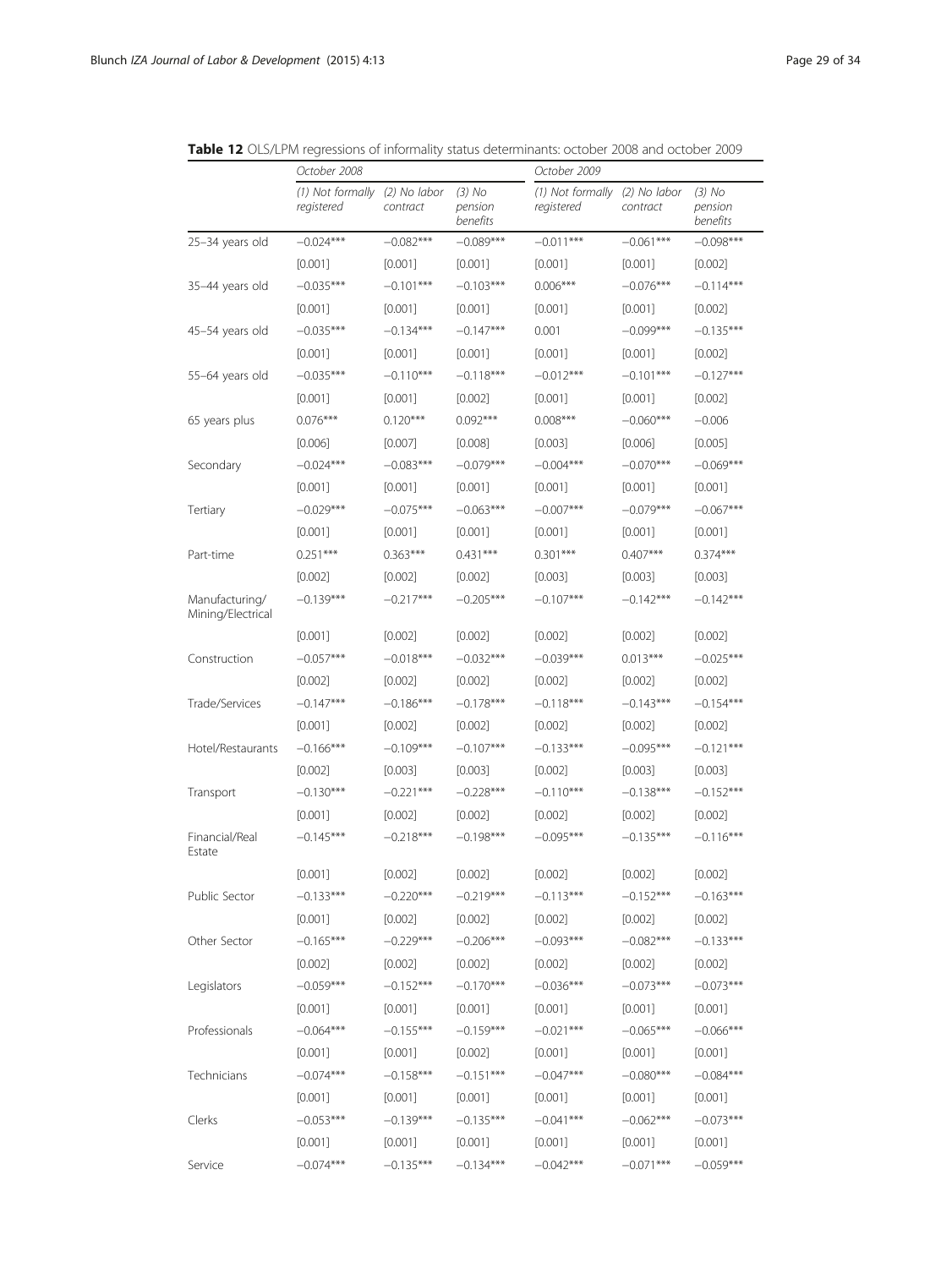|                                  | [0.001]     | [0.001]     | [0.002]     | [0.001]     | [0.001]     | [0.001]     |
|----------------------------------|-------------|-------------|-------------|-------------|-------------|-------------|
| Skilled                          | $0.011***$  | $0.090***$  | $0.057***$  | $0.070***$  | $0.046***$  | $0.120***$  |
|                                  | [0.004]     | [0.005]     | [0.005]     | [0.004]     | [0.005]     | [0.005]     |
| Craft/trade                      | $-0.050***$ | $-0.104***$ | $-0.104***$ | $-0.024***$ | $-0.064***$ | $-0.051***$ |
|                                  | [0.001]     | [0.001]     | [0.001]     | [0.001]     | [0.001]     | [0.001]     |
| Plant/Machine<br>operators       | $-0.079***$ | $-0.145***$ | $-0.151***$ | $-0.043***$ | $-0.096***$ | $-0.092***$ |
|                                  | [0.001]     | [0.001]     | [0.001]     | [0.001]     | [0.001]     | [0.001]     |
| Firm size 6-19                   | $-0.042***$ | $-0.049***$ | $-0.058***$ | $-0.037***$ | $-0.047***$ | $-0.062***$ |
|                                  | [0.001]     | [0.001]     | [0.001]     | [0.001]     | [0.001]     | [0.001]     |
| Firm size 20-99                  | $-0.056***$ | $-0.097***$ | $-0.117***$ | $-0.050***$ | $-0.079***$ | $-0.080***$ |
|                                  | [0.000]     | [0.001]     | [0.001]     | [0.000]     | [0.001]     | [0.001]     |
| Firm size 100 plus               | $-0.061***$ | $-0.112***$ | $-0.120***$ | $-0.049***$ | $-0.078***$ | $-0.072***$ |
|                                  | [0.000]     | [0.001]     | [0.001]     | [0.000]     | [0.001]     | [0.001]     |
| Firm size not<br>sure:10 or less | $-0.062***$ | $0.130***$  | $0.106***$  | $0.058***$  | $0.126***$  | $0.079***$  |
|                                  | [0.002]     | [0.003]     | [0.003]     | [0.002]     | [0.003]     | [0.003]     |
| Firm size not sure:<br>11 plus   | $-0.047***$ | $-0.074***$ | $-0.098***$ | $-0.041***$ | $-0.075***$ | $-0.059***$ |
|                                  | [0.001]     | [0.001]     | [0.001]     | [0.001]     | [0.001]     | [0.001]     |
| Urban                            | $-0.005***$ | $-0.005***$ | $-0.004***$ | $-0.003***$ | $-0.003***$ | $-0.003***$ |
|                                  | [0.000]     | [0.001]     | [0.001]     | [0.000]     | [0.001]     | [0.001]     |
| Central Serbia                   | $-0.007***$ | $0.005***$  | $-0.007***$ | 0           | $0.008***$  | $\Omega$    |
|                                  | [0.000]     | [0.001]     | [0.001]     | [0.000]     | [0.001]     | [0.001]     |
| Vojvodina                        | $0.012***$  | $0.021***$  | $0.015***$  | $-0.004***$ | $0.024***$  | $0.029***$  |
|                                  | [0.000]     | [0.001]     | [0.001]     | [0.000]     | [0.001]     | [0.001]     |
| Constant                         | $0.298***$  | $0.599***$  | $0.625***$  | $0.190***$  | $0.416***$  | $0.462***$  |
|                                  | [0.002]     | [0.002]     | [0.003]     | [0.002]     | [0.003]     | [0.003]     |
| $R^2$                            | 0.242       | 0.325       | 0.305       | 0.189       | 0.237       | 0.212       |
| Ν                                | 2,783       | 2,783       | 2,783       | 2,577       | 2,577       | 2,577       |

Table 12 OLS/LPM regressions of informality status determinants: october 2008 and october 2009 (Continued)

Notes: Estimations incorporate sampling weights. Values in brackets are robust Huber-White (Huber [1967](#page-32-0); White [1980\)](#page-33-0) standard errors. \*\*\*: statistically significant at 1%

Source: Serbia Labor Force Survey (October 2008 and October 2009)

some variation across informality measures); (3) however, when controlling for observable characteristics, the gap has not really changed that much following the crisis—in turn indicating persistency in the gap once observable characteristics have been controlled for, thus indicating that workers with relatively more favorable characteristics have been "pushed" into informality following the crisis; (4) both endowments and the returns to characteristics increase the earnings gap—indicating that formal sector workers are concentrated in better paying industries and occupations, have more education, and so on, and at the same time also have higher returns to their (already favorable) characteristics overall; (5) for the two preferred measures, no labor contract and no pension benefits, the unexplained share of the overall gap decreased substantially, thus indicating a decreasing importance of non-observable characteristics such as bargaining power and access to personal and professional networks in explaining the relative earnings position of informal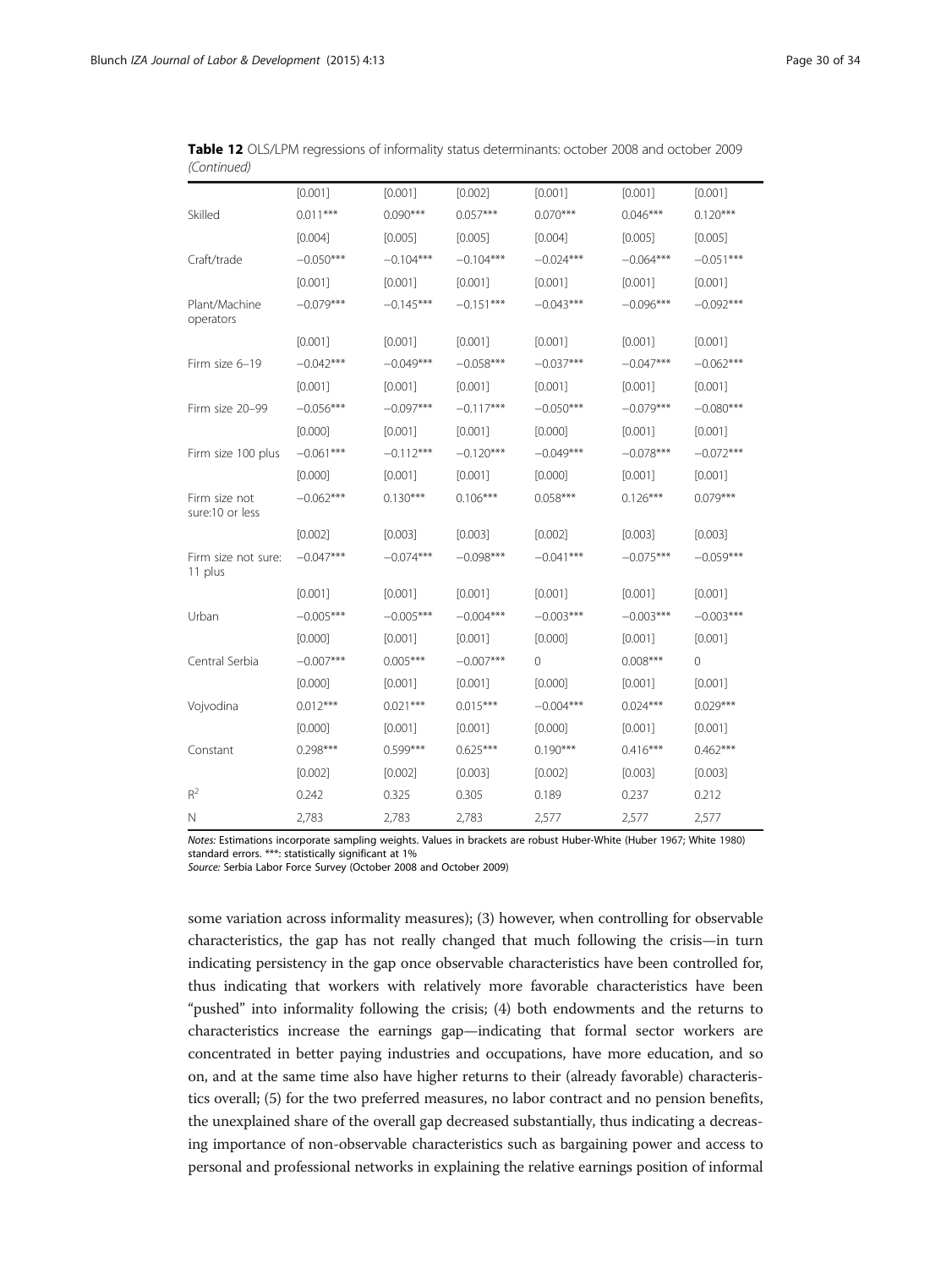sector workers; and (6) pursuing detailed decompositions of the formal-informal earnings gap indicates that education and part-time status consistently are among the main drivers of the observed gap across the different alternative specifications of the two- and threefold decompositions.

These results have strong policy implications. The finding of a substantial formalinformal sector earnings gap and the fact that most of the informal sector workers have less favorable personal characteristics (most notably, lower levels of education) indicates the existence of a highly marginal sector composed of marginalized workers. This of course is (or if not, should be) a policy concern, since these workers have families to feed and children to raise, just as formal sector workers. At the same time, it is also important to stress that these results do not point to an importance of informal sector wages and earnings "catching up" with formal sector wages and earnings. After all, the informal sector effectively undermines governance and society because it neither contributes to society (tax evasion) nor does it operate under its rules (regulatory evasion). Hence, the overall goal of the government would seem to be to bring the informal sector into the formal sector, whereas equalizing wages would rather encourage informal employment. Instead, policy interventions might include increased support and programs to workers as well as re- and up-skilling of workers. Another viable policy option might be to subsidize jobs for low skilled workers (many of whom, again, work in the informal sector) either via direct subsidies or via reducing social security contributions; indeed, this might even give larger employment effects than subsidizing jobs for workers of all skill levels (Lehmann [2010:](#page-33-0) 15).

Relatedly, the results are consistent with part-time work being a main driver of informality. Coupling this with the fact that part-time work carries a very high tax burden because of minimum social security contributions in Serbia (Koettl [2010\)](#page-33-0), part-time work in Serbia simply doesn't pay off, in particular for low-wage earners—many of which, again, are informal sector workers, working part-time. Future policy might want to consider ways in which to try to make it more favorable for workers to switch from the informal to the formal sector—for example, by introducing a system of strongly graduated social security contributions, linked to part-time vs. full-time status. That is, an informal sector worker joining the formal sector would start off with relatively much lower contributions and could then later possibly "graduate" to a full-time formal sector job. If the net effect on such a scheme decreases the incentive to continue informal part-time work, it may well be revenue-neutral (or, perhaps, even lead to a net increase in contributions).

# Endnotes

<sup>1</sup>For extensive reviews see, for example, Blunch et al. [\(2001](#page-32-0)); Fields [\(2007\)](#page-32-0); Kanbur ([2009](#page-32-0)); Lehmann [\(2010\)](#page-33-0); Perry et al. ([2006](#page-33-0)); Ruffer and Knight ([2007\)](#page-33-0). This is also related to the notion of segmented labor markets originating with Lewis ([1954](#page-33-0)); Kuznets ([1955\)](#page-33-0) and extensively discussed and reviewed more recently for the case of developing countries in Fields [\(2009\)](#page-32-0).

 $2$ Whereas Lehmann and Pignatti [\(2007\)](#page-33-0) consider the case of Ukraine, I find the same to be the case for Serbia (see Section [3\)](#page-3-0).

<sup>3</sup>As also exemplified by the several dimensions included in "the" definition of informal employment by The International Labour Organization (ILO): (i) employers and ownaccount workers who work in their own non-registered enterprises; (ii) contributing family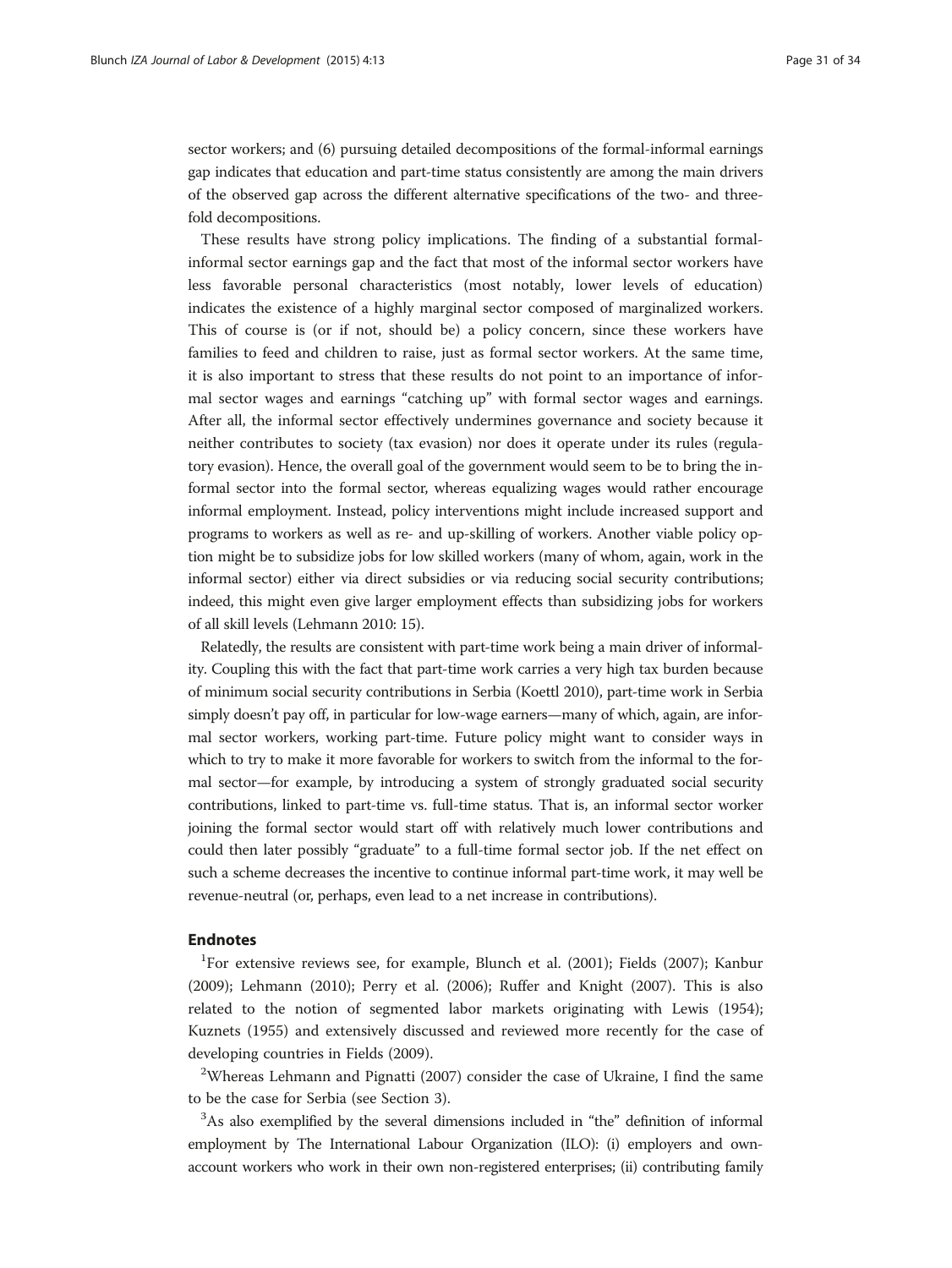workers; (iii) members of informal producers' cooperatives; (iv) employees whose employment relationship is not subject to national labor legislation, income taxation, social protection or entitlement to certain employment benefits; and (v) own-account workers engaged in the production of goods exclusively for own final use by their household (Hussmanns [2004](#page-32-0)).

<sup>4</sup>The remainder of this section draws extensively on Koettl ([2010](#page-33-0)).

<sup>5</sup>Somewhat surprisingly, the survey does not collect information on union membership, which appears to be a potentially relevant variable when examining earnings determinants.

<sup>6</sup>It is fairly easy to receive health insurance for free as an informal employee in Serbia: workers with no formal income on record can get free health insurance from the health insurance fund; hence, many of the informally employed have it, too. In addition, many informally employed might get co-insurance through their spouse. I therefore focus on pension benefits, only (the results are quite robust to whether or not health benefits are also included, however).

<sup>7</sup>This ranking also roughly accords with ILO's definition (Hussmanns [2004](#page-32-0)), also given earlier in footnote 3.

 $8$ As a robustness check, one of the sensitivity analyses will examine the sample where the youngest and oldest age categories are excluded from the estimation samples.

<sup>9</sup>The dynamics in the female labor market are potentially quite different from those of the male labor market—as exemplified by, for example, the substantially lower female labor force participation rate in many countries, including Serbia, as well as potentially quite different determinants of that participation.

<sup>10</sup>Using the formula: Gap in percent =  $100^{\circ}$ {exp[ln(earnings gap)] – 1}. Since the loggap corresponds to running a regression of log earnings on a dummy of the informality measure one might suggest instead using Kennedy's ([1981\)](#page-33-0) bias correction for dummy variables in semi-logarithmic models—however, since the variance is so small here (and throughout the paper), the results are identical whether or not the correction is used (to the third decimal).

<sup>11</sup>Remembering again that due to the issue of "envelope payments" the gap is likely underestimated.

 $12$ The data examined were from the 2007 Living Standards Measurement Survey (LSMS) and the (composite) informality measure was based on (1) workers employed with no social contributions paid; (2) people employed in a private unregistered firm; and (3) the employed who work at home, from door-to-door, at the flea market and other similar places (the analysis also examined the 2002 LSMS but the gap here was virtually nil).

 $13$ With causality being an issue here due to obvious endogeneity concerns—in turn indicating that any findings should more appropriately be viewed as indicating association, rather than causality per se, and any conclusions similarly modified accordingly.

 $14$ Additionally, sensitivity analysis where these variables are not included is also performed as a robustness check.

<sup>15</sup>In the following, bars on top of variables denote mean values, while  $\hat{\beta}$  denotes estimated coefficient values from equations ([1\)](#page-16-0) and [\(2](#page-16-0)) above.

16See Oaxaca [\(1973\)](#page-33-0); Blinder [\(1973\)](#page-32-0); Cotton ([1988\)](#page-32-0); Reimers [\(1983\)](#page-33-0); Neumark ([1988](#page-33-0)); Jann [\(2008](#page-32-0)) for different approaches—basically, these differ in the relative weights they attribute to the two groups in the decomposition.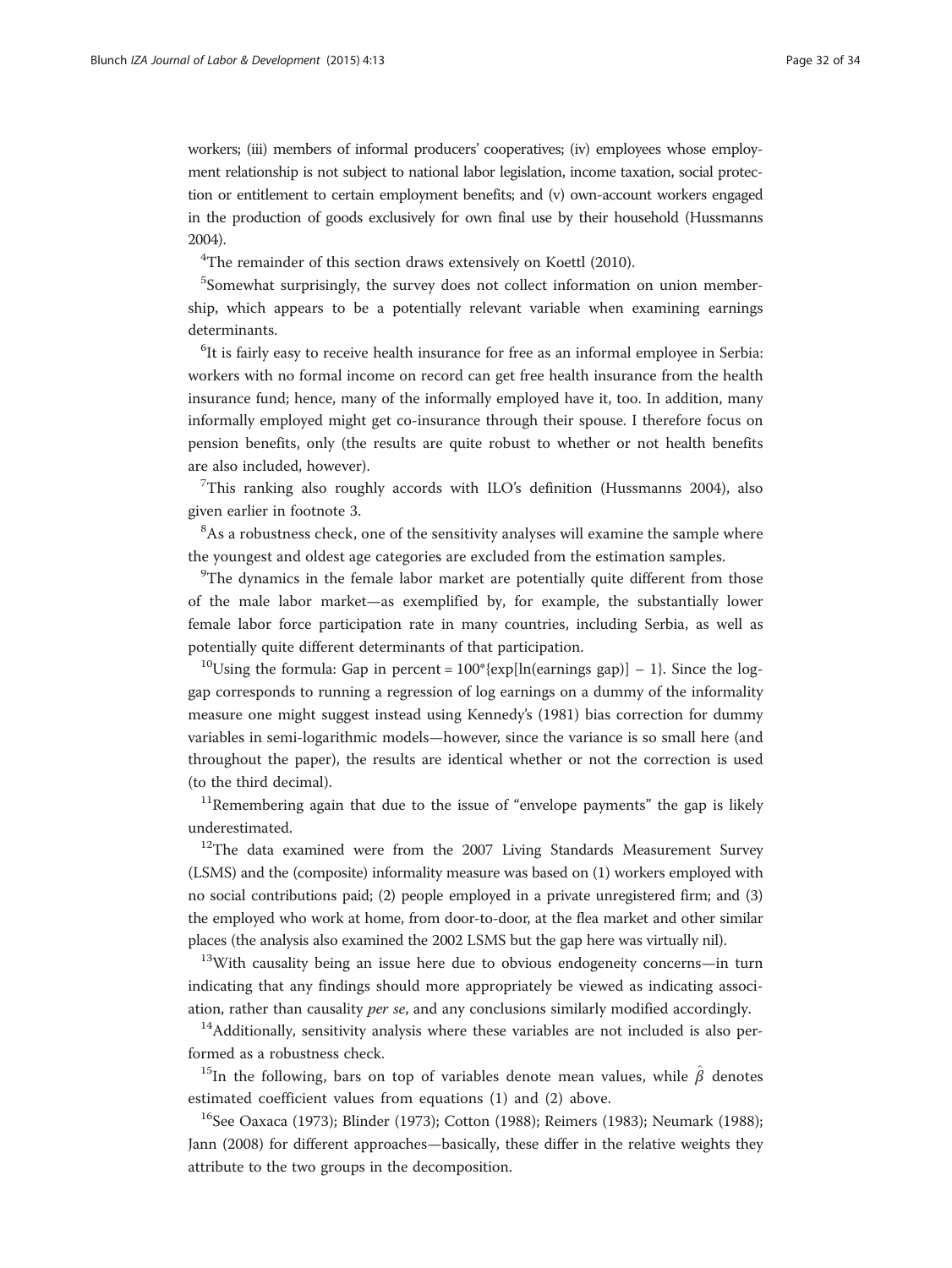<span id="page-32-0"></span> $17$ Also known as the "absence of discrimination" specification in the wage discrimination literature.

 $18$ The results for the Mincer regressions, spanning a total of 8 pages, are omitted here to conserve space (but are available upon request).

 $19$ The formal sector premium (or informal sector penalty) from the Mincer regressions reported here and in the following are all de-logged, again using the formula: earnings premium (penalty) in percent =  $100^{\circ}$ {exp[coefficent] – 1}. Due to the small variance here, the results are again identical whether or not Kennedy's ([1981\)](#page-33-0) bias correction is used instead (to the third decimal).

 $^{20}$ The estimated gap for the 2002 LSMS, now controlling for worker characteristics, again was neither statistically nor substantively significant.

 $21$ The tables are omitted here for brevity but are available upon request.

 $22$ In practice, marital status is incorporated in the estimations by including three additional dummy variables: "Married," "Widowed" and "Divorced" (with "Single" being the reference/omitted category).

 $^{23}$ Again, using the alternative approaches outlined in Oaxaca [\(1973](#page-33-0)); Blinder (1973); Cotton (1988); Reimers [\(1983](#page-33-0)); Neumark ([1988](#page-33-0)); Jann (2008).

#### Competing interests

The IZA Journal of Labor & Development is committed to the IZA Guiding Principles of Research Integrity. The author declares that he has observed these principles.

#### Acknowledgements

I thank Johannes Koettl, Hartmut Lehmann, Klara Peter, David Ribar, Indhira Santos, Kostantinos Tatsiramos, and participants at the IZA/World Bank workshop on Institutions and Informal Employment in Emerging and Transition Economies and at the Annual Meetings of the European Society for Population Economics (ESPE) for helpful comments and suggestions. I am also thankful to an anonymous referee for many valuable comments and suggestions. Remaining errors and omissions are my own. The data were kindly provided by the Statistical Office of the Republic of Serbia (RSO). The assistance of Vladan Božanić, RSO, to help me understand the data better is highly appreciated. The findings and interpretations are those of the author and should not be attributed to the Statistical Office of the Republic of Serbia.

Responsible editor: Hartmut Lehmann

### Received: 4 January 2015 Accepted: 15 July 2015 Published online: 27 August 2015

#### References

- Antonovics K, Town R (2004) Are all the good men married? Uncovering the sources of the marital wage premium. Am Econ Rev 94(2):317–321
- Arandarenko M (2007) Transition from Education to Work: Serbia Country Report. Working Paper, European Training Foundation (ETF), Turin
- Babović M (2008) The Position of Women on the Labour Market in Serbia. Belgrade, Gender Equality Council, Government of the Republic of Serbia and United Nations Development Programme, Serbia

Blinder AS (1973) Wage discrimination: reduced form and structural estimates. J Hum Resour 8:436–455 Blunch N-H, Canagarajah S, Raju D (2001) The Informal Sector Revisited: A Synthesis across Space and Time. Social Protection Discussion Paper No. 0119. Human Development Network, World Bank, Washington, D.C

Cotton J (1988) On the decomposition of wage differentials. Rev Econ Stat 70:236–243

- Fields GS (2007) Employment in Low-Income Countries: Beyond Labor Market Segmentation? In: Pierella P, Pieter S (eds) Employment and Shared Growth: Rethinking the Role of Labor Mobility for Development (Directions in Development). World Bank Publications, Washington, DC
- Fields GS (2009) Segmented Labor Market Models in Developing Countries. In: Kincaid H, Ross D (eds) The Oxford Handbook of the Philosophy of Economic Science. Oxford University Press, Oxford
- Hart K (1971) Informal Income Opportunities and Urban Employment in Ghana. In: Jolly R et al (eds) Third World Employment: Problems and Strategy. Harmondsworth, Penguin
- Huber PJ (1967) The Behavior of Maximum Likelihood Estimates under Nonstandard Conditions. In: Le Cam LM, Jerzy N (eds) Proceedings of the Fifth Berkeley Symposium on Mathematical Statistics and Probability Vol. 1. University of California Press, Berkeley, CA
- Hussmanns R (2004) Measuring the Informal Economy: From Employment in the Informal Sector to Informal Employment. Working Paper No. 53. Policy Integration Department, Bureau of Statistics, International Labour Organization, Geneva

Jann B (2008) The Blinder-Oaxaca decomposition for linear regression models. Stata J 8(4):453–479 Kanbur R (2009) Conceptualising informality: regulation and enforcement. Indian J Lab Econ 52(1):33–42